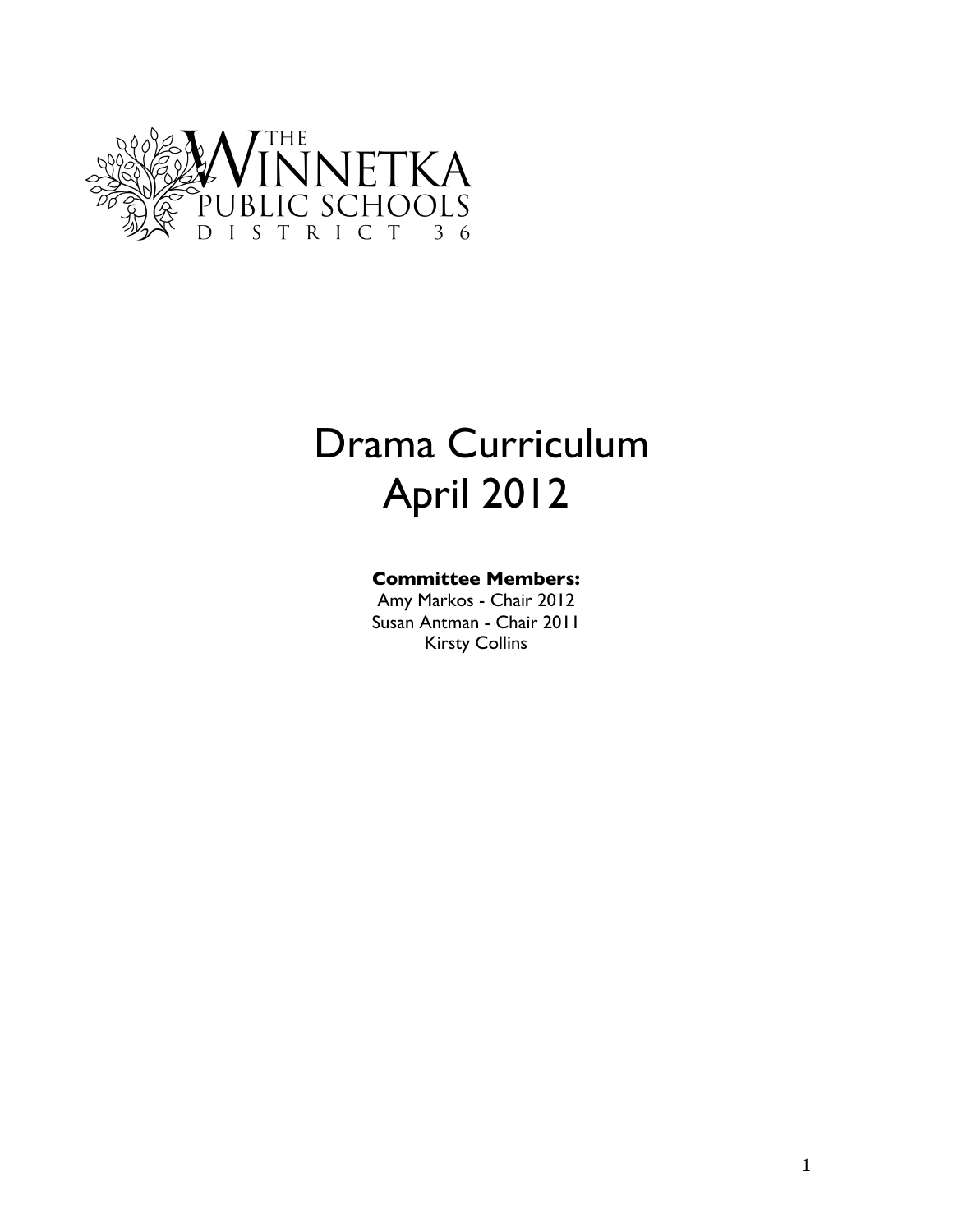#### **TABLE OF CONTENTS**

| <b>MISSION</b>                         | Page 3     |
|----------------------------------------|------------|
| <b>GOAL STATEMENTS</b>                 | Page 3     |
| <b>OVERARCHING ESSENTIAL QUESTIONS</b> |            |
| & ENDURING UNDERSTANDINGS              | Page 5-10  |
| <b>AREAS FOR DRAMA ASSESSMENT</b>      | Page II    |
| <b>GRADE 5 KUDS</b>                    | Page 12-17 |
| <b>GRADE 6 KUDS</b>                    | Page 18-21 |
| <b>GRADES 7 &amp; 8 KUDs</b>           | Page 22-37 |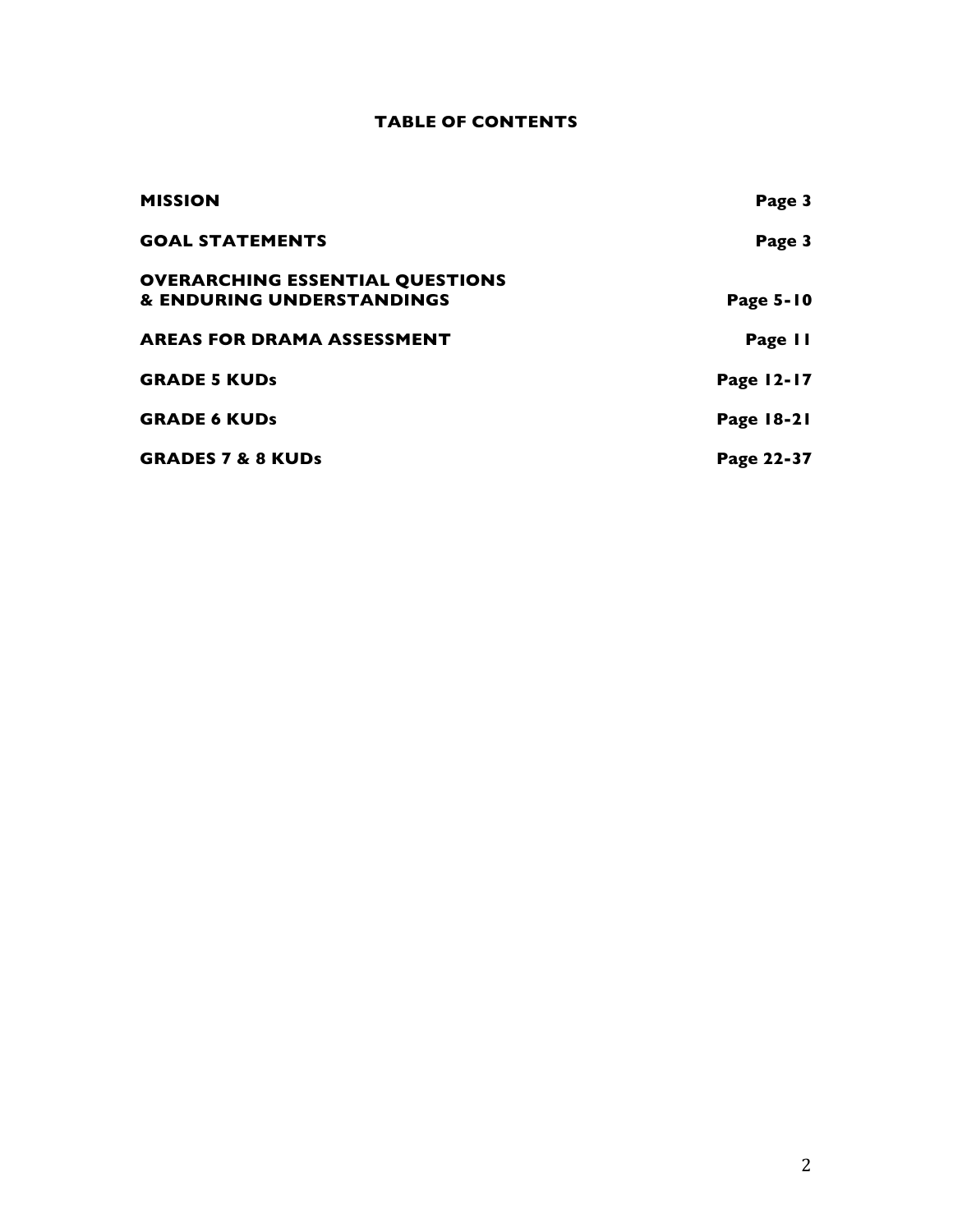#### **Mission Statement of the Winnetka Drama Program**

Drama/Theatre addresses the emotional, artistic, and intellectual aspects of the whole child. Drama/Theatre as an artistic discipline within the school day nurtures affective and intellectual competencies for  $21^{st}$  century learning.

In Drama/Theatre, we strive to create and atmosphere where students build basic theatre and acting skills; practice innovation and divergent thinking; cherish individuality and boost confidence; develop empathy, and take on alternate points of view; exercise problem-solving and collaborative skills; and promote reflection. Drama/Theatre provides an active and positive environment in which students explore the complexities of life through artistic self-expression.

#### **Belief Statements**

We believe that the arts are the voice of our humanity. (Winnetka: a Community of Learners, 1999)

We believe the  $21^{st}$  Century learner requires a skill-set reliant on performance, presentation, and elements of technology, all of which are directly taught in the drama classroom.

We believe that the study of drama/theatre enhances both verbal and non-verbal communication and reinforces literacy in students.

We believe that drama/theatre processes help students connect with and accept others and to recognize and understand other points of view.

We believe that drama/theatre encourages children to practice emotions and problem-solving strategies in a non-threatening and supportive environment.

We believe that drama/theatre develops empathy helps students understand issues and emotions in a visceral, affective way.

We believe that drama/theatre challenges students to work cooperatively in what is by definition a collaborative art form.

We believe drama/theatre is the one art form that draws upon elements from all of the other fine arts including dance, visual art and design, and music.

We believe that the drama/theatre process reinforces analytical, reflective, and evaluative skills essential to success in life.

We believe that drama/theatre helps children learn how themes and ideas raised in our classes relate to issues in other disciplines, society, and the world.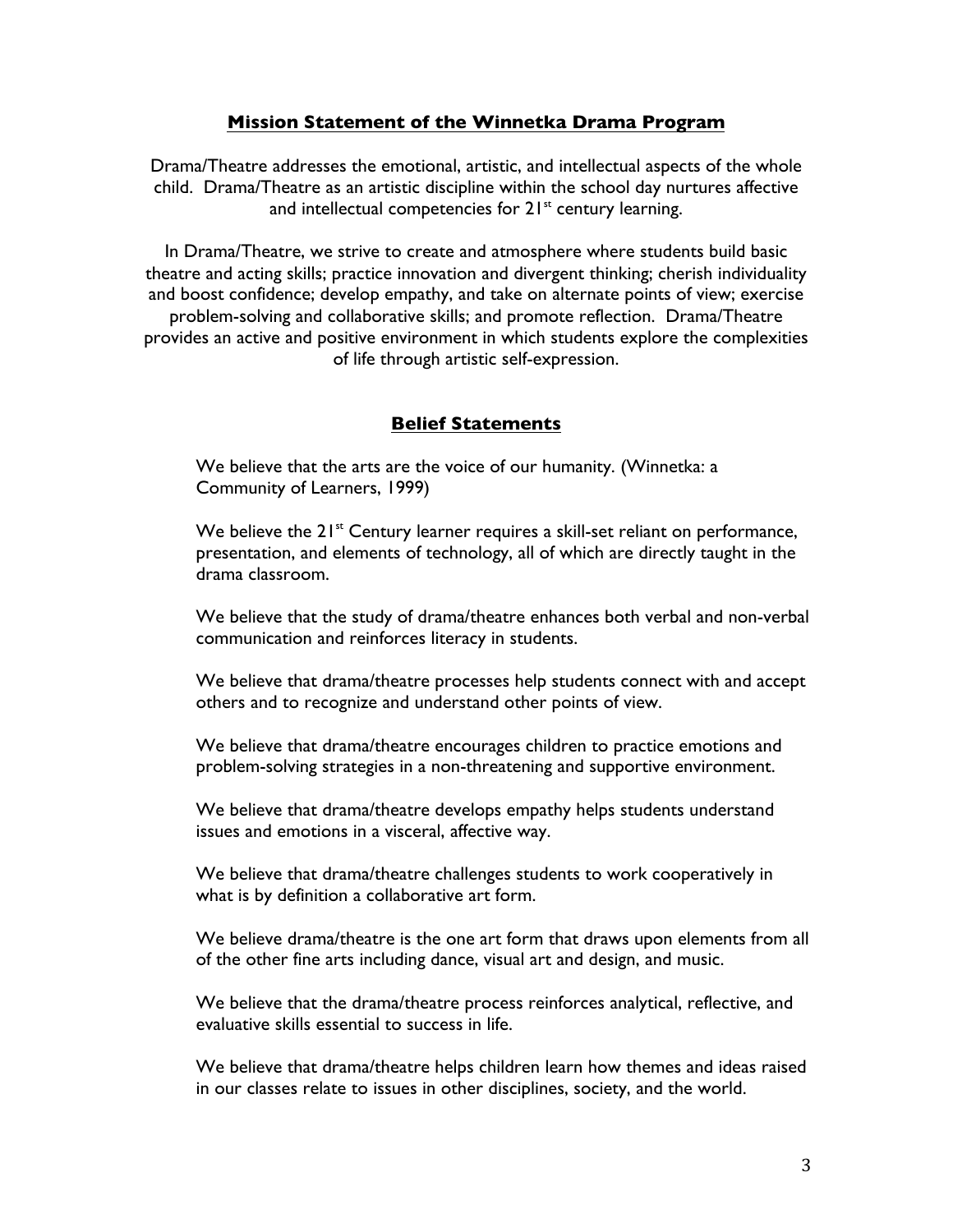#### **THE DRAMA/THEATRE CONTINUUM**

This spectrum of activities involving children and drama/theatre is established on the classic definitions of *drama* (a thing done) and *theatre* (to gaze on). Drama and Theatre by and for children was seen to exist on a continuum that could be represented thus:



#### **Drama Curriculum 2012 Overview**

"Creative Drama" is an improvisational, non-exhibitional, process centered form of drama in which participants are guided by a leader to imagine, enact and reflect upon human experiences. The creative drama process is dynamic. The leader guides the group to explore, develop, express and communicate ideas, concepts, and feelings through dramatic enactment. In creative drama the group improvises action and dialogue appropriate to the content it is exploring, using elements do drama to give form and meaning to the experience. The primary purpose of creative drama is to foster personality growth and to facilitate the learning of the participants rather than to train actors for the stage. Creative drama may be used to teach the art of drama and/or motivate and extend learning in other content areas. Participation in creative drama has the potential to develop language and communication abilities, problem solving skills, and creativity; to promote a positive self-concept, social awareness, empathy, a clarification of values and attitudes, and an understanding of the art of theatre.

Built on the human impulse and ability to act out perceptions of the world in order to understand it, creative drama requires both logical and intuitive thinking, personalizes knowledge, and yields aesthetic pleasure.

#### **Behm, Tom and Jed H. Davis. "Terminology of Drama/Theatre With and For Children: A Redefinition." Children's Theatre Review XXVII, 1978, 10-1.1**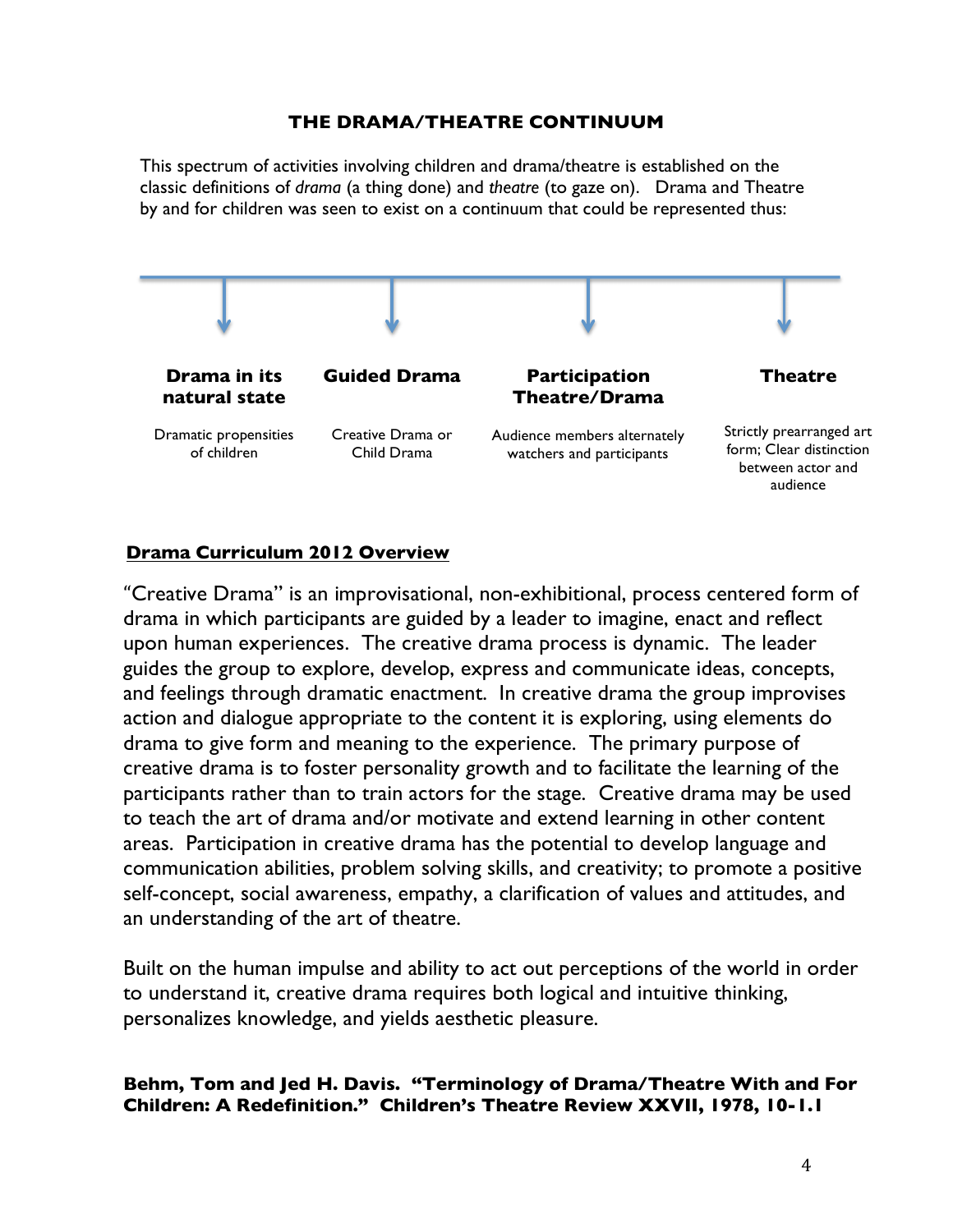Drama Education is essential to a balanced arts curriculum in the Winnetka Public Schools. Since the early days of Carleton Washburne, drama has been an integral component in the progressive approach to the whole child. Drama improves students' academic performance, develops reading comprehension skills, builds social and communication skills, improves self-esteem, and encourages creative and divergent thinking.

*Creative dramatics of this sort unifies and socializes a group more than almost any other kind of experience. Each child's subordination of himself to the group objective involves self-discipline and group consciousness, which are the two essentials of character. And probably no other activity does as much for the children in developing poise, responsibility, freedom of expression, and ability to co-operate.*

*The World's Good Education for World Mindedness by Carleton Washburne, 1954*

#### **Overarching Strands (Big Ideas) Definition:**

- *1. Communication*
- *2. Performance/Sharing*
- *3. Collaboration*
- *4. Reflection*

*Communication* is the foundation of all Drama experience. A dedicated Drama curriculum in the schools allows students to develop comprehensive communication skills that reinforce their cognitive and emotional learning in the classroom and beyond. Drama provides communication skill-building opportunities that prepare students for today's increasingly information-centered world. It articulates and fosters emotional and psychological understanding by encouraging students to explore others' points of view both verbally and nonverbally. Perhaps more than any other art form, students who experience Drama in school are more confident and persuasive public speakers, articulate writers, and creative thinkers and problem-solvers.

*Performance/Sharing* opportunities are integral and embedded into every Drama program on multiple levels. Sharing dramatic material is inherently risky. Not only do students develop courage and learn to trust themselves and others, but from the most simple Creative Drama activity to a student-run production of a Main Stage play, students practice sharing their work and accepting feedback. These critical skills will serve them in their academic and vocational lives as they grow into young adults. When students are comfortable performing and sharing their work from an early age, they will more easily take creative risks, share thoughts and ideas with their peers, and understand the dynamics of cooperation and leadership.

*Collaboration* – Virtually no art form is more collaborative than Theatre, and the Drama curriculum enables students to collaborate in purposeful and productive events. Students learn the importance of voicing their own perspectives, as well as how to accept the viewpoints and contributions of others. Whether sharing the stage in an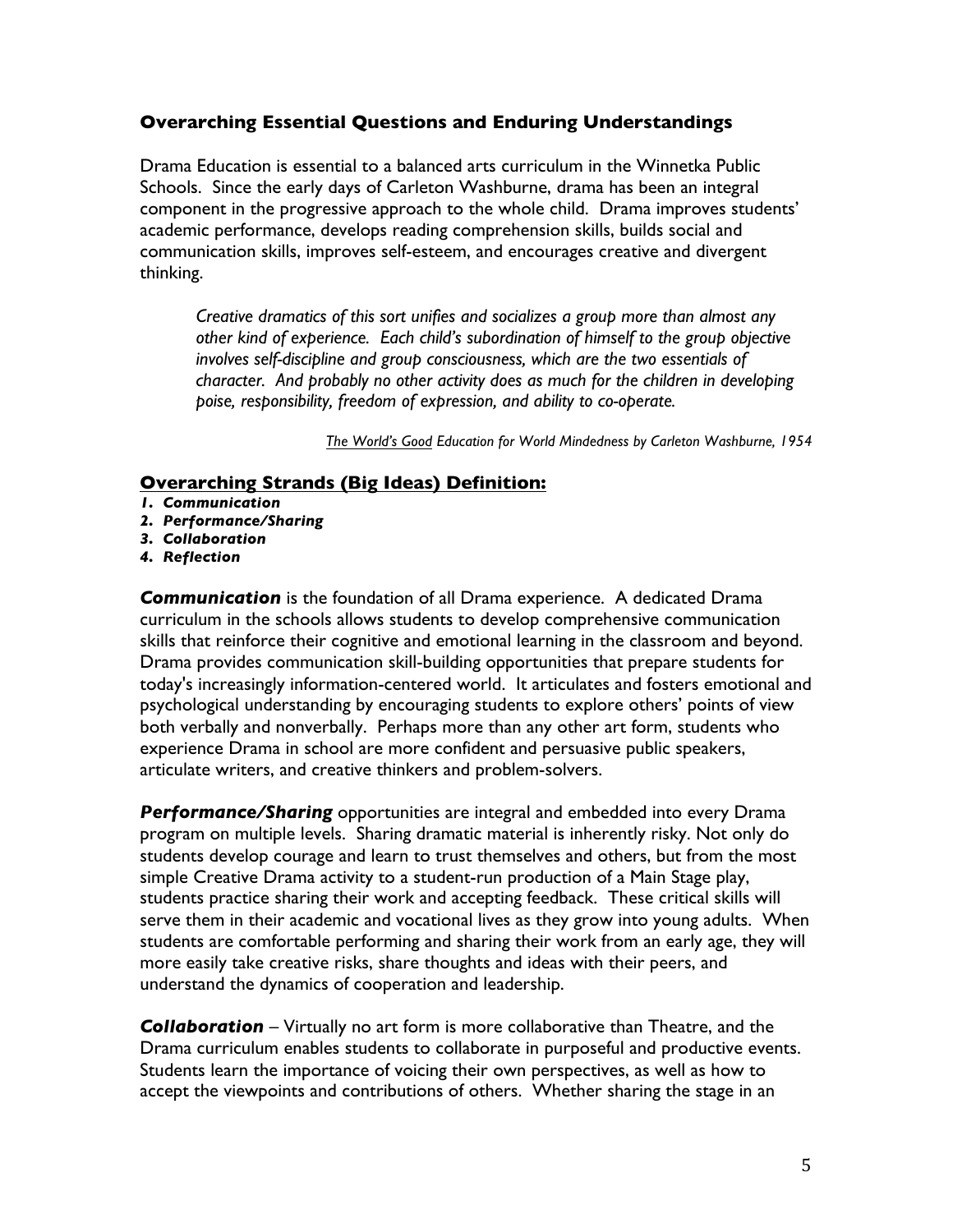acting scene, providing audience feedback, interpreting a designer's sketch, playwriting in pairs, peer-directing, sewing a costume, or collaborating on a production, the teamapproach to achieving a common artistic goal is an essential skill that prepares students for managing in the real world; where collaboration is a prerequisite for continued growth.

*Reflection* - Students make meaning from knowledge they connect with and internalize. In the dramatic arts, students are continuously asked to reflect on their work, as well as the work done by their peers. The ability to articulate successes and challenges from both lenses – performer and observer – allows students the opportunity to understand concepts on multiple levels. The active nature of the dramatic arts provides students both kinesthetic and empathetic understanding as well as intellectual understanding of a topic, which yields greater depth and retention of knowledge.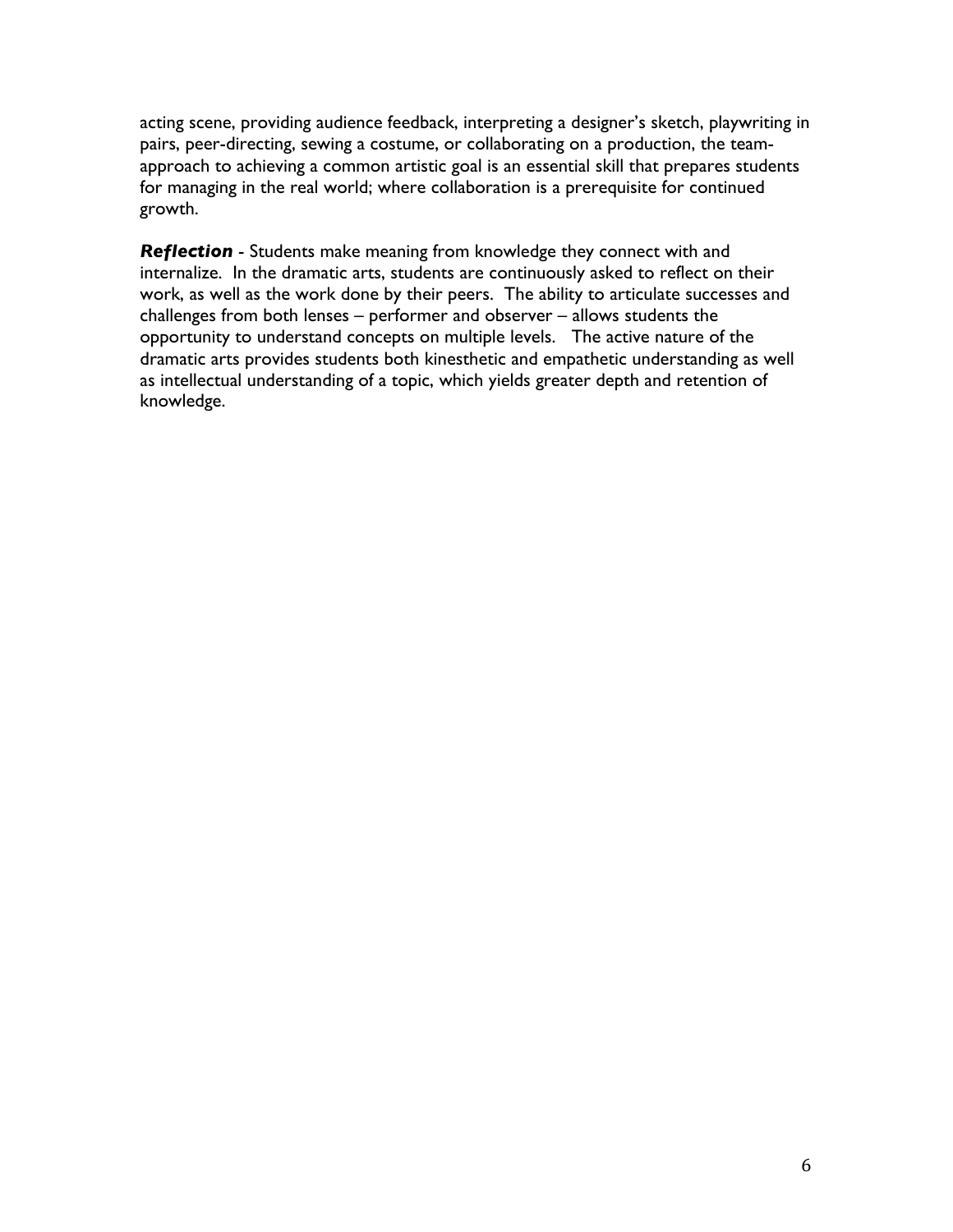| 5 - 8 Program Strands & National<br>$5 - 8$ Program<br>$5 - 8$ Program<br><b>Theater Curriculum Standards</b><br><b>Enduring Understandings</b><br><b>Essential Questions</b><br>What makes a scene<br>The use of "give and take" is essential<br><b>Content Standard 1:</b><br>successful?<br>to all ensemble work.<br>Script writing by the creation of<br>improvisations and scripted scenes<br>The elements of basic dramatic<br>How do actors use their tools<br>based on personal experience and<br>to create character?<br>structure apply to a complete scene<br>heritage, imagination, literature, and<br>or story (i.e. tension and conflict).<br>history<br>How do technological elements<br>In order to have a believable scene<br>enhance the telling of a story?<br><b>Content Standard 2:</b><br>actors stay in character and react<br>Acting by developing basic acting<br>appropriately<br>How do we agree to<br>$\qquad \qquad \blacksquare$<br>skills to portray characters who<br>collaborate on the direction of<br>interact in improvised and scripted<br>Actors work toward a common goal.<br>our work?<br>scenes<br>All cultures have historically used<br>How do you know if your<br><b>Content Standard 3:</b><br>some form of theater/drama.<br>creative choices contribute to<br>Designing by developing<br>the goal of the piece?<br>environments for improvised and<br>scripted scenes<br>How does culture and society<br>$\qquad \qquad \blacksquare$<br>use drama/theater to<br><b>Content Standard 4:</b><br>articulate, process, and address<br>Directing by organizing rehearsals for<br>the greater issues of their<br>improvised and scripted scenes<br>time?<br><b>Content Standard 7:</b><br>How does culture affect the<br>Analyzing, evaluating, and<br>content and production of<br>constructing meanings from<br>dramatic performances?<br>improvised and scripted scenes and<br>from theatre, film, television, and<br>electronic media productions<br><b>Content Standard 8:</b><br>Understanding context by analyzing<br>the role of theatre, film, television,<br>and electronic media in the<br>community and in other cultures |
|---------------------------------------------------------------------------------------------------------------------------------------------------------------------------------------------------------------------------------------------------------------------------------------------------------------------------------------------------------------------------------------------------------------------------------------------------------------------------------------------------------------------------------------------------------------------------------------------------------------------------------------------------------------------------------------------------------------------------------------------------------------------------------------------------------------------------------------------------------------------------------------------------------------------------------------------------------------------------------------------------------------------------------------------------------------------------------------------------------------------------------------------------------------------------------------------------------------------------------------------------------------------------------------------------------------------------------------------------------------------------------------------------------------------------------------------------------------------------------------------------------------------------------------------------------------------------------------------------------------------------------------------------------------------------------------------------------------------------------------------------------------------------------------------------------------------------------------------------------------------------------------------------------------------------------------------------------------------------------------------------------------------------------------------------------------------------------------------------------------------------------------------------------------------------------|
|                                                                                                                                                                                                                                                                                                                                                                                                                                                                                                                                                                                                                                                                                                                                                                                                                                                                                                                                                                                                                                                                                                                                                                                                                                                                                                                                                                                                                                                                                                                                                                                                                                                                                                                                                                                                                                                                                                                                                                                                                                                                                                                                                                                 |
|                                                                                                                                                                                                                                                                                                                                                                                                                                                                                                                                                                                                                                                                                                                                                                                                                                                                                                                                                                                                                                                                                                                                                                                                                                                                                                                                                                                                                                                                                                                                                                                                                                                                                                                                                                                                                                                                                                                                                                                                                                                                                                                                                                                 |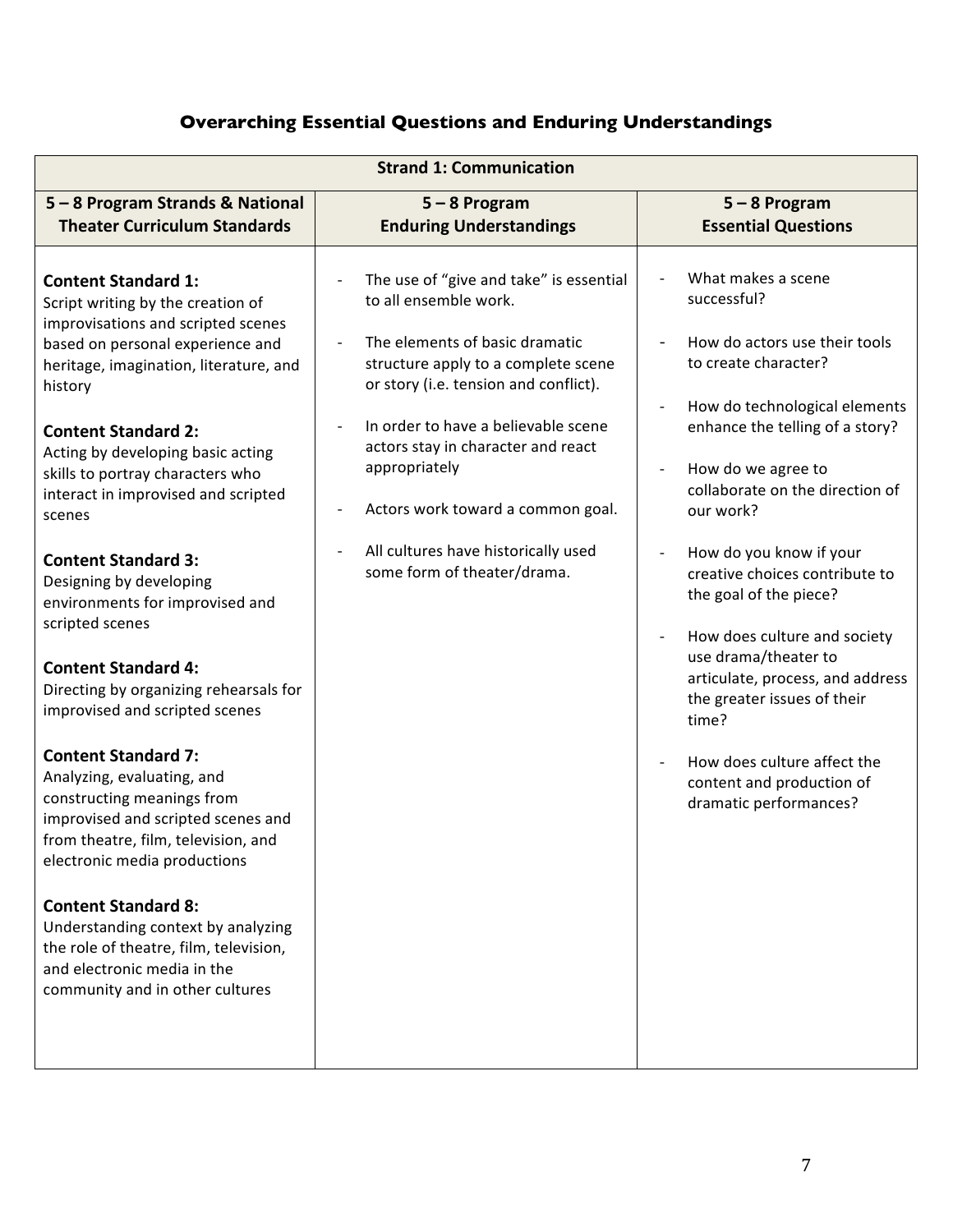| <b>Strand 2: Performance/Sharing</b>                                                                                                                                                                                                                                                                                                                                                                                                                                                                                                                                                                                                                                                                                                                                                                                                                                                                                             |                                                                                                                                                                                                                                                                                                                                                                                                                                                                                                                                                                    |                                                                                                                                                                                                                                                                                                                                                                                                           |  |
|----------------------------------------------------------------------------------------------------------------------------------------------------------------------------------------------------------------------------------------------------------------------------------------------------------------------------------------------------------------------------------------------------------------------------------------------------------------------------------------------------------------------------------------------------------------------------------------------------------------------------------------------------------------------------------------------------------------------------------------------------------------------------------------------------------------------------------------------------------------------------------------------------------------------------------|--------------------------------------------------------------------------------------------------------------------------------------------------------------------------------------------------------------------------------------------------------------------------------------------------------------------------------------------------------------------------------------------------------------------------------------------------------------------------------------------------------------------------------------------------------------------|-----------------------------------------------------------------------------------------------------------------------------------------------------------------------------------------------------------------------------------------------------------------------------------------------------------------------------------------------------------------------------------------------------------|--|
| 5 - 8 Program Strands & National<br><b>Theater Curriculum Standards</b>                                                                                                                                                                                                                                                                                                                                                                                                                                                                                                                                                                                                                                                                                                                                                                                                                                                          | $5 - 8$ Program<br><b>Enduring Understandings</b>                                                                                                                                                                                                                                                                                                                                                                                                                                                                                                                  | $5 - 8$ Program<br><b>Essential Questions</b>                                                                                                                                                                                                                                                                                                                                                             |  |
| <b>Content Standard 1:</b><br>Script writing by the creation of<br>improvisations and scripted scenes<br>based on personal experience and<br>heritage, imagination, literature, and<br>history<br><b>Content Standard 2:</b><br>Acting by developing basic acting<br>skills to portray characters who<br>interact in improvised and scripted<br>scenes<br><b>Content Standard 3:</b><br>Designing by developing<br>environments for improvised and<br>scripted scenes<br><b>Content Standard 6:</b><br>Comparing and incorporating art<br>forms by analyzing methods of<br>presentation and audience response<br>for theatre, dramatic media (such as<br>film, television, and electronic<br>media), and other art forms.<br><b>Content Standard 7:</b><br>Analyzing, evaluating, and<br>constructing meanings from<br>improvised and scripted scenes and<br>from theatre, film, television, and<br>electronic media productions | The use of "give and take" is essential<br>to all ensemble work.<br>In order to have a believable scene<br>actors stay in character and react<br>appropriately.<br>Fully developed characters are<br>reflected in the body, mind and voice<br>of the actor.<br>Actors are able to create their<br>environments on any scale, from<br>pantomime to main stage.<br>Environments created for the stage<br>must be safe and functional.<br>Theater/Drama is the only art form<br>that incorporates all of the other art<br>forms.<br>Theater/Drama is a live art form. | What makes a scene<br>successful?<br>What impact do my choices<br>have on an audience?<br>How do actors use their tools<br>to create character?<br>How do technological elements<br>$\qquad \qquad \blacksquare$<br>enhance the telling of a story?<br>How do audience and<br>performers work in a<br>partnership?<br>How do you know if your<br>creative choices contribute to<br>the goal of the piece? |  |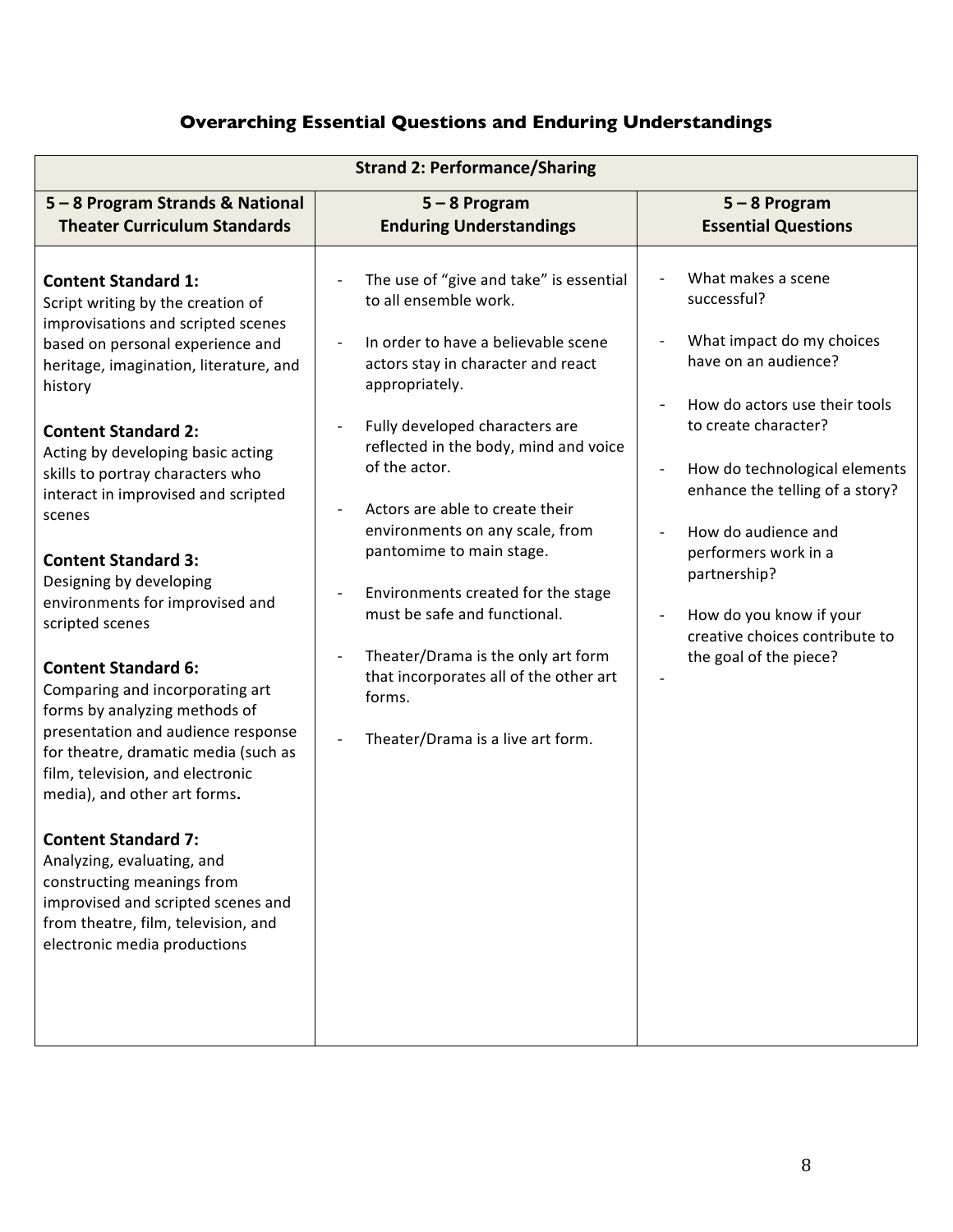| <b>Strand 3: Collaboration</b>                                                                                                                                                                                                                                                                                                                                                                                                                                                                                                                                                                                                                                                                                                                                                                                                                                                     |                                                                                                                                                                                                                                                                       |                                                                                                                                                                                                                                                                                                                                                                                                                       |  |  |
|------------------------------------------------------------------------------------------------------------------------------------------------------------------------------------------------------------------------------------------------------------------------------------------------------------------------------------------------------------------------------------------------------------------------------------------------------------------------------------------------------------------------------------------------------------------------------------------------------------------------------------------------------------------------------------------------------------------------------------------------------------------------------------------------------------------------------------------------------------------------------------|-----------------------------------------------------------------------------------------------------------------------------------------------------------------------------------------------------------------------------------------------------------------------|-----------------------------------------------------------------------------------------------------------------------------------------------------------------------------------------------------------------------------------------------------------------------------------------------------------------------------------------------------------------------------------------------------------------------|--|--|
| 5 - 8 Program Strands & National<br><b>Theater Curriculum Standards</b>                                                                                                                                                                                                                                                                                                                                                                                                                                                                                                                                                                                                                                                                                                                                                                                                            | $5 - 8$ Program<br><b>Enduring Understandings</b>                                                                                                                                                                                                                     | $5 - 8$ Program<br><b>Essential Questions</b>                                                                                                                                                                                                                                                                                                                                                                         |  |  |
| <b>Content Standard 1:</b><br>Script writing by the creation of<br>improvisations and scripted scenes<br>based on personal experience and<br>heritage, imagination, literature, and<br>history<br><b>Content Standard 3:</b><br>Designing by developing<br>environments for improvised and<br>scripted scenes<br><b>Content Standard 4:</b><br>Directing by organizing rehearsals for<br>improvised and scripted scenes<br><b>Content Standard 6:</b><br>Comparing and incorporating art<br>forms by analyzing methods of<br>presentation and audience response<br>for theatre, dramatic media (such as<br>film, television, and electronic<br>media), and other art forms.<br><b>Content Standard 7:</b><br>Analyzing, evaluating, and<br>constructing meanings from<br>improvised and scripted scenes and<br>from theatre, film, television, and<br>electronic media productions | The use of "give and take" is essential<br>to all ensemble work.<br>All artists must respect the tools of<br>the theater at all times.<br>Actors work toward a common goal.<br>Theater/Drama is the only art form<br>that incorporates all of the other art<br>forms. | What makes a scene<br>successful?<br>Who controls the flow of an<br>improv scene?<br>What procedures lead to safe<br>and collaborative use of<br>technological elements?<br>Why is it important to come to<br>consensus for your group's<br>concept?<br>How do we agree to<br>$\overline{\phantom{a}}$<br>collaborate on the direction of<br>our work?<br>How do audience and<br>performers work in a<br>partnership? |  |  |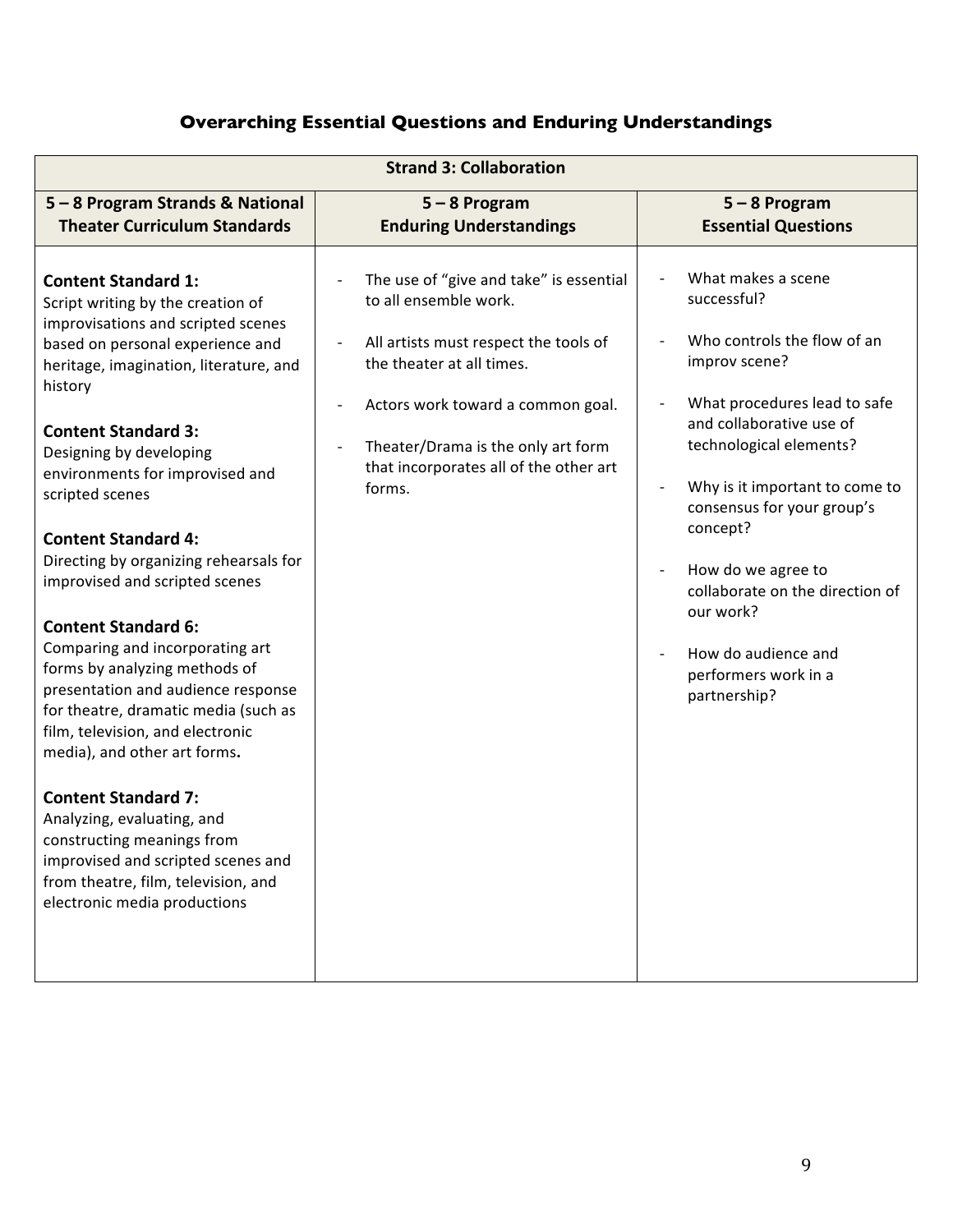| <b>Strand 4: Reflection</b>                                                                                                                                                                                                                                                                                                                                                                                                                                                                                                                                                                                                                                                                                                                                                                                                                                                                                                                                                                                                                                                                                                                 |                                                                                                                                                                                                                                                                                                                                         |                                                                                                                                                                                                                                                                                                                                                                                                                                                                                                                                                                                                                                                                                                                                                              |  |  |
|---------------------------------------------------------------------------------------------------------------------------------------------------------------------------------------------------------------------------------------------------------------------------------------------------------------------------------------------------------------------------------------------------------------------------------------------------------------------------------------------------------------------------------------------------------------------------------------------------------------------------------------------------------------------------------------------------------------------------------------------------------------------------------------------------------------------------------------------------------------------------------------------------------------------------------------------------------------------------------------------------------------------------------------------------------------------------------------------------------------------------------------------|-----------------------------------------------------------------------------------------------------------------------------------------------------------------------------------------------------------------------------------------------------------------------------------------------------------------------------------------|--------------------------------------------------------------------------------------------------------------------------------------------------------------------------------------------------------------------------------------------------------------------------------------------------------------------------------------------------------------------------------------------------------------------------------------------------------------------------------------------------------------------------------------------------------------------------------------------------------------------------------------------------------------------------------------------------------------------------------------------------------------|--|--|
| 5-8 Program Strands & National<br><b>Theater Curriculum Standards</b>                                                                                                                                                                                                                                                                                                                                                                                                                                                                                                                                                                                                                                                                                                                                                                                                                                                                                                                                                                                                                                                                       | $5 - 8$ Program<br><b>Enduring Understandings</b>                                                                                                                                                                                                                                                                                       | $5 - 8$ Program<br><b>Essential Questions</b>                                                                                                                                                                                                                                                                                                                                                                                                                                                                                                                                                                                                                                                                                                                |  |  |
| <b>Content Standard 1:</b><br>Script writing by the creation of<br>improvisations and scripted scenes<br>based on personal experience and<br>heritage, imagination, literature, and<br>history<br><b>Content Standard 2:</b><br>Acting by developing basic acting<br>skills to portray characters who<br>interact in improvised and scripted<br>scenes<br><b>Content Standard 5:</b><br>Researching by using cultural and<br>historical information to support<br>improvised and scripted scenes<br><b>Content Standard 6:</b><br>Comparing and incorporating art<br>forms by analyzing methods of<br>presentation and audience response<br>for theatre, dramatic media (such as<br>film, television, and electronic<br>media), and other art forms.<br><b>Content Standard 7:</b><br>Analyzing, evaluating, and<br>constructing meanings from<br>improvised and scripted scenes and<br>from theatre, film, television, and<br>electronic media productions<br><b>Content Standard 8:</b><br>Understanding context by analyzing<br>the role of theatre, film, television,<br>and electronic media in the<br>community and in other cultures | Historic and cultural representation<br>needs to be respectful and accurate.<br>Theater/Drama is the only art form<br>that incorporates all of the other art<br>forms.<br>It is essential for performers to<br>reflect on their own and other's<br>work.<br>The role of theater in a community is<br>influenced by its cultural values. | What impact do my choices<br>have on an audience?<br>How do actors use their tools<br>to create character?<br>How do you justify your<br>character's choices?<br>How does history and culture<br>affect the content of your<br>work?<br>How does theater/drama<br>incorporate multiple art forms?<br>How is theater/drama different<br>from film, television and other<br>electronic media?<br>How do you improve your own<br>work as a performer based on<br>your observations as an<br>audience member?<br>How do you know if your<br>creative choices contribute to<br>the goal of the piece?<br>How does culture affect the<br>content and production of<br>dramatic performances?<br>How are social concepts<br>reflected in theater and daily<br>life? |  |  |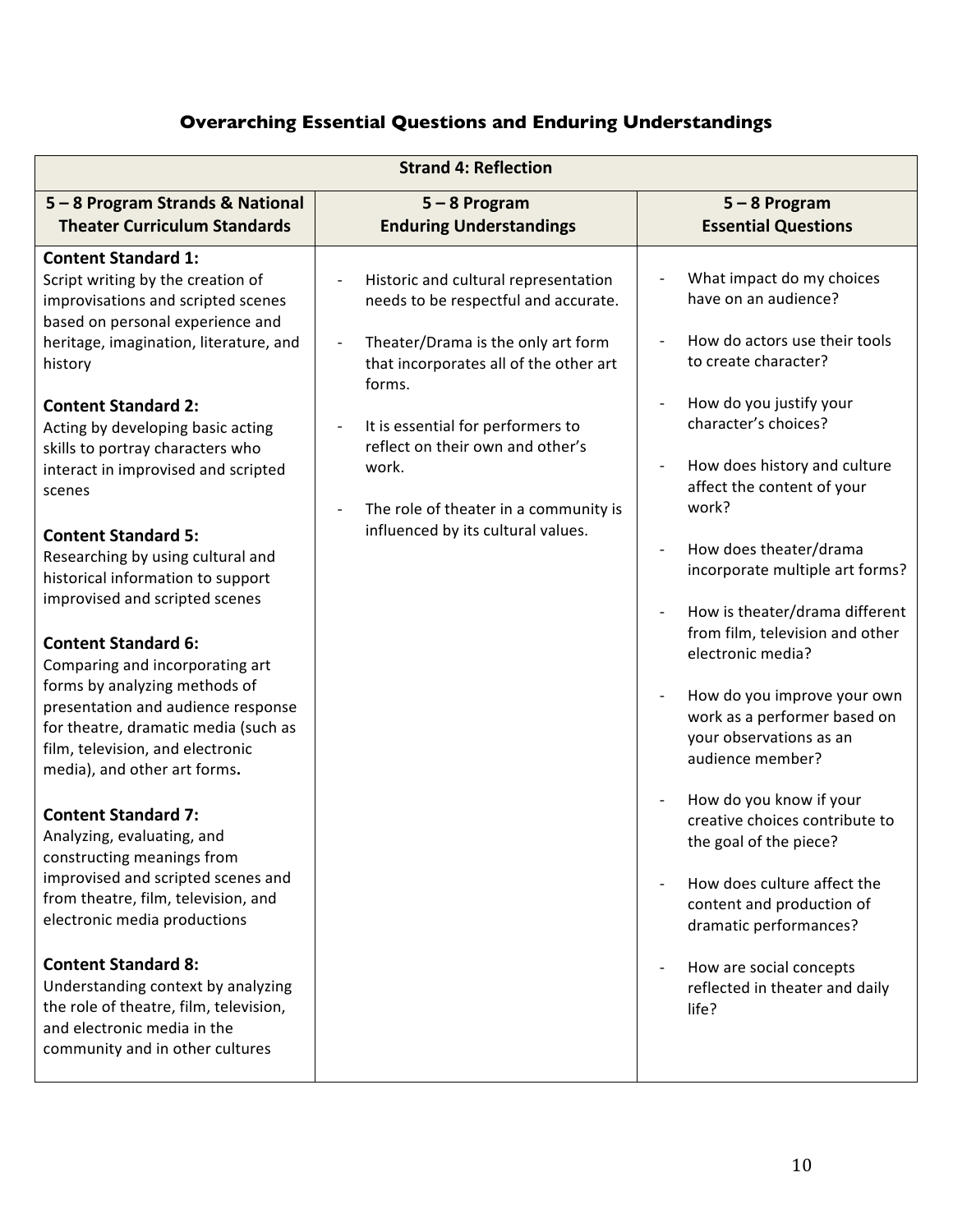#### **Areas for Drama Assessment 2012-13**

In the theatre, performers rely on an audience's willingness to suspend their disbelief and enter into the world of the play. The very nature of the performing arts brings assessment into the actor's world constantly as audiences, both in the classroom and in the greater community, provide immediate feedback. In an educational setting, students learn to accept artistic criticism and feedback from peers and teachers, along with their own self-assessment and adapt their work accordingly. To support the work of students in drama/theatre, we intend to explore a variety of authentic tools and approaches to assessment including competency, benchmark, portfolio, and performance assessments. Our inquiry will include looking at TCG (Theatre Communications Group), the NAEP Arts Education Framework Project, and the 2012 revision of the NCCAS (National Coalition for Core Arts Standards).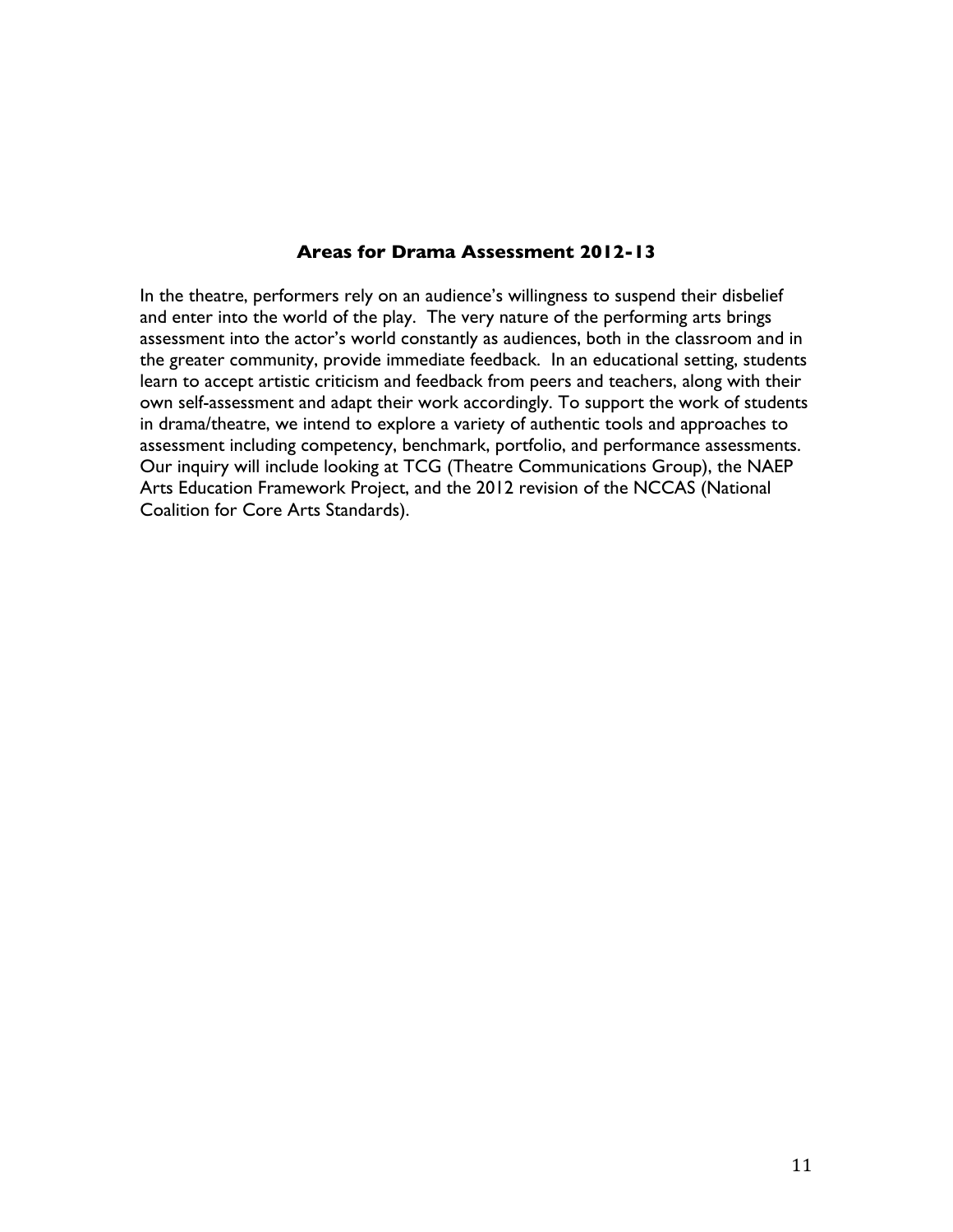|                                                                                                                                                                                                                                                                                                                                                                                                                                                                                                                                                                         | <b>Title: Elements of Theatre/Drama</b>                                                                                                                                                                                                                                                                                                                                                                                                                                                                                                         |                                                                                                                                                                                                                                                                                                                                                                                                                                                                                                                                                                                                                                                                                                                                                                                       | <b>Level: Grade 5</b> | <b>Drama</b>                                                                                                                                                                                                                                                                                                                                                                                                                                                                                                                                                                                                                                                                                                                                                                                                                                                                                                                                                                                                                                                                                                                                               |
|-------------------------------------------------------------------------------------------------------------------------------------------------------------------------------------------------------------------------------------------------------------------------------------------------------------------------------------------------------------------------------------------------------------------------------------------------------------------------------------------------------------------------------------------------------------------------|-------------------------------------------------------------------------------------------------------------------------------------------------------------------------------------------------------------------------------------------------------------------------------------------------------------------------------------------------------------------------------------------------------------------------------------------------------------------------------------------------------------------------------------------------|---------------------------------------------------------------------------------------------------------------------------------------------------------------------------------------------------------------------------------------------------------------------------------------------------------------------------------------------------------------------------------------------------------------------------------------------------------------------------------------------------------------------------------------------------------------------------------------------------------------------------------------------------------------------------------------------------------------------------------------------------------------------------------------|-----------------------|------------------------------------------------------------------------------------------------------------------------------------------------------------------------------------------------------------------------------------------------------------------------------------------------------------------------------------------------------------------------------------------------------------------------------------------------------------------------------------------------------------------------------------------------------------------------------------------------------------------------------------------------------------------------------------------------------------------------------------------------------------------------------------------------------------------------------------------------------------------------------------------------------------------------------------------------------------------------------------------------------------------------------------------------------------------------------------------------------------------------------------------------------------|
| <b>Big Ideas</b>                                                                                                                                                                                                                                                                                                                                                                                                                                                                                                                                                        |                                                                                                                                                                                                                                                                                                                                                                                                                                                                                                                                                 |                                                                                                                                                                                                                                                                                                                                                                                                                                                                                                                                                                                                                                                                                                                                                                                       |                       |                                                                                                                                                                                                                                                                                                                                                                                                                                                                                                                                                                                                                                                                                                                                                                                                                                                                                                                                                                                                                                                                                                                                                            |
| <b>Communication</b><br><b>Performance/Sharing</b><br><b>Collaboration</b><br><b>Reflection</b>                                                                                                                                                                                                                                                                                                                                                                                                                                                                         | <b>Essential Questions:</b> questions that promote inquiry<br>What makes a good story for dramatic or theatrical exploration?<br>How do elements of design and plot work together to enhance a dramatic piece?<br>How is theatre different from or similar to other performing arts including film, dance, and television?<br>How does theatre/drama allow for the integration of other art forms?<br>Why is it important to understand a person's objectives in pursuing a goal in a drama and in interpersonal and<br>societal relationships? |                                                                                                                                                                                                                                                                                                                                                                                                                                                                                                                                                                                                                                                                                                                                                                                       |                       |                                                                                                                                                                                                                                                                                                                                                                                                                                                                                                                                                                                                                                                                                                                                                                                                                                                                                                                                                                                                                                                                                                                                                            |
|                                                                                                                                                                                                                                                                                                                                                                                                                                                                                                                                                                         | Students will <b>Know</b>                                                                                                                                                                                                                                                                                                                                                                                                                                                                                                                       | Students will <b>Understand</b> that                                                                                                                                                                                                                                                                                                                                                                                                                                                                                                                                                                                                                                                                                                                                                  |                       | Students will demonstrate the ability to <b>Do</b> the<br>following                                                                                                                                                                                                                                                                                                                                                                                                                                                                                                                                                                                                                                                                                                                                                                                                                                                                                                                                                                                                                                                                                        |
| K1: Elements of plot (Beginning, middle, end,<br>complications, conflict, character, and setting)<br>K2: The 5 Ws.<br>K3: The definition of a character's objective.<br>K4: The difference between a scene and a skit<br>(correct misperception).<br>K4: The definition of blocking.<br>K5: Elements of stage design (costumes, props,<br>lighting, sound).<br>K6: The definitions of a variety of theatrical roles:<br>Director, actor, choreographer, designer, audience.<br>K7: Theatre/Drama is a collaborative art form that<br>is a group activity by definition. |                                                                                                                                                                                                                                                                                                                                                                                                                                                                                                                                                 | U1: Some stories are better suited for live<br>dramatization than others.<br>U2: Conflict is an essential part of an effective<br>plot.<br>U3: Characters' objectives influence their<br>physical, verbal, and emotional choices.<br>U4: Clear physical, verbal, and emotional<br>choices for a character can communicate far<br>beyond the surface in a concise manner.<br>U5: Successful collaboration from a variety of<br>participants is important to the creation of<br>successful drama.<br>U6: As a group art form, drama is dependent<br>upon the appropriate contributions of all<br>participants for success.<br>U7: In live theatre/drama, the audience is in<br>partnership with the actors, and both elements<br>influence each other in a one time, temporal<br>event. |                       | D1: Collaborate with peers to generate scenes that<br>demonstrate understanding of elements of plot.<br>D2: Identify the 5 Ws in a variety of literary and dramatic<br>contexts<br>D3: Identify possible character objectives in classmates'<br>work.<br>D4: Demonstrate a character's objective using the tools of<br>the actor in a scripted or improvised scene.<br>D5: Identify elements of stage design in class<br>dramatizations<br>D6: Demonstrate appropriate use of technological elements<br>(sound, light, props, costumes) in the creation of a character<br>and to enhance a scene in class dramatizations.<br>D7: Support peers as an attentive and appropriate audience<br>member.<br>D8: Cast and block scenes making collaborative decisions.<br>D9: Recognize basic theatre vocabulary and concepts, and<br>use them appropriately in class discussions and reflections.<br>D10: Participate as an appropriate and supportive audience<br>member for peers, including providing constructive<br>feedback according to pre-established criteria.<br>D11: Reflect on work orally and in writing, using<br>appropriate theatre vocabulary. |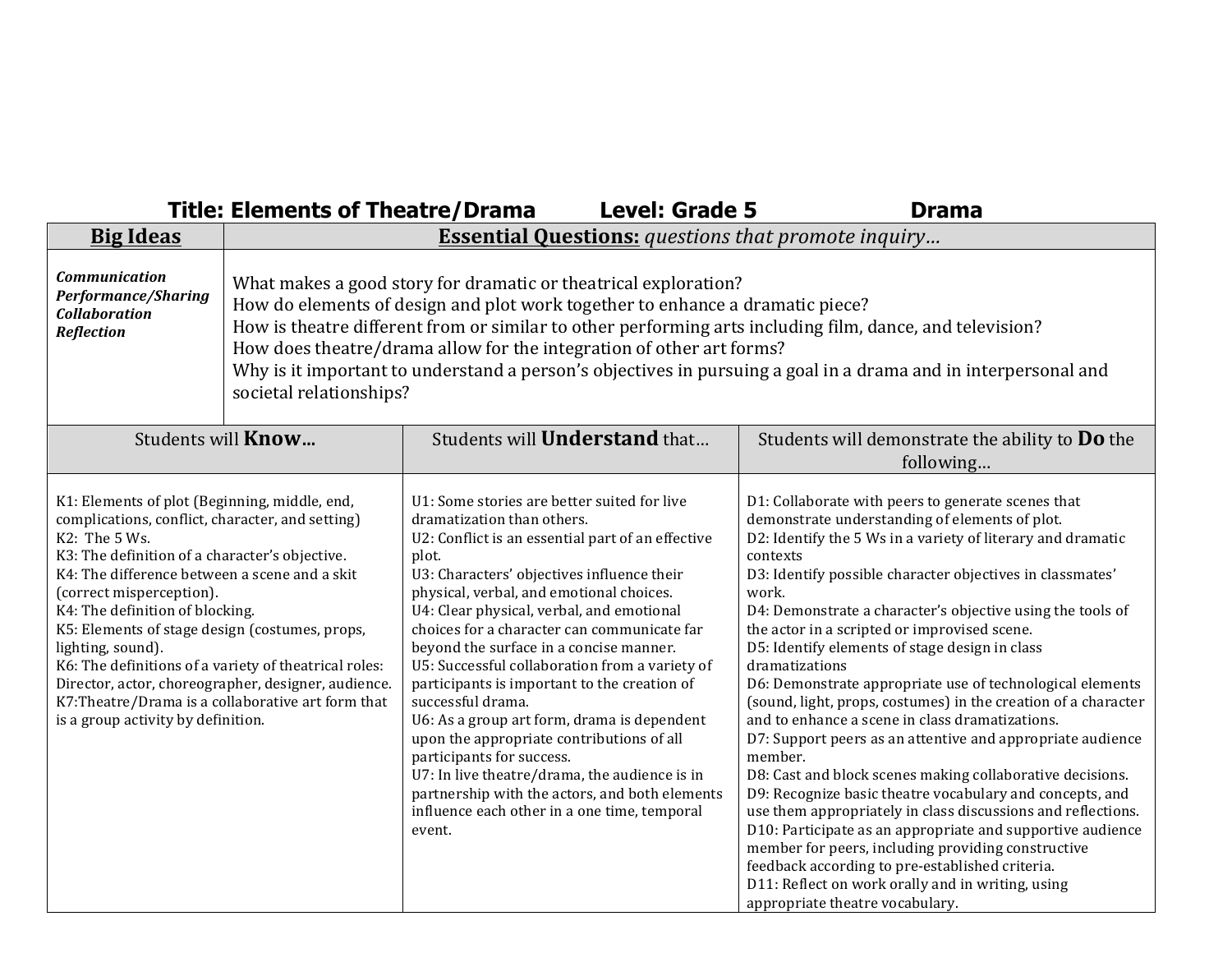|                                                                                                                                                                                                                                                                                                                                                                                                                                                                                                                                                                                                   | <b>Title: Tools of the Actor</b>                                                                                                                                                                                                                                                                                                                                                     | <b>Level: Grade</b><br>5                                                                                                                                                                                                                                                                                                                                                                                                                                                                                                                                                 | <b>Drama</b>                                                                                                                                                                                                                                                                                                                                                                                                                                                                                                                                                                                                                                                                |
|---------------------------------------------------------------------------------------------------------------------------------------------------------------------------------------------------------------------------------------------------------------------------------------------------------------------------------------------------------------------------------------------------------------------------------------------------------------------------------------------------------------------------------------------------------------------------------------------------|--------------------------------------------------------------------------------------------------------------------------------------------------------------------------------------------------------------------------------------------------------------------------------------------------------------------------------------------------------------------------------------|--------------------------------------------------------------------------------------------------------------------------------------------------------------------------------------------------------------------------------------------------------------------------------------------------------------------------------------------------------------------------------------------------------------------------------------------------------------------------------------------------------------------------------------------------------------------------|-----------------------------------------------------------------------------------------------------------------------------------------------------------------------------------------------------------------------------------------------------------------------------------------------------------------------------------------------------------------------------------------------------------------------------------------------------------------------------------------------------------------------------------------------------------------------------------------------------------------------------------------------------------------------------|
| <b>Big Ideas</b>                                                                                                                                                                                                                                                                                                                                                                                                                                                                                                                                                                                  |                                                                                                                                                                                                                                                                                                                                                                                      | <b>Essential Questions:</b> questions that promote inquiry                                                                                                                                                                                                                                                                                                                                                                                                                                                                                                               |                                                                                                                                                                                                                                                                                                                                                                                                                                                                                                                                                                                                                                                                             |
| <b>Communication</b><br><b>Performance/Sharing</b>                                                                                                                                                                                                                                                                                                                                                                                                                                                                                                                                                | How are the tools of the actor used to create character and communicate ideas?<br>How are the tools of the actor applicable in other venues?<br>How do the choices an actor makes in the use of the tools of the actor affect communication with an<br>audience?<br>How do the choices a person makes in communicating verbally and nonverbally affect communications in<br>society? |                                                                                                                                                                                                                                                                                                                                                                                                                                                                                                                                                                          |                                                                                                                                                                                                                                                                                                                                                                                                                                                                                                                                                                                                                                                                             |
|                                                                                                                                                                                                                                                                                                                                                                                                                                                                                                                                                                                                   | Students will <b>Know</b>                                                                                                                                                                                                                                                                                                                                                            | Students will <b>Understand</b> that                                                                                                                                                                                                                                                                                                                                                                                                                                                                                                                                     | Students will demonstrate the ability to                                                                                                                                                                                                                                                                                                                                                                                                                                                                                                                                                                                                                                    |
|                                                                                                                                                                                                                                                                                                                                                                                                                                                                                                                                                                                                   |                                                                                                                                                                                                                                                                                                                                                                                      |                                                                                                                                                                                                                                                                                                                                                                                                                                                                                                                                                                          | <b>Do</b> the following                                                                                                                                                                                                                                                                                                                                                                                                                                                                                                                                                                                                                                                     |
| K1: The definition of "Actor"<br>K2: The Tools of the Actor:<br>- Mind:<br>Self-control, memory, imagination,<br>evaluation and analysis, and sense memory.<br>The definitions of empathy and sympathy.<br>- Body:<br>Elements of movement:<br>Locomotor and Non-locomotor,<br>Size, time, weight, direction, tension<br>- Voice:<br>Rate, pitch, intensity, tone, volume<br>Articulation and projection<br>"Coloring" words<br>Monotone<br>K3: Elements of Visual Composition-<br>Line, depth, level, negative space.<br>K4: The definition of "cheating out" or staying<br>open to an audience. |                                                                                                                                                                                                                                                                                                                                                                                      | U1: Successful creation of a character relies on<br>sincere and believable choices of the actor.<br>U2: The tools of the actor have applications<br>outside the drama/theatre context.<br>U3: The choices an actor makes in changing<br>body and voice communicate character and<br>meaning beyond the spoken word.<br>U4: Unintended or inappropriate choices may<br>inhibit communication of the story or idea.<br>U5: Use of physical space and composition of<br>the physical elements change the meaning,<br>clarity, and effectiveness of the message or<br>story. | D1: Change body, voice, and language to create<br>believable characters in small and whole group<br>scenes.<br>D2: Demonstrate ability to use voice so that<br>performers can be understood and heard by a<br>classroom audience.<br>D3: Identify in scene work the main variable<br>elements that lead to distinctions in vocal character<br>(volume, rate, pitch, tone quality, intensity).<br>D4: Demonstrate physical awareness and effective<br>use of space in communicating with an audience<br>and small and whole group collaborators.<br>D5: Analyze elements of scene work that make<br>combined vocal and physical communications<br>consistent or conflicting. |

National 1, 2, and 4

National Standards: 1, 2, and 4

State Standards: 25A.2b; 26.A.2b; 26B.2b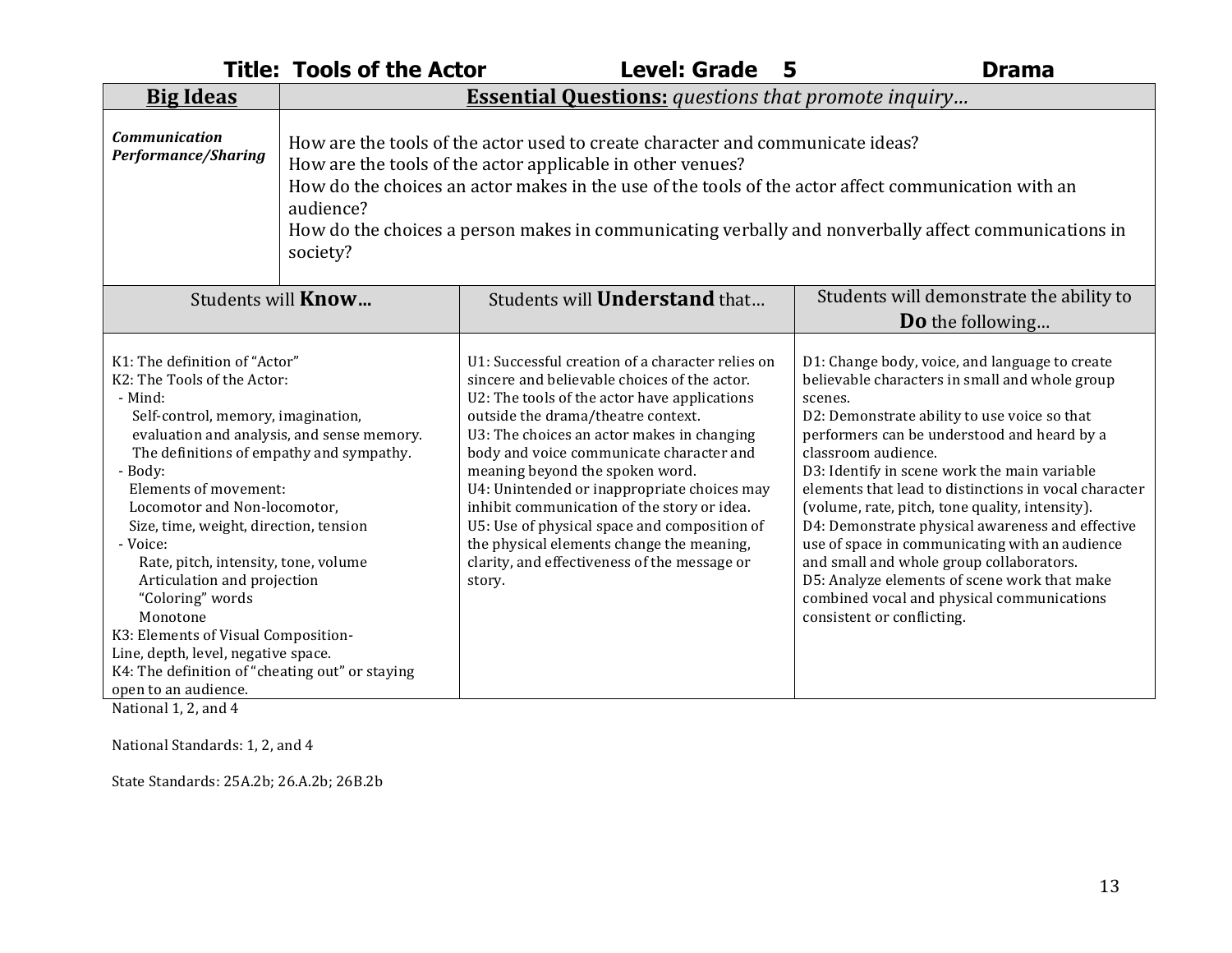|                                                                                                                                                                                                                                                                                                                                 | <b>Title: Drama Process</b>                                                                                                                                                                                                                                                                                                                                                                                                                                                                                                                                       | Level: Grade 5                                                                                                                                                                                                                                                                                                                                                                                                                                                                                                                                                                                                                                                                                                                                                                                                                                                                                                                  | <b>Drama</b>                                                                                                                                                                                                                                                                                                                                                                                                                                                                                                                                                                                                                                                                                                                                                                                                                                                                                                                                                                                                                                                                                                                     |  |
|---------------------------------------------------------------------------------------------------------------------------------------------------------------------------------------------------------------------------------------------------------------------------------------------------------------------------------|-------------------------------------------------------------------------------------------------------------------------------------------------------------------------------------------------------------------------------------------------------------------------------------------------------------------------------------------------------------------------------------------------------------------------------------------------------------------------------------------------------------------------------------------------------------------|---------------------------------------------------------------------------------------------------------------------------------------------------------------------------------------------------------------------------------------------------------------------------------------------------------------------------------------------------------------------------------------------------------------------------------------------------------------------------------------------------------------------------------------------------------------------------------------------------------------------------------------------------------------------------------------------------------------------------------------------------------------------------------------------------------------------------------------------------------------------------------------------------------------------------------|----------------------------------------------------------------------------------------------------------------------------------------------------------------------------------------------------------------------------------------------------------------------------------------------------------------------------------------------------------------------------------------------------------------------------------------------------------------------------------------------------------------------------------------------------------------------------------------------------------------------------------------------------------------------------------------------------------------------------------------------------------------------------------------------------------------------------------------------------------------------------------------------------------------------------------------------------------------------------------------------------------------------------------------------------------------------------------------------------------------------------------|--|
| <b>Big Ideas</b>                                                                                                                                                                                                                                                                                                                |                                                                                                                                                                                                                                                                                                                                                                                                                                                                                                                                                                   | <b>Essential Questions:</b> questions that promote inquiry                                                                                                                                                                                                                                                                                                                                                                                                                                                                                                                                                                                                                                                                                                                                                                                                                                                                      |                                                                                                                                                                                                                                                                                                                                                                                                                                                                                                                                                                                                                                                                                                                                                                                                                                                                                                                                                                                                                                                                                                                                  |  |
| <b>Communication</b><br><b>Performance/Sharing</b><br><b>Collaboration</b><br><b>Reflection</b>                                                                                                                                                                                                                                 | How do history and heritage affect the content of literature and drama?<br>What makes a theatrical or dramatic piece successful or effective?<br>How do choices of the actor impact the ensemble and the successful sharing of a scene?<br>What makes a good story for dramatic or theatrical exploration?<br>How do social concepts such as cooperation, communication, self-esteem, risk taking, sympathy and<br>empathy apply in theatre and daily life?<br>How do dramatic explorations reflect individual, social, global, and historical issues and events? |                                                                                                                                                                                                                                                                                                                                                                                                                                                                                                                                                                                                                                                                                                                                                                                                                                                                                                                                 |                                                                                                                                                                                                                                                                                                                                                                                                                                                                                                                                                                                                                                                                                                                                                                                                                                                                                                                                                                                                                                                                                                                                  |  |
| Students will <b>Know</b>                                                                                                                                                                                                                                                                                                       |                                                                                                                                                                                                                                                                                                                                                                                                                                                                                                                                                                   | Students will <b>Understand</b> that                                                                                                                                                                                                                                                                                                                                                                                                                                                                                                                                                                                                                                                                                                                                                                                                                                                                                            | Students will demonstrate the ability to                                                                                                                                                                                                                                                                                                                                                                                                                                                                                                                                                                                                                                                                                                                                                                                                                                                                                                                                                                                                                                                                                         |  |
|                                                                                                                                                                                                                                                                                                                                 |                                                                                                                                                                                                                                                                                                                                                                                                                                                                                                                                                                   |                                                                                                                                                                                                                                                                                                                                                                                                                                                                                                                                                                                                                                                                                                                                                                                                                                                                                                                                 | <b>Do</b> the following                                                                                                                                                                                                                                                                                                                                                                                                                                                                                                                                                                                                                                                                                                                                                                                                                                                                                                                                                                                                                                                                                                          |  |
| K1: The definition of a variety of theatre techniques<br>including, tableau, writing in role, improvisation, and<br>narrative pantomime.<br>K2: The role of the audience in live dramatic work.<br>K3: A variety of techniques that may be used to<br>settle disputes or reach consensus.<br>K4: Small group work expectations. |                                                                                                                                                                                                                                                                                                                                                                                                                                                                                                                                                                   | U1: In order to have a believable scene, actors<br>stay in character and react appropriately.<br>U2: Drama explores themes and issues with<br>personal, societal, and historical connections.<br>U3: Historical and cultural representations<br>need to be respectful.<br>U4: Fully developed characters are reflected in<br>the body, mind, and voice of the actor.<br>U5: Use of the 5 senses creates believability and<br>detail that bring life to dramatic and written<br>work.<br>U6: Actors need to work together to tell a story<br>successfully.<br>U7: Individual choices that support the efforts<br>of an ensemble in creating and telling the story<br>effectively are more important than "star" turns<br>to the success of a scene.<br>U8: Character portrayals must be respectful<br>and avoid stereotypes to be meaningful and<br>honest.<br>U9: Technological elements may enhance the<br>telling of a story. | D1: Relate themes and issues reflected in<br>dramatic explorations to self, society and/or<br>the world.<br>D2: Create, rehearse, and perform small group<br>improvised scenes based on scenes from<br>literature or folk tales.<br>D3: Create and perform believable characters<br>and commit to honest participation in whole<br>class improvised scenes.<br>D4: Change body, voice, and language to create<br>believable characters in small and whole group<br>scenes.<br>D5: Write honestly and with commitment in<br>role as characters from literature or folk tales.<br>D6: Demonstrate awareness and understanding<br>of multiple points of view through portraying a<br>variety of characters in scenes and other<br>dramatic activities.<br>D7: Listen to and share ideas in whole class and<br>small group discussions of class projects.<br>D8: Collaborate with peers to generate<br>unscripted scenes that demonstrate<br>understanding of elements of dramatic<br>structure.<br>D9: Offer constructive and supportive feedback<br>using articulated criteria.<br>D10: Identify strengths and areas for continued |  |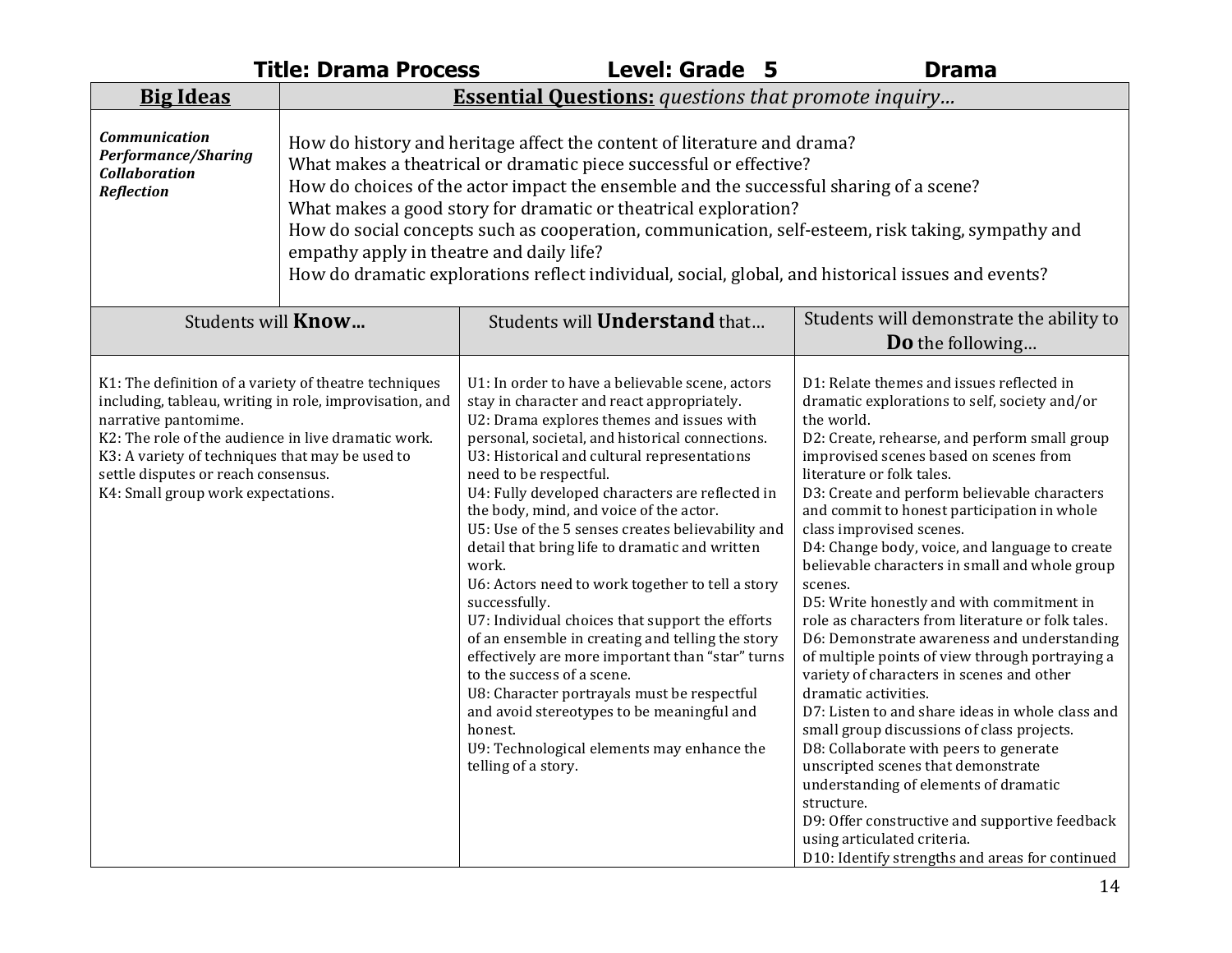|  | growth in individual and group work.<br>D11: Accept constructive comments about their<br>own work. |
|--|----------------------------------------------------------------------------------------------------|
|  |                                                                                                    |

National Standards: 1,2,3,4,5,6,7,8

State Goals: 25.A.2b; 25.B.2; 26.A.2b; 26.B.2b; 27.A.2a; 27.B.2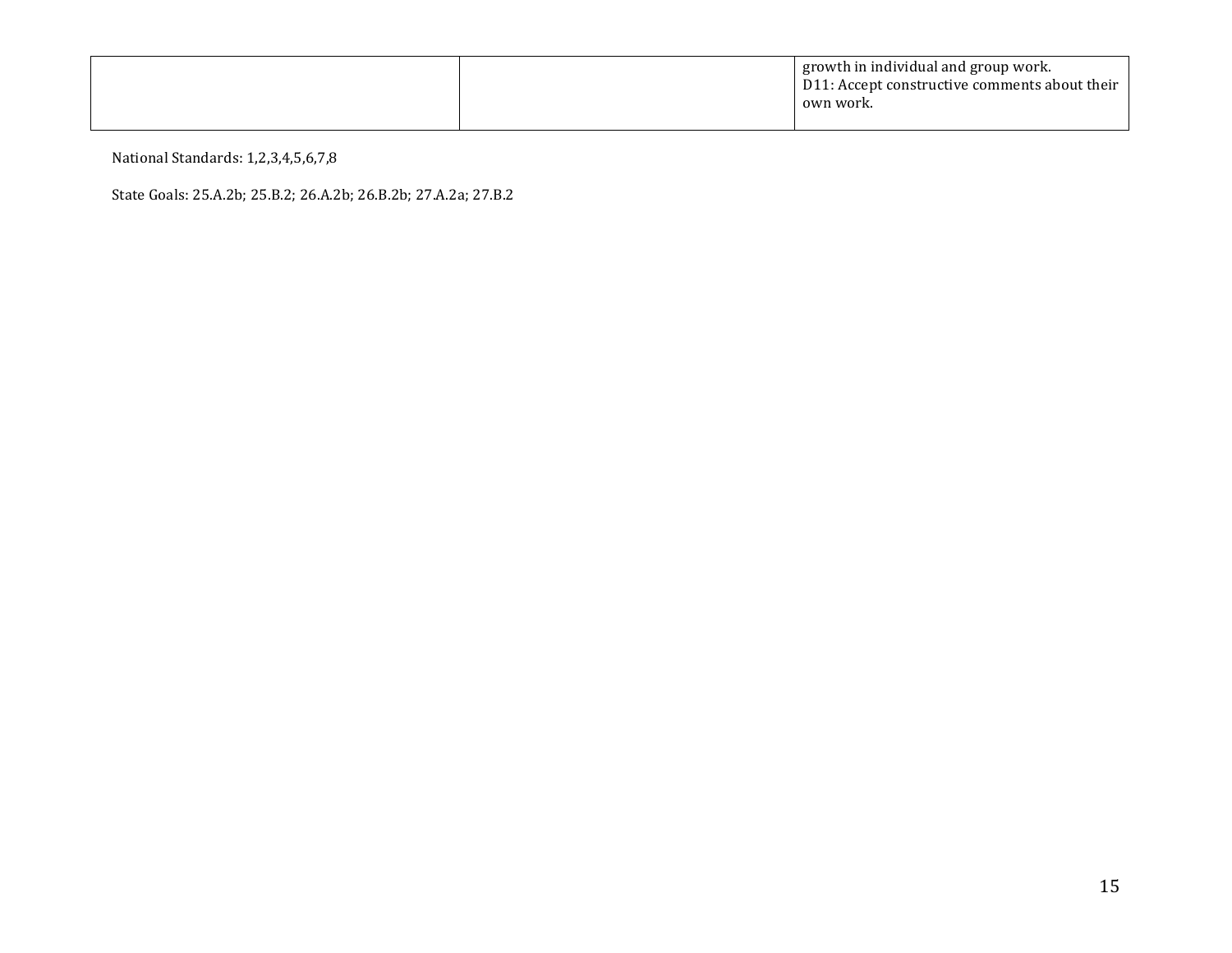|                                                                                                                                                                                                                                                                                    | <b>Title: Pantomime</b>                                                                                                                                                                                                                                                                                                                                                                           | <b>Level: Grade 5</b>                                                                                                                                                                                                                                                                                                                                                                                                                                                                                                                                                                                                                                                                         | <b>Drama</b>                                                                                                                                                                                                                                                                                                                                                                                                                                                                                                                                                                                                                                                                                                                                                                                       |
|------------------------------------------------------------------------------------------------------------------------------------------------------------------------------------------------------------------------------------------------------------------------------------|---------------------------------------------------------------------------------------------------------------------------------------------------------------------------------------------------------------------------------------------------------------------------------------------------------------------------------------------------------------------------------------------------|-----------------------------------------------------------------------------------------------------------------------------------------------------------------------------------------------------------------------------------------------------------------------------------------------------------------------------------------------------------------------------------------------------------------------------------------------------------------------------------------------------------------------------------------------------------------------------------------------------------------------------------------------------------------------------------------------|----------------------------------------------------------------------------------------------------------------------------------------------------------------------------------------------------------------------------------------------------------------------------------------------------------------------------------------------------------------------------------------------------------------------------------------------------------------------------------------------------------------------------------------------------------------------------------------------------------------------------------------------------------------------------------------------------------------------------------------------------------------------------------------------------|
| <b>Big Ideas</b>                                                                                                                                                                                                                                                                   | <b>Essential Questions:</b> questions that promote inquiry                                                                                                                                                                                                                                                                                                                                        |                                                                                                                                                                                                                                                                                                                                                                                                                                                                                                                                                                                                                                                                                               |                                                                                                                                                                                                                                                                                                                                                                                                                                                                                                                                                                                                                                                                                                                                                                                                    |
| <b>Communication</b><br><b>Performance/Sharing</b><br><b>Collaboration</b><br><b>Reflection</b>                                                                                                                                                                                    | How do I become aware of my non-verbal communication and the influence I have on my intended and<br>unintended messages?<br>How do I use non-verbal communication to create characters and environments?<br>How do non-verbal communication impact social interactions locally and globally?<br>How does mental use of the senses enhance enjoyment and understanding of the arts and literature? |                                                                                                                                                                                                                                                                                                                                                                                                                                                                                                                                                                                                                                                                                               |                                                                                                                                                                                                                                                                                                                                                                                                                                                                                                                                                                                                                                                                                                                                                                                                    |
|                                                                                                                                                                                                                                                                                    | Students will <b>Know</b>                                                                                                                                                                                                                                                                                                                                                                         | Students will <b>Understand</b> that                                                                                                                                                                                                                                                                                                                                                                                                                                                                                                                                                                                                                                                          | Students will demonstrate the ability to                                                                                                                                                                                                                                                                                                                                                                                                                                                                                                                                                                                                                                                                                                                                                           |
|                                                                                                                                                                                                                                                                                    |                                                                                                                                                                                                                                                                                                                                                                                                   |                                                                                                                                                                                                                                                                                                                                                                                                                                                                                                                                                                                                                                                                                               | <b>Do</b> the following                                                                                                                                                                                                                                                                                                                                                                                                                                                                                                                                                                                                                                                                                                                                                                            |
| K1: The definition of pantomime.<br>K2: The elements of physical expression:<br>Facial expression (universal)<br>Gesture (cultural)<br>Posture<br>Movement<br>K3: The five senses.<br>and silence in creating believable pantomimes.<br>K5: The definition of narrative pantomime. | K4: The importance of maintaining personal space<br>K6: The role of the audience in live dramatic work.                                                                                                                                                                                                                                                                                           | U1: Non-verbal communication is a powerful<br>and integral component of human<br>communication.<br>U2: The mental use of the senses is an<br>important element in recreating figurative<br>environments and stories in pantomime,<br>writing, and other arts.<br>U3: In live theatre/drama, the audience is in<br>partnership with the actors, and both elements<br>influence each other in a one time, temporal<br>event.<br>U4: Physical choices communicate information<br>about a person's emotional, physical, and<br>intellectual states.<br>U5: Understanding the cultural aspects of<br>physical choices are important to successful<br>and respectful cross-cultural communications. | D1: Communicate a story or an idea using body<br>facial expression, gesture, posture, and<br>movement.<br>D2: Use detail, specificity, and senses to create<br>clear space objects.<br>D3: Observe and analyze everyday activities in<br>a step-by-step manner to recreate believable<br>space objects.<br>D4: Collaborate with a small group to plan and<br>perform a short pantomime scene.<br>D5: Participate appropriately in narrative<br>pantomime, demonstrating understanding and<br>respect for personal space.<br>D6: Participate as an appropriate and<br>supportive audience member for peers,<br>including providing constructive feedback<br>according to pre-established criteria.<br>D7: Reflect on their own work orally and in<br>writing, using appropriate theatre vocabulary. |

National Content standards #1,2,4

National Standards: 1,2,4

State Goals: 25.A.2b; 26.A.2b; 26 B.2b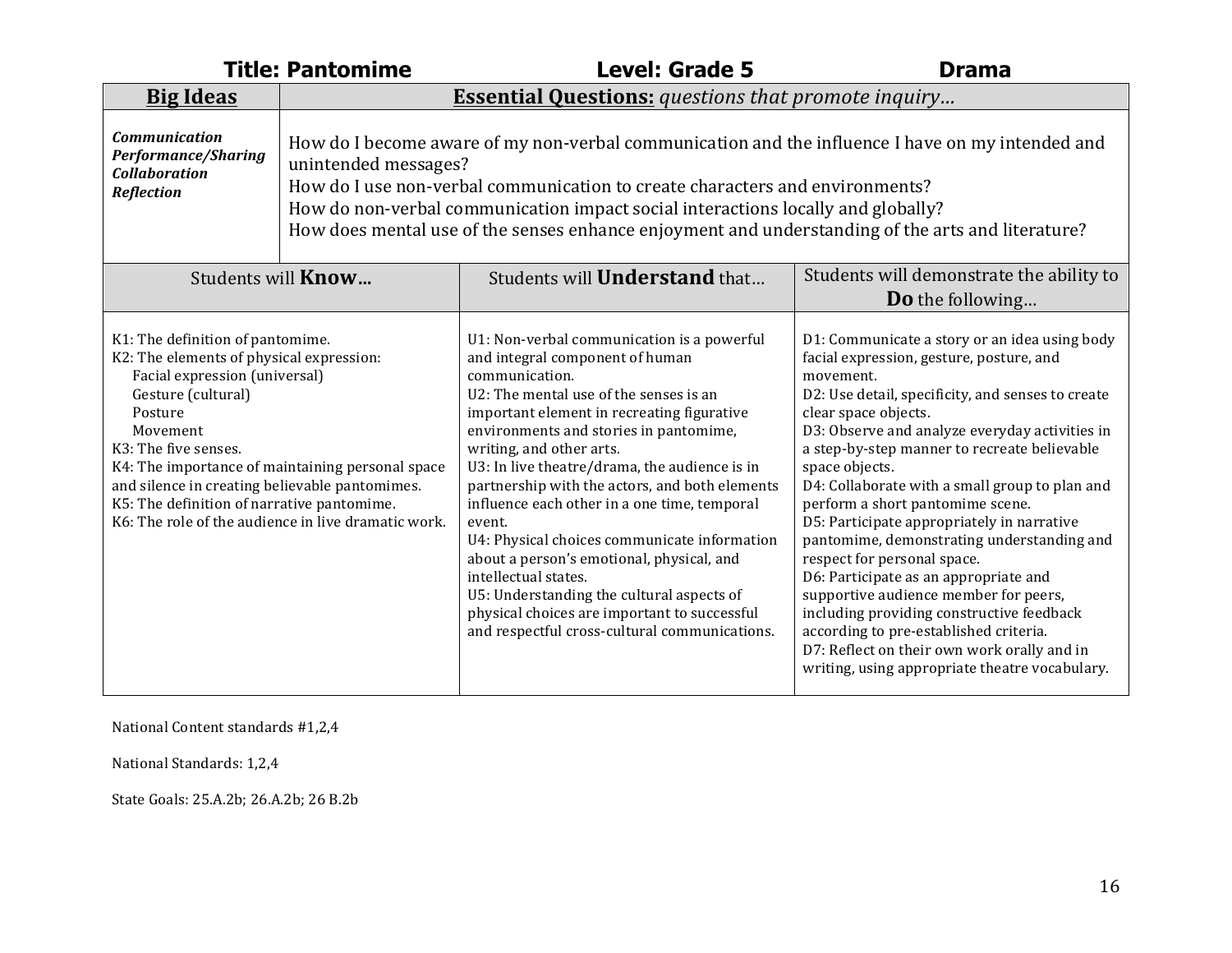|                                                                                                                                                                                                                       | <b>Title: Improvisation</b>                                                                                                                                                     | <b>Level: Grade</b><br>5                                                                                                                                                                                                                                                                                                                                                                                                                                                                                                                                                                                                                                                                                                  | <b>Drama</b>                                                                                                                                                                                                                                                                                                                                                                                                                                                                                                                                                                                                                                                                                                                                                                                                                                                                                                                                                                                                                            |
|-----------------------------------------------------------------------------------------------------------------------------------------------------------------------------------------------------------------------|---------------------------------------------------------------------------------------------------------------------------------------------------------------------------------|---------------------------------------------------------------------------------------------------------------------------------------------------------------------------------------------------------------------------------------------------------------------------------------------------------------------------------------------------------------------------------------------------------------------------------------------------------------------------------------------------------------------------------------------------------------------------------------------------------------------------------------------------------------------------------------------------------------------------|-----------------------------------------------------------------------------------------------------------------------------------------------------------------------------------------------------------------------------------------------------------------------------------------------------------------------------------------------------------------------------------------------------------------------------------------------------------------------------------------------------------------------------------------------------------------------------------------------------------------------------------------------------------------------------------------------------------------------------------------------------------------------------------------------------------------------------------------------------------------------------------------------------------------------------------------------------------------------------------------------------------------------------------------|
| <b>Big Ideas</b>                                                                                                                                                                                                      | <b>Essential Questions:</b> questions that promote inquiry                                                                                                                      |                                                                                                                                                                                                                                                                                                                                                                                                                                                                                                                                                                                                                                                                                                                           |                                                                                                                                                                                                                                                                                                                                                                                                                                                                                                                                                                                                                                                                                                                                                                                                                                                                                                                                                                                                                                         |
| <b>Communication</b><br><b>Collaboration</b><br><b>Performance/Sharing</b>                                                                                                                                            | How do improvisation techniques lead to the creation of dramatic experiences?<br>How do improvisational skills contribute to success in venues outside the theatre/drama realm? |                                                                                                                                                                                                                                                                                                                                                                                                                                                                                                                                                                                                                                                                                                                           |                                                                                                                                                                                                                                                                                                                                                                                                                                                                                                                                                                                                                                                                                                                                                                                                                                                                                                                                                                                                                                         |
|                                                                                                                                                                                                                       | Students will <b>Know</b>                                                                                                                                                       | Students will <b>Understand</b> that                                                                                                                                                                                                                                                                                                                                                                                                                                                                                                                                                                                                                                                                                      | Students will demonstrate the ability to                                                                                                                                                                                                                                                                                                                                                                                                                                                                                                                                                                                                                                                                                                                                                                                                                                                                                                                                                                                                |
|                                                                                                                                                                                                                       |                                                                                                                                                                                 |                                                                                                                                                                                                                                                                                                                                                                                                                                                                                                                                                                                                                                                                                                                           | Do the following                                                                                                                                                                                                                                                                                                                                                                                                                                                                                                                                                                                                                                                                                                                                                                                                                                                                                                                                                                                                                        |
| K1: The definition of improvisation.<br>K2: Yes, and<br>K3: Process of give and take.<br>K5: A variety of techniques that may be used to<br>settle disputes or reach consensus.<br>K6: Small group work expectations. | K4: The role of the audience in live dramatic work.                                                                                                                             | U1: Successful improvisation is a collaborative<br>art that relies on working with a group.<br>U2: Improvisation requires the development of<br>the ability to think quickly and creatively, and<br>to listen and respond to a partner-skills that<br>have many applications.<br>U3: In live theatre/drama, the audience is in<br>partnership with the actors, and both elements<br>influence each other in a one time, temporal<br>event.<br>U4: Staying in the moment, listening, and<br>reacting honestly to your partners are elements<br>of a successful improvisation.<br>U5: Improvisation may be used in a variety of<br>ways, including the development of skills,<br>characters, scripts, and as entertainment. | D1: Interact with partners in briefly rehearsed<br>improvised scenes of their own creation.<br>D2: Improvise scene work based upon or<br>inspired by literary or folk tales with little or no<br>planning.<br>D3: Demonstrate commitment and a spirit of<br>cooperation in skill-building improvisation<br>games.<br>D4: Demonstrate an ability to work with others<br>for the benefit of the game or story, rather than<br>for personal attention.<br>D5: Demonstrate self-control and commitment<br>in individual and whole group improvisations.<br>D6: Support peers as an attentive and<br>appropriate audience member.<br>D7: Support peers within the context of a game<br>or story by demonstrating listening, and "yes,<br>and" behaviors.<br>D8: Utilize a variety of techniques to negotiate<br>differences when working together.<br>D9: Accept and work with peers in a variety of<br>groupings.<br>D10: Listen to others and contribute ideas to<br>the group.<br>D11: Participate appropriately in class<br>discussions. |

National Standards: 1,2,and 4

State Goals: 25.A.2b; 26.A.2b; 26 B.2b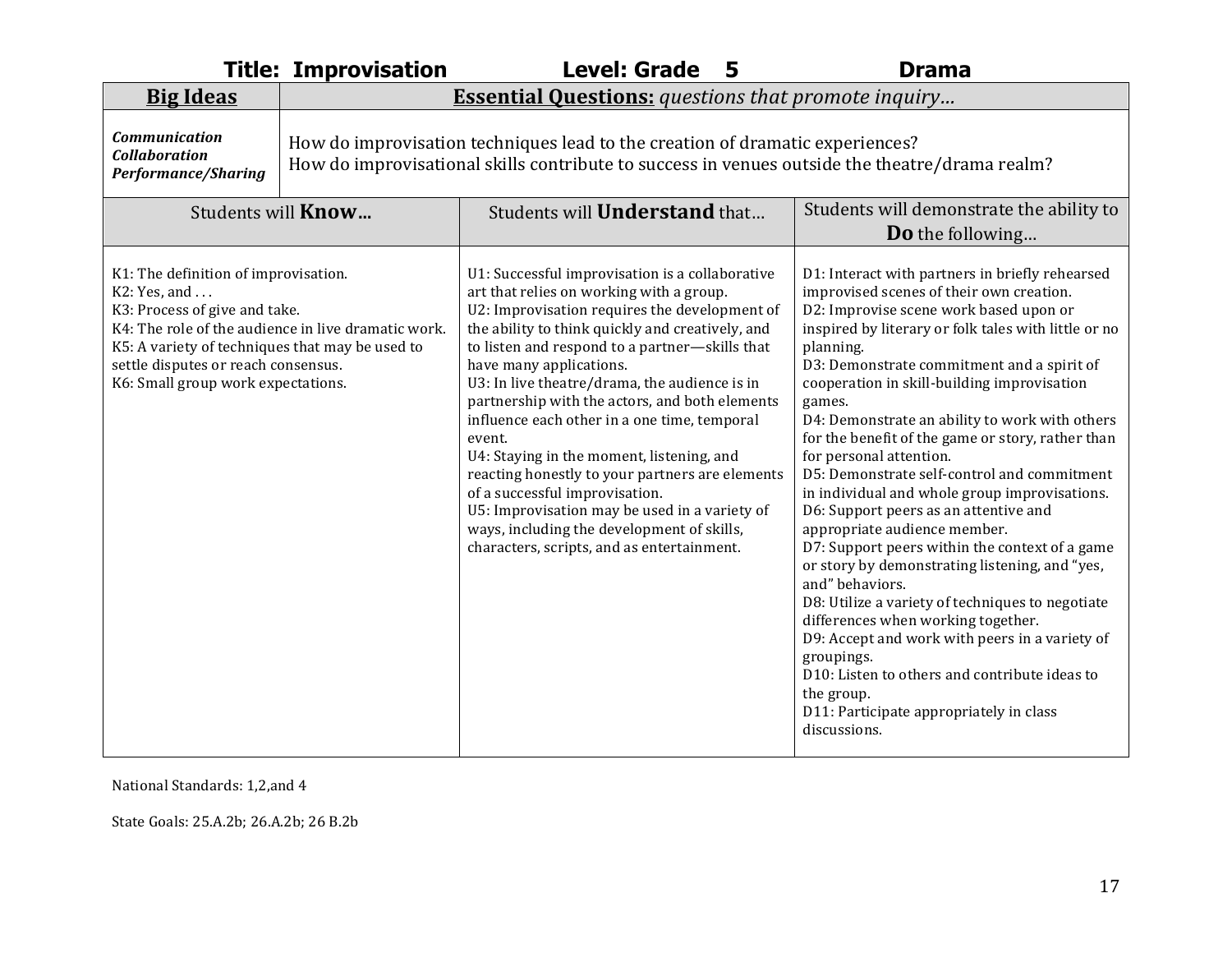**Title: Storytelling Level: Grade 6 Drama**

| <b>Big Ideas</b>                                                                                                                                                                                                                                                                                                                                          | <b>Essential Questions:</b> questions that promote inquiry |                                                                                                                                                                                                                                                                                                                                                                                                                          |                                                                                                                                                                                                                                                                                                                                                                                                                                                                                                                                                                                                                                                                            |
|-----------------------------------------------------------------------------------------------------------------------------------------------------------------------------------------------------------------------------------------------------------------------------------------------------------------------------------------------------------|------------------------------------------------------------|--------------------------------------------------------------------------------------------------------------------------------------------------------------------------------------------------------------------------------------------------------------------------------------------------------------------------------------------------------------------------------------------------------------------------|----------------------------------------------------------------------------------------------------------------------------------------------------------------------------------------------------------------------------------------------------------------------------------------------------------------------------------------------------------------------------------------------------------------------------------------------------------------------------------------------------------------------------------------------------------------------------------------------------------------------------------------------------------------------------|
| Communication,<br>How has storytelling changed over the course of time?<br><b>Performance/Sharing</b><br>How does an actor prepare a meaningful sharing of a story?<br><b>Collaboration</b><br>How does the relationship between audience and actor differ in storytelling?<br><b>Reflection</b><br>How is storytelling used beyond the world of theatre? |                                                            |                                                                                                                                                                                                                                                                                                                                                                                                                          |                                                                                                                                                                                                                                                                                                                                                                                                                                                                                                                                                                                                                                                                            |
| Students will <b>Know</b>                                                                                                                                                                                                                                                                                                                                 |                                                            | Students will <b>Understand</b><br>that                                                                                                                                                                                                                                                                                                                                                                                  | Students will demonstrate the ability to <b>Do</b> the<br>following                                                                                                                                                                                                                                                                                                                                                                                                                                                                                                                                                                                                        |
| K1: Definition of Story Summary vs.<br>storytelling.<br>K2: Elements of constructive feedback.<br>Storytelling vocabulary including:<br>setting, main character, monologue,<br>fourth wall,<br>anthropomorphize/personify.<br>K3: Multiple genres of stories from<br>folktales, to movies.                                                                |                                                            | U1: Storytelling is used in venues<br>beyond<br>theatre and entertainment for<br>delivering<br>important lessons<br>U2: Storytelling is a foundational form<br>of human communication that evolves<br>along with mobility and technology.<br>U3: Preparing and sharing a story<br>requires<br>creative decision-making, and a<br>commitment to artistic choices.<br>U4: Storytellers collaborate with their<br>audience. | D1: Identify examples of storytelling throughout history.<br>D2: Analyze a story's content and structure, and make<br>creative choices for sharing it with an audience.<br>D3: Develop believable characters through the use of the<br>actors toolbox, that are shared within the telling of the<br>story/monologue.<br>D4: Collaborate with partners to gain feedback on the<br>effectiveness of their choices.<br>D5: Memorize, rehearse, and perform a story, or<br>monologue of their choosing.<br>D6: Listen attentively and with appreciation to the stories<br>of others.<br>D7: Reflect on their own presentation of a story & the<br>stories of their classmates. |

National Standards: 1-5

State Goals: 25A.3b, 25.B.2, 26.3b, 27A.3a, 27A3b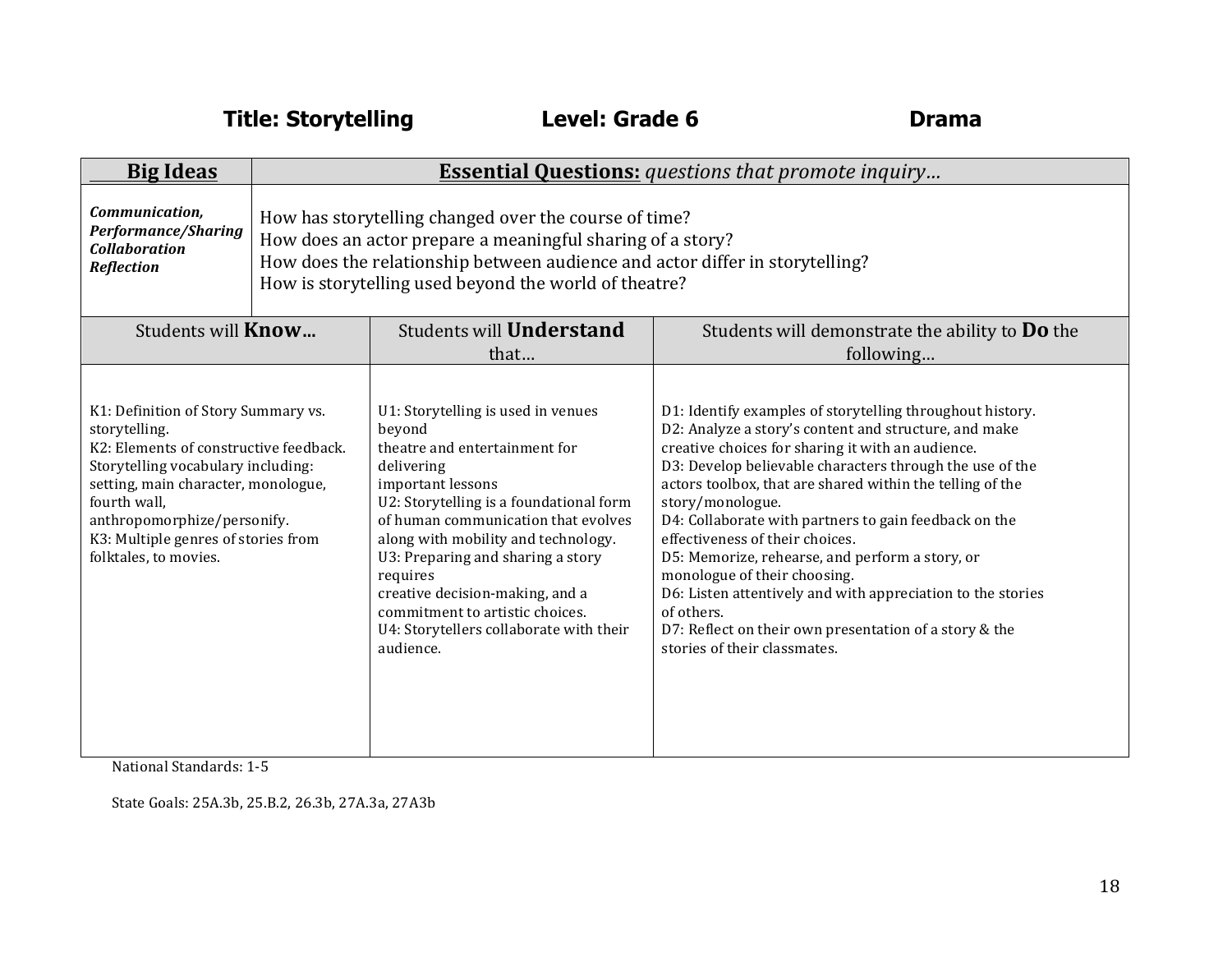|                                                                                                                                        | <b>Title: Pantomime</b>                                                                                                                                                                                                                                                                                  | <b>Level: Grade 6</b>                                                                                                                                                                                                                                                                        | <b>Drama</b>                                                                                                                                                                                                                  |  |  |
|----------------------------------------------------------------------------------------------------------------------------------------|----------------------------------------------------------------------------------------------------------------------------------------------------------------------------------------------------------------------------------------------------------------------------------------------------------|----------------------------------------------------------------------------------------------------------------------------------------------------------------------------------------------------------------------------------------------------------------------------------------------|-------------------------------------------------------------------------------------------------------------------------------------------------------------------------------------------------------------------------------|--|--|
| <b>Big Ideas</b>                                                                                                                       |                                                                                                                                                                                                                                                                                                          | <b>Essential Questions:</b> questions that promote inquiry                                                                                                                                                                                                                                   |                                                                                                                                                                                                                               |  |  |
| <b>Collaboration</b><br><b>Communication</b><br>Performance/Sharing<br><b>Reflection</b>                                               | How can I control my nonverbal communication?<br>What impact do my nonverbal choices have on the effectiveness on my portrayal of a believable<br>character.<br>Why is nonverbal communication an essential element of the actor's toolbox.<br>How is pantomime used in the world of theatre and beyond? |                                                                                                                                                                                                                                                                                              |                                                                                                                                                                                                                               |  |  |
| Students will <b>Know</b>                                                                                                              |                                                                                                                                                                                                                                                                                                          | Students will <b>Understand</b> that                                                                                                                                                                                                                                                         | Students will demonstrate the ability to<br><b>Do</b> the following                                                                                                                                                           |  |  |
| K1: The definition and elements of pantomime.<br>K2: Pantomime with others requires non-verbal<br>communication and finding agreement. |                                                                                                                                                                                                                                                                                                          | U1: Pantomime has many variations &<br>applications as a theatrical convention.<br>U2: Pantomime is used in many situations<br>outside of the theatre.<br>U3: Pantomime requires estimating the size and<br>weight of "objects" and using one's skills to<br>accurately portray that object. | D1: Pantomime an individual domestic activity<br>with precision, i.e., cooking, eating<br>D2: Create scenes where they collaboratively<br>mold and manage space.<br>D3: Use pantomime in some of their scenes as<br>required. |  |  |

National Standards: 1-4

State Goals: 25A.3b, 26A.3b, 27A.3b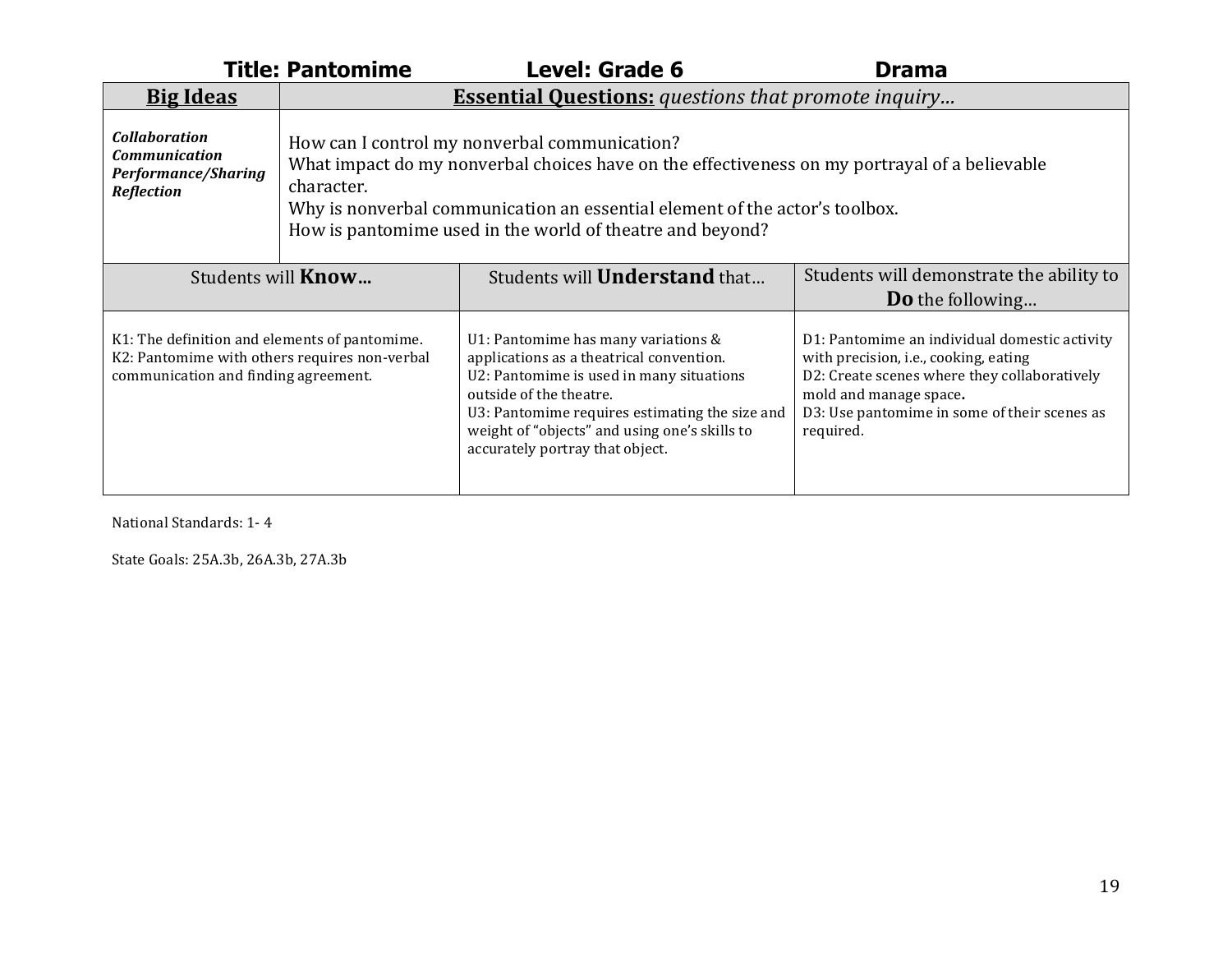|                                                                                                                                                                                                                                                                                                    | <b>Title: Improvisation</b>                                                                                                                                                                                                                                                                                                                                                                                       | <b>Level: Grade 6</b>                                                                                                                                                                                                                                                                                                                                                                                                                                                 | <b>Drama</b>                                                                                                                                                                                                                                                                                                      |
|----------------------------------------------------------------------------------------------------------------------------------------------------------------------------------------------------------------------------------------------------------------------------------------------------|-------------------------------------------------------------------------------------------------------------------------------------------------------------------------------------------------------------------------------------------------------------------------------------------------------------------------------------------------------------------------------------------------------------------|-----------------------------------------------------------------------------------------------------------------------------------------------------------------------------------------------------------------------------------------------------------------------------------------------------------------------------------------------------------------------------------------------------------------------------------------------------------------------|-------------------------------------------------------------------------------------------------------------------------------------------------------------------------------------------------------------------------------------------------------------------------------------------------------------------|
| <b>Big Ideas</b>                                                                                                                                                                                                                                                                                   |                                                                                                                                                                                                                                                                                                                                                                                                                   | <b>Essential Questions:</b> questions that promote inquiry                                                                                                                                                                                                                                                                                                                                                                                                            |                                                                                                                                                                                                                                                                                                                   |
| <b>Collaboration</b><br><b>Communication</b><br><b>Performance/Sharing</b><br>Reflection                                                                                                                                                                                                           | How do actors share control in an improvisational scene and agree to collaborate on the direction of<br>their work?<br>How do actors use improvisation to explore the actor's toolbox when creating character?<br>How can we balance our impulse to take focus with our responsibility to the ensemble and the scene?<br>Why is it important to share focus and make connections to other actors in the ensemble? |                                                                                                                                                                                                                                                                                                                                                                                                                                                                       |                                                                                                                                                                                                                                                                                                                   |
| Students will <b>Know</b>                                                                                                                                                                                                                                                                          |                                                                                                                                                                                                                                                                                                                                                                                                                   | Students will <b>Understand</b> that                                                                                                                                                                                                                                                                                                                                                                                                                                  | Students will demonstrate the ability to<br><b>Do</b> the following                                                                                                                                                                                                                                               |
| K1: The definition of improvisation and how it's<br>used in a drama context.<br>K2: Yes, and<br>K3: The 3 rules of improvisation:<br>Always say yes,<br>Don't ask questions,<br>Stay in the present.<br>K4: Process of Give and Take.<br>K5: Actors must speak, listen and move<br>simultaneously. |                                                                                                                                                                                                                                                                                                                                                                                                                   | U1: The purpose of Improvisational games is to<br>develop observation, quick thinking, and<br>relating to the other actors in the ensemble.<br>U2: Successful improvisation requires<br>development of concentration, and thoughtful<br>and skillful responding to other actors in scenes<br>and activities.<br>U3: Improvisational skills can be applied<br>outside the drama classroom to explore other<br>forms of art and science.(i.e. music, and<br>inventing). | D1: Engage in improvisation activities with<br>attention, commitment, and creativity.<br>D2: Create representations of physical objects<br>in whole and small groups.<br>D3: Explore elements of character, using the<br>actor's tools of body, mind, & voice.<br>D4: Practice quick and meaningful interactions. |

National Standards: 1-4

State Goals: 25A.3b, 26A.3b, 27A.3b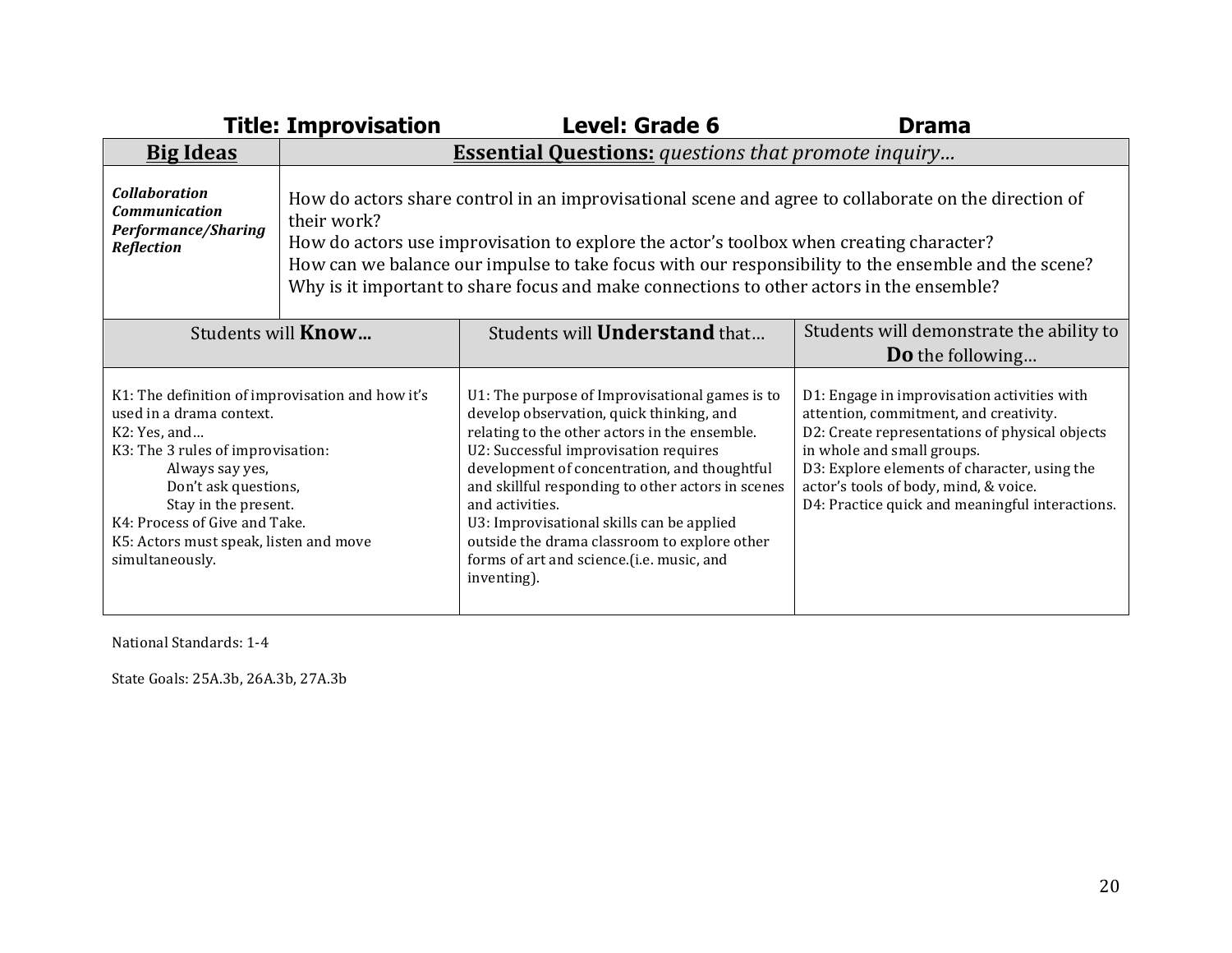|                                                                                                     |                                                                                                                                                                                                                                                                                                                                                                                                                    | Title: Mini-Production/ Classroom Drama Adaptation                                                                                                                                                                                                                                                                                                                                                                                                         | <b>Level: Grade 6</b><br><b>Drama</b>                                                                                                                                                                                                                                                                                                                                                                              |
|-----------------------------------------------------------------------------------------------------|--------------------------------------------------------------------------------------------------------------------------------------------------------------------------------------------------------------------------------------------------------------------------------------------------------------------------------------------------------------------------------------------------------------------|------------------------------------------------------------------------------------------------------------------------------------------------------------------------------------------------------------------------------------------------------------------------------------------------------------------------------------------------------------------------------------------------------------------------------------------------------------|--------------------------------------------------------------------------------------------------------------------------------------------------------------------------------------------------------------------------------------------------------------------------------------------------------------------------------------------------------------------------------------------------------------------|
| <b>Big Ideas</b>                                                                                    | <b>Essential Questions:</b> questions that promote inquiry                                                                                                                                                                                                                                                                                                                                                         |                                                                                                                                                                                                                                                                                                                                                                                                                                                            |                                                                                                                                                                                                                                                                                                                                                                                                                    |
| <b>Collaboration</b><br><b>Communication</b><br>Performance/Sharing<br>Reflection                   | What makes a successful production?<br>What elements of organization are required in a theatrical production?<br>How do we collaborate to analyze and organize our production?<br>How do we as actors use our tools to create believable characters?<br>How do you know if your creative choices contribute to the goal of the piece?<br>How do we articulate constructive suggestions to members of our ensemble? |                                                                                                                                                                                                                                                                                                                                                                                                                                                            |                                                                                                                                                                                                                                                                                                                                                                                                                    |
| Students will <b>Know</b>                                                                           |                                                                                                                                                                                                                                                                                                                                                                                                                    | Students will <b>Understand</b> that                                                                                                                                                                                                                                                                                                                                                                                                                       | Students will demonstrate the ability to<br><b>Do</b> the following                                                                                                                                                                                                                                                                                                                                                |
| production including:<br>character development,<br>scripts,<br>sets, costumes,<br>stage directions, | K1: Definitions of the elements of a basic dramatic<br>rehearsal and performance processes.                                                                                                                                                                                                                                                                                                                        | U1: An organized narrative helps promote a<br>cohesive production.<br>U2: Multiple elements, such as costumes and<br>props help enhance the telling of a story, but<br>also increase the complexity of the actors' work.<br>U3: Directors articulate constructive<br>suggestions for improving the effectiveness of a<br>dramatic piece.<br>U4: Theatrical productions require complex<br>collaboration among directors, actors, and<br>theatre designers. | D1: Organize productions including:<br>-Writing and improvising scripts<br>-Developing & acting within simple sets<br>-Creating believable characters using the<br>actors' tools of body, mind, & voice<br>-Designing and using simple costumes and<br>props,<br>-Blocking scenes, and making artistic<br>decisions.<br>-Memorizing lines, cues, blocking, and<br>business.<br>-Rehearsing and sharing their work. |

National Standards: 1-6

State Goals: 25A.3b, 25.B.3, 26A.3b, 27A.3b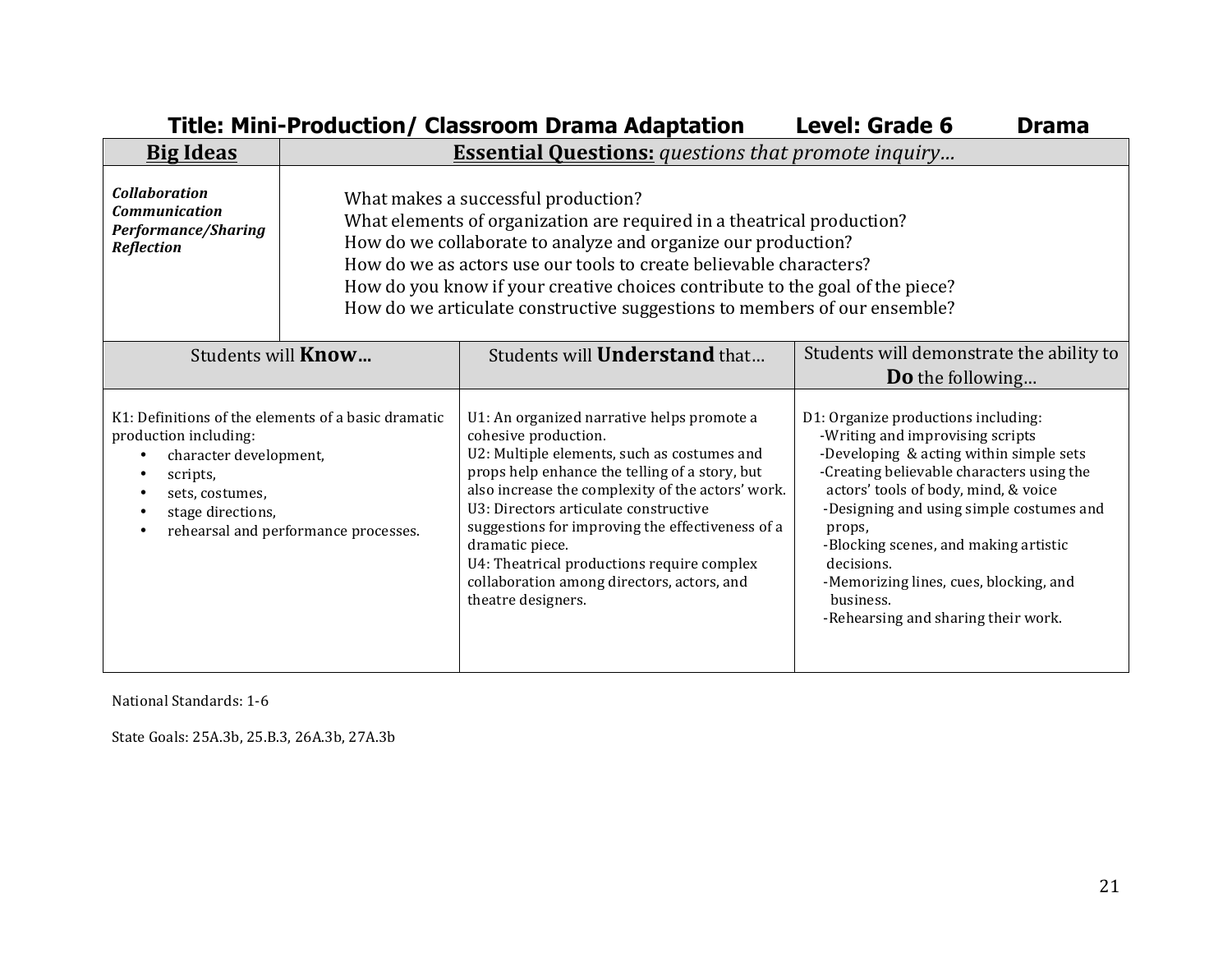| <b>Title:</b>                                                                             | <b>Stage Direction</b>                                                                                                                                     | <b>Level: Grade 7</b>                                                                                                                                           | <b>Creative Drama</b>                                                            |  |
|-------------------------------------------------------------------------------------------|------------------------------------------------------------------------------------------------------------------------------------------------------------|-----------------------------------------------------------------------------------------------------------------------------------------------------------------|----------------------------------------------------------------------------------|--|
| <b>Big Ideas</b>                                                                          |                                                                                                                                                            | <b>Essential Questions:</b> questions that promote inquiry                                                                                                      |                                                                                  |  |
| <b>Communication</b><br><b>Performance/Sharing</b>                                        | What role do actors play in a theatrical production and what responsibilities do they have to the whole?<br>Why must actors be aware of their environment? |                                                                                                                                                                 |                                                                                  |  |
| Students will <b>Know</b>                                                                 |                                                                                                                                                            | Students will <b>Understand</b> that                                                                                                                            | Students will demonstrate the ability to<br><b>Do</b> the following              |  |
| K1: Identify the nine stage areas and eight body                                          |                                                                                                                                                            | U1: An actor responds to a director's blocking<br>as well as creates his/her own character                                                                      | U1: Incorporate the body positions and stage<br>areas into a movement piece.     |  |
| positions.<br>K2: Definition of basic stage terminology.<br>K3: Roles within the theatre. |                                                                                                                                                            | business.<br>U2: In order to move freely and confidently on<br>stage, actors must "speak the same language" as<br>directors, actors, and technical crewmembers. | U2: Demonstrate mastery of the stage areas<br>and body positions to an audience. |  |

National Standards: 4a

State Goals: 25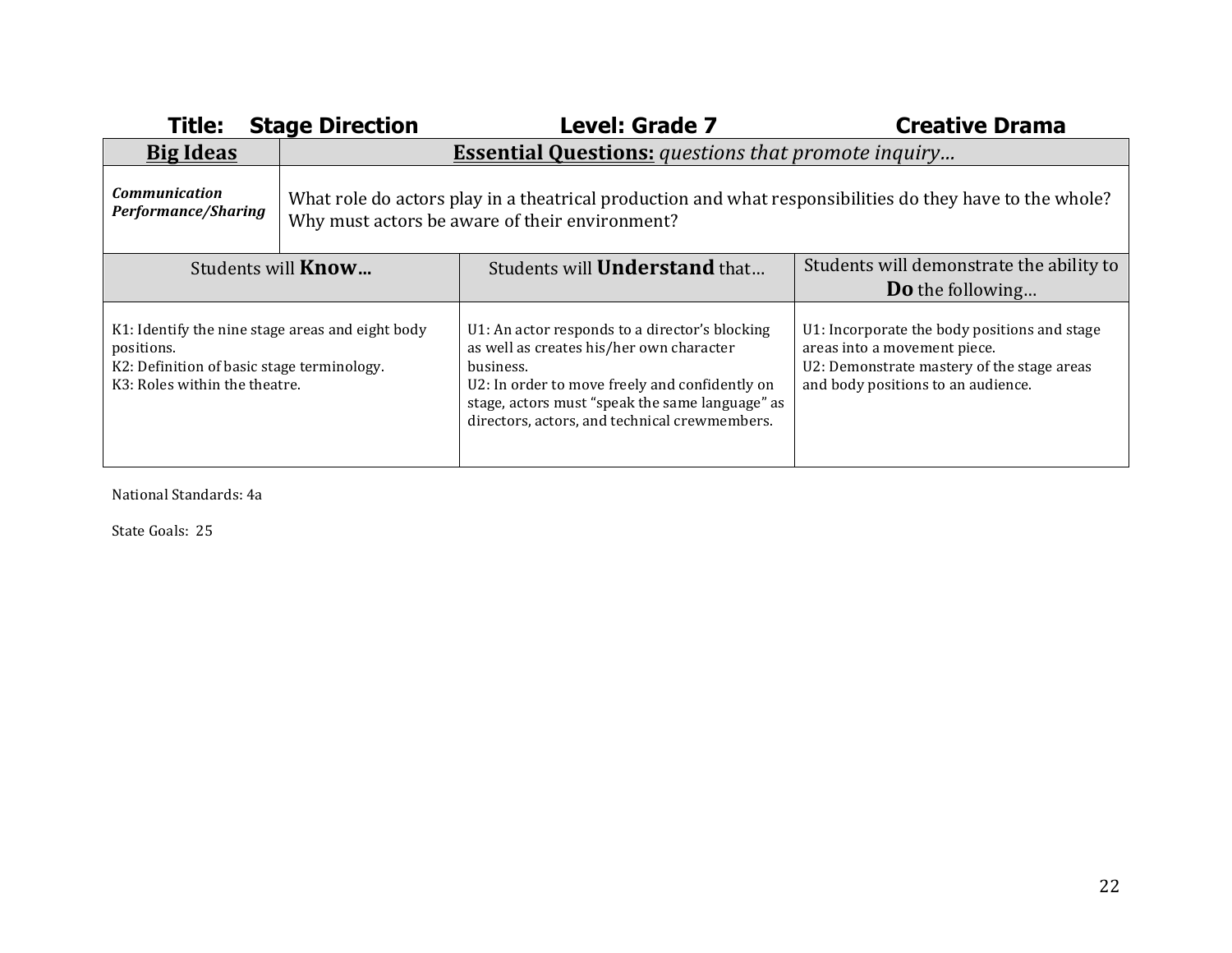|                                                                                                                                                                                                                                                                                     | <b>Title: Pantomime</b>                                                                                                                                                                                                                        | <b>Level: Grade 7</b>                                                                                                                                                                                                                                                                              | <b>Creative Drama</b>                                                                                                                                                                                                                                                                                                                                                                                                                          |  |  |
|-------------------------------------------------------------------------------------------------------------------------------------------------------------------------------------------------------------------------------------------------------------------------------------|------------------------------------------------------------------------------------------------------------------------------------------------------------------------------------------------------------------------------------------------|----------------------------------------------------------------------------------------------------------------------------------------------------------------------------------------------------------------------------------------------------------------------------------------------------|------------------------------------------------------------------------------------------------------------------------------------------------------------------------------------------------------------------------------------------------------------------------------------------------------------------------------------------------------------------------------------------------------------------------------------------------|--|--|
| <b>Big Ideas</b>                                                                                                                                                                                                                                                                    |                                                                                                                                                                                                                                                | <b>Essential Questions:</b> questions that promote inquiry                                                                                                                                                                                                                                         |                                                                                                                                                                                                                                                                                                                                                                                                                                                |  |  |
| <b>Communication</b><br><b>Performance/Sharing</b><br><b>Collaboration</b>                                                                                                                                                                                                          | What impact do my non-verbal choices have on the characters I portray, both intentional and<br>unintentional?<br>In what non-theatrical venues is pantomime a main mode of communication?<br>Why is pantomime essential to an actor's toolbox? |                                                                                                                                                                                                                                                                                                    |                                                                                                                                                                                                                                                                                                                                                                                                                                                |  |  |
| Students will <b>Understand</b> that<br>Students will <b>Know</b>                                                                                                                                                                                                                   |                                                                                                                                                                                                                                                | Students will demonstrate the ability to<br><b>Do</b> the following                                                                                                                                                                                                                                |                                                                                                                                                                                                                                                                                                                                                                                                                                                |  |  |
| K1: 3 forms of non-verbal communication (facial<br>expression, gesture, body language).<br>K2: Pantomime as a silent art form that requires<br>concentration and focus.<br>K3: Spatial awareness of objects in pantomime -<br>size, shape and weight.<br>K4: Mime verses pantomime. |                                                                                                                                                                                                                                                | U1: What we communicate non-verbally can<br>have just as much or even more impact than<br>what we communicate verbally. "Actions<br>speak louder than words."<br>U2: Pantomime is used in venues outside the<br>theatre including on the sidelines of a baseball<br>field, to land airplanes, etc. | D1: Practice and observe effective pantomime<br>skills in a variety of group games.<br>D2: Plan and perform a believable solo<br>pantomime incorporating the three forms of<br>non-verbal communication.<br>D3: Design and perform a partner pantomime<br>demonstrating a combination of both<br>pedestrian and artistic elements.<br>D4: Cast, rehearse, and perform a small group<br>pantomime with basic elements of dramatic<br>structure. |  |  |

National Standards: 2a, 2b, 2c, 3c, 4a, 7b, 7c, 7d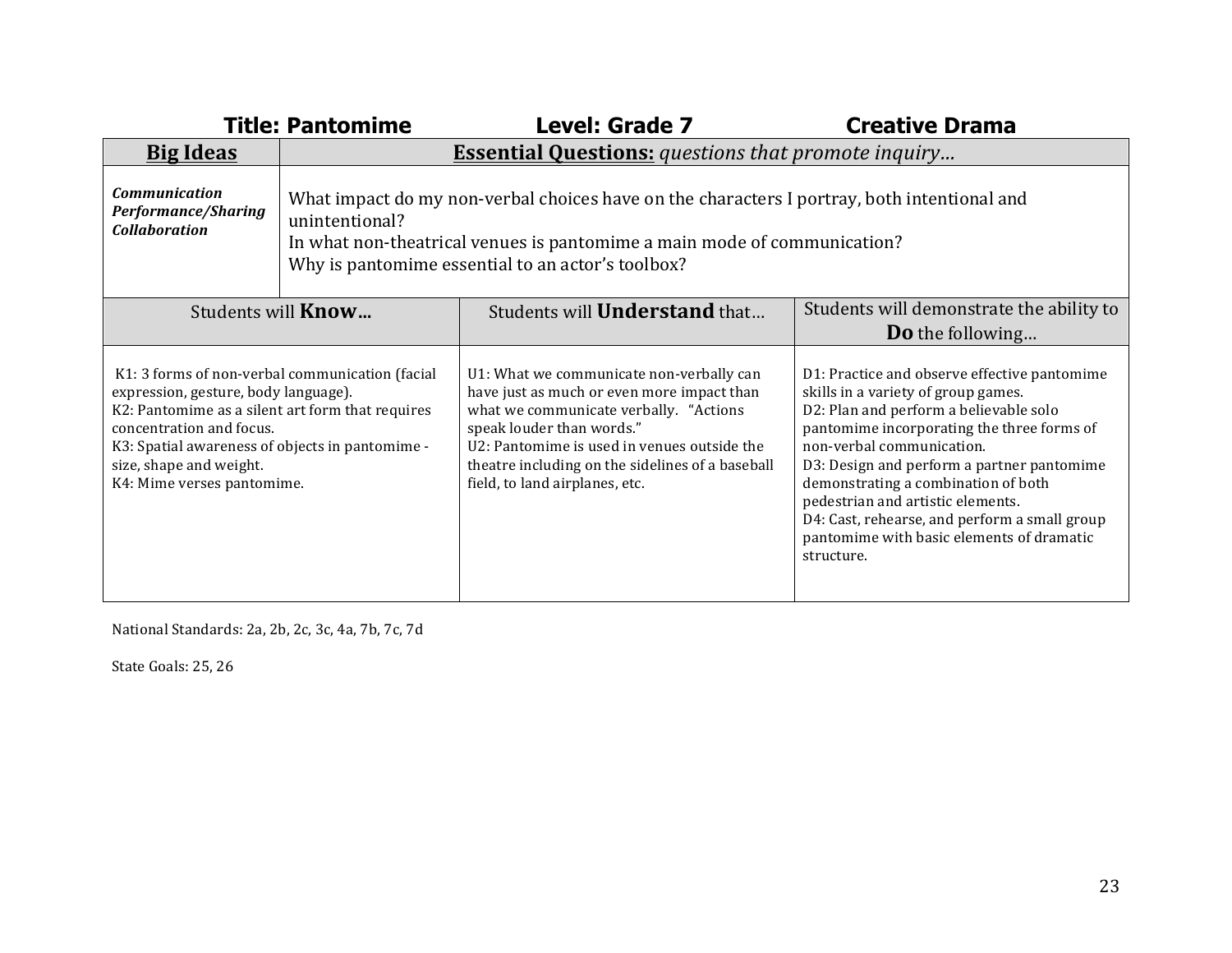|                                                                                                                                                                                                                                                       | <b>Title: Improvisation</b>                                                                                                                                                                                                                                                                           | <b>Level: Grade 7</b>                                                                                                                                                                                                                                                                                                                                                                                                                                        | <b>Creative Drama</b>                                                                                                                                                                                                                                                                                                                                                                           |
|-------------------------------------------------------------------------------------------------------------------------------------------------------------------------------------------------------------------------------------------------------|-------------------------------------------------------------------------------------------------------------------------------------------------------------------------------------------------------------------------------------------------------------------------------------------------------|--------------------------------------------------------------------------------------------------------------------------------------------------------------------------------------------------------------------------------------------------------------------------------------------------------------------------------------------------------------------------------------------------------------------------------------------------------------|-------------------------------------------------------------------------------------------------------------------------------------------------------------------------------------------------------------------------------------------------------------------------------------------------------------------------------------------------------------------------------------------------|
| <b>Big Ideas</b>                                                                                                                                                                                                                                      | <b>Essential Questions:</b> questions that promote inquiry                                                                                                                                                                                                                                            |                                                                                                                                                                                                                                                                                                                                                                                                                                                              |                                                                                                                                                                                                                                                                                                                                                                                                 |
| <b>Communication</b><br><b>Performance/Sharing</b><br><b>Collaboration</b><br><b>Reflection</b>                                                                                                                                                       | How do the 5 W's help writers and performers stay on track?<br>How do my individual choices impact the outcome of an improvised group scene?<br>What makes watching improvisation so appealing to audiences?<br>Why do professional actors who work with scripts need to be trained in improvisation? |                                                                                                                                                                                                                                                                                                                                                                                                                                                              |                                                                                                                                                                                                                                                                                                                                                                                                 |
| Students will <b>Know</b>                                                                                                                                                                                                                             |                                                                                                                                                                                                                                                                                                       | Students will <b>Understand</b> that                                                                                                                                                                                                                                                                                                                                                                                                                         | Students will demonstrate the ability to<br><b>Do</b> the following                                                                                                                                                                                                                                                                                                                             |
| K1: The definition of improvisation.<br>material, a performance technique for actors, and<br>form of entertainment.<br>K3: "Yes, and" rule.<br>K4: Process of Give and Take.<br>K5: The 5 W's of Improvisation.<br>K6: Balancing action and dialogue. | K2: Improvisation as a tool for generating scripted                                                                                                                                                                                                                                                   | U1: For non-scripted scenes, the 5 W's act as<br>guidelines for maintaining dramatic structure.<br>U2: Successful improvisation scenes are<br>achieved when the players commit to using all<br>the rules of improvisation while crafting scenes<br>from within.<br>U3: Improvisation skills can be applied outside<br>the drama classroom in any circumstance in<br>which one is asked to think on his/her feet and<br>provide information within a context. | D1: Perform a series of improvised scenes -<br>focusing on the 5 W's as scene starters and<br>using the rules of improvisation.<br>D2: Communicate ideas with their peers and<br>think creatively as the actor as well as the<br>character.<br>D3: Create and sustain a character for the<br>duration of each improvised scene.<br>D4: Critique the work of their peers as audience<br>members. |

National Standards: 1a, 1b, 2a, 2b, 2c, 4a

State Goals: 25A.3b, 26A.3b, 27.A.3b, 27.B.3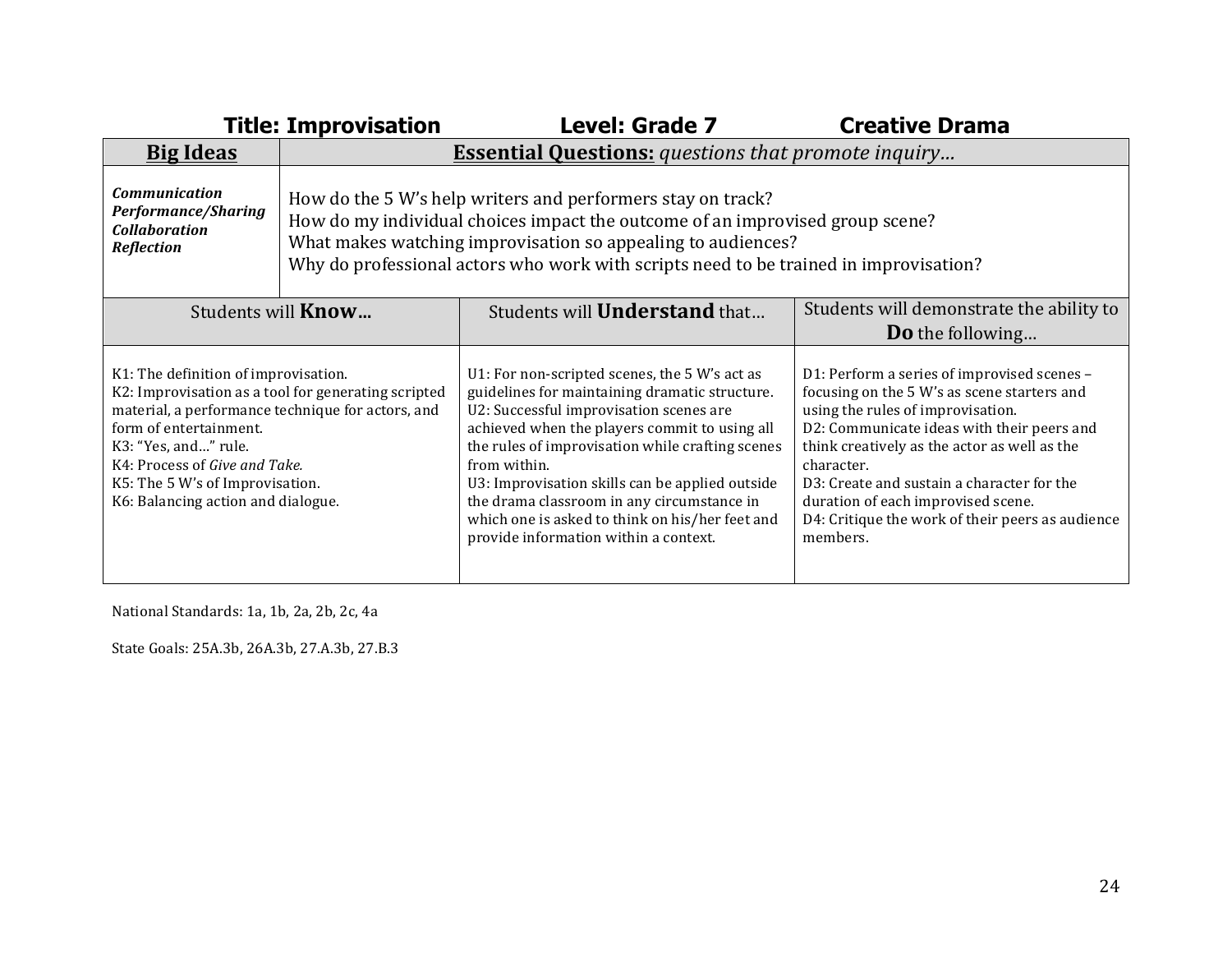|                                                                                                                                                                                                                                           | <b>Title: Scripted Scenes</b>                                                                                                                                                                                                                            | <b>Level: Grade 7</b>                                                                                                                                                                                                                                                                                                                                               | <b>Creative Drama</b>                                                                                                                                                                                                                                                                                                                                                                                                                                                                                                           |
|-------------------------------------------------------------------------------------------------------------------------------------------------------------------------------------------------------------------------------------------|----------------------------------------------------------------------------------------------------------------------------------------------------------------------------------------------------------------------------------------------------------|---------------------------------------------------------------------------------------------------------------------------------------------------------------------------------------------------------------------------------------------------------------------------------------------------------------------------------------------------------------------|---------------------------------------------------------------------------------------------------------------------------------------------------------------------------------------------------------------------------------------------------------------------------------------------------------------------------------------------------------------------------------------------------------------------------------------------------------------------------------------------------------------------------------|
| <b>Big Ideas</b>                                                                                                                                                                                                                          | <b>Essential Questions:</b> questions that promote inquiry                                                                                                                                                                                               |                                                                                                                                                                                                                                                                                                                                                                     |                                                                                                                                                                                                                                                                                                                                                                                                                                                                                                                                 |
| <b>Communication</b><br><b>Performance/Sharing</b><br><b>Collaboration</b><br><b>Reflection</b>                                                                                                                                           | How much of one's own creative ideas do actors have the freedom to incorporate into a scripted scene?<br>Why do actors need to know as much as possible about the characters they portray?<br>What limitations do actors face when working with scripts? |                                                                                                                                                                                                                                                                                                                                                                     |                                                                                                                                                                                                                                                                                                                                                                                                                                                                                                                                 |
| Students will <b>Know</b>                                                                                                                                                                                                                 |                                                                                                                                                                                                                                                          | Students will <b>Understand</b> that                                                                                                                                                                                                                                                                                                                                | Students will demonstrate the ability to                                                                                                                                                                                                                                                                                                                                                                                                                                                                                        |
|                                                                                                                                                                                                                                           |                                                                                                                                                                                                                                                          |                                                                                                                                                                                                                                                                                                                                                                     | <b>Do</b> the following                                                                                                                                                                                                                                                                                                                                                                                                                                                                                                         |
| K1: How to read and score a script.<br>mental and emotional sides of the person they<br>portray in a scene.<br>K3: The physical character an actor creates in a<br>scripted scene must accurately reflect the<br>playwright's intentions. | K2: Analyzing a character helps an actor create the                                                                                                                                                                                                      | U1: Scripted scenes require dedication by<br>actors to honestly and accurately interpret a<br>playwright's work.<br>U2: Although improvisation and scripted scenes<br>are different, the balance of action and dialogue<br>remains crucial to the success of both.<br>U3: The limitations and challenges of bringing a<br>scene to life from the page to the stage. | U1: Follow the process of creating a character<br>from a scripted scene to a live performance<br>(page to stage).<br>D2: Analyze a character in a scripted scene.<br>D3: Demonstrate physical and vocal choices<br>made to portray a character.<br>D4: Work with a partner as co-director for the<br>scene creating the blocking and movement.<br>D5: Perform a scripted scene for the class and<br>accept constructive criticism from peers.<br>D6: Provide articulate commentary on peer<br>scene work as an audience member. |

National Standards: 2a, 2b, 2c, 3b, 3c, 3d, 4a, 7b, 7c, 7d, 8e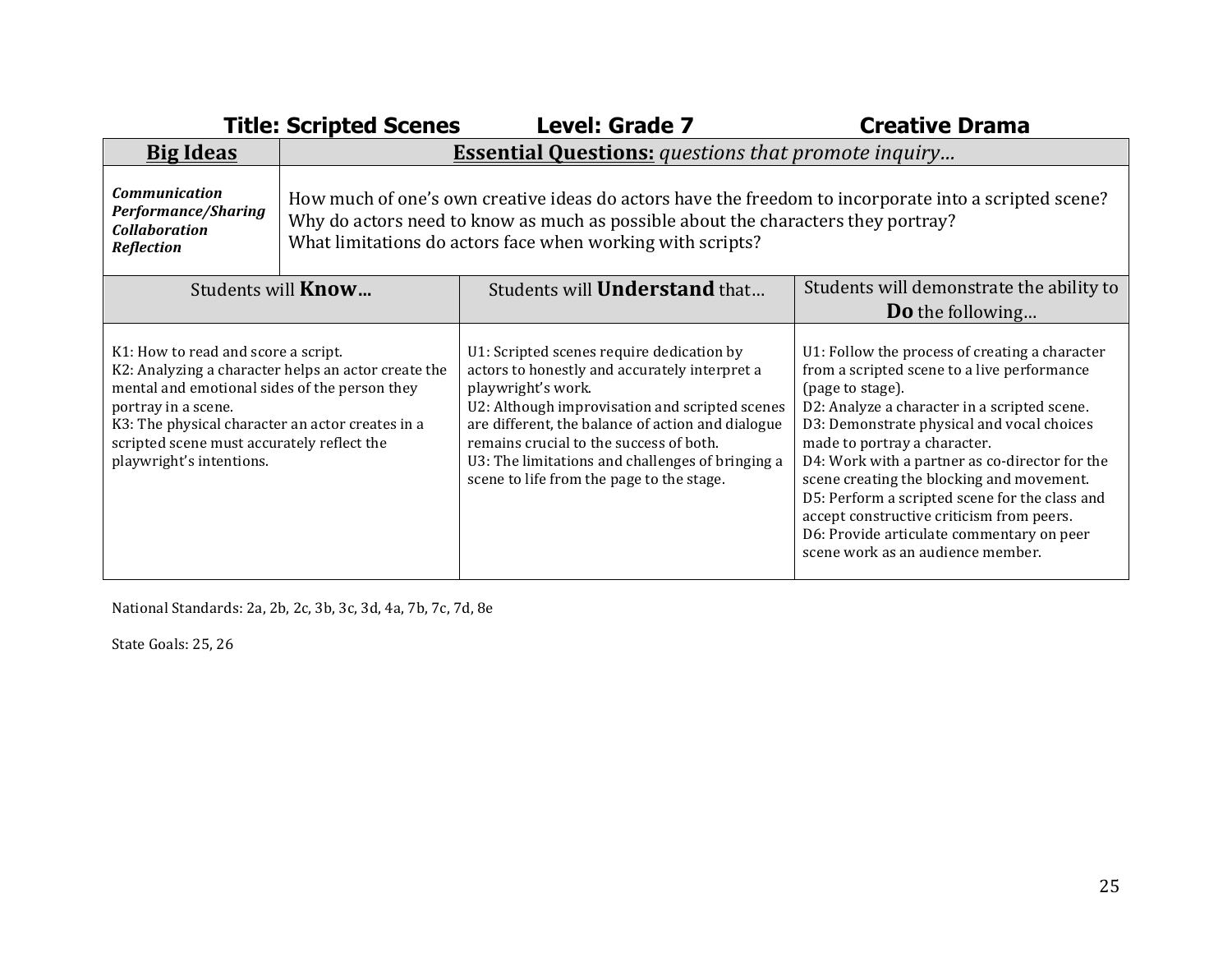|                                                                                                                                                                   | <b>Title: Storytelling</b>                                                                                                                                                                                                                                        | <b>Level: Grade 8</b>                                                                                                                                                                                                                                                                                                                                                                                                                                     | <b>Theatre Arts</b>                                                                                                                                                                                                                                                                                                                |
|-------------------------------------------------------------------------------------------------------------------------------------------------------------------|-------------------------------------------------------------------------------------------------------------------------------------------------------------------------------------------------------------------------------------------------------------------|-----------------------------------------------------------------------------------------------------------------------------------------------------------------------------------------------------------------------------------------------------------------------------------------------------------------------------------------------------------------------------------------------------------------------------------------------------------|------------------------------------------------------------------------------------------------------------------------------------------------------------------------------------------------------------------------------------------------------------------------------------------------------------------------------------|
| <b>Big Ideas</b>                                                                                                                                                  |                                                                                                                                                                                                                                                                   | Essential Questions: questions that promote inquiry                                                                                                                                                                                                                                                                                                                                                                                                       |                                                                                                                                                                                                                                                                                                                                    |
| <b>Communication</b><br><b>Performance/Sharing</b><br><b>Collaboration</b><br><b>Reflection</b>                                                                   | How do effective storytellers captivate an audience?<br>What forms of story translate best to staged interpretations?<br>What limits a songwriter's decisions in creating a piece of music?<br>How does theatre serve as a means to bring stories to an audience? |                                                                                                                                                                                                                                                                                                                                                                                                                                                           |                                                                                                                                                                                                                                                                                                                                    |
| Students will <b>Understand</b> that<br>Students will <b>Know</b>                                                                                                 |                                                                                                                                                                                                                                                                   | Students will demonstrate the ability to<br><b>Do</b> the following                                                                                                                                                                                                                                                                                                                                                                                       |                                                                                                                                                                                                                                                                                                                                    |
| K1: The elements of storytelling.<br>K2: What it means to adapt a classic story.<br>K3: The 5 W's as plot structure guides.<br>K4: Audience impact on the teller. |                                                                                                                                                                                                                                                                   | U1: Everyone is a storyteller in his/her own<br>right; by finding one's own voice, honing<br>performance skills, and connecting with the<br>audience, words carry weight.<br>U2: Historically and culturally, stories serve to<br>teach lessons or preserve traditions.<br>U3: Stories can be adapted over time and by<br>tellers to entertain audiences.<br>U4: Individual reflection and audience feedback<br>are essential to the performance process. | D1: Prepare and tell a personal story.<br>D2: Research, analyze, and interpret song lyrics<br>as a form of storytelling.<br>D3: Plan, direct, and perform a flipbook of<br>tableau images from chosen song lyrics.<br>D4: Work with a group to adapt a classic<br>fairytale, perform it for the class, and evaluate<br>their work. |

National Standards: 1a, 1b, 2a, 2b, 2c, 3d, 4a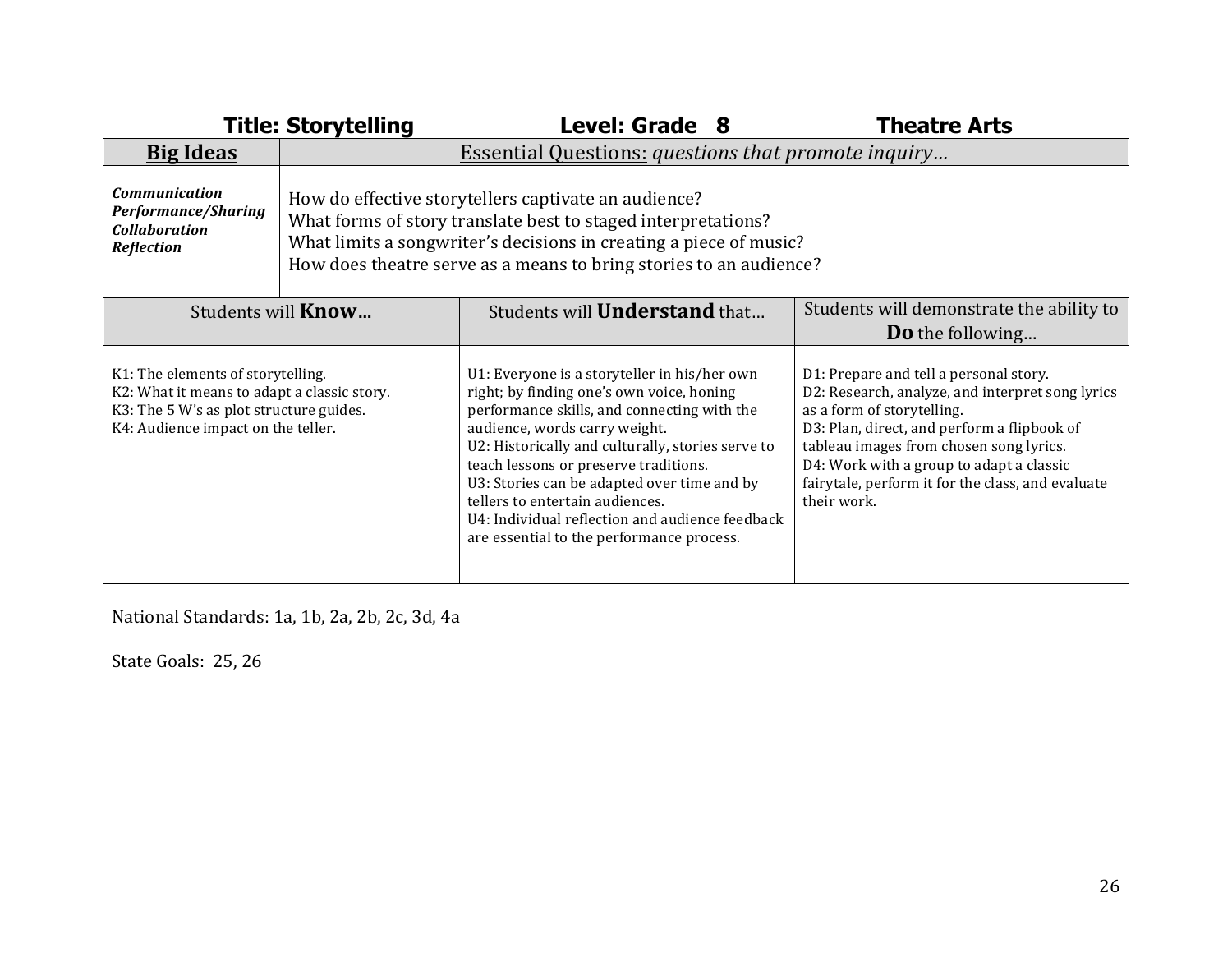|                                                                                                                                                                                                                                                                                        | <b>Title: Improvisation</b>                                                                                                                                                                                                              | <b>Level: Grade 8</b>                                                                                                                                                                                                                                                                                                                                    | <b>Theatre Arts</b>                                                                                                                                                                                                                                                                                                                                     |
|----------------------------------------------------------------------------------------------------------------------------------------------------------------------------------------------------------------------------------------------------------------------------------------|------------------------------------------------------------------------------------------------------------------------------------------------------------------------------------------------------------------------------------------|----------------------------------------------------------------------------------------------------------------------------------------------------------------------------------------------------------------------------------------------------------------------------------------------------------------------------------------------------------|---------------------------------------------------------------------------------------------------------------------------------------------------------------------------------------------------------------------------------------------------------------------------------------------------------------------------------------------------------|
| <b>Big Ideas</b>                                                                                                                                                                                                                                                                       |                                                                                                                                                                                                                                          | <b>Essential Questions:</b> questions that promote inquiry                                                                                                                                                                                                                                                                                               |                                                                                                                                                                                                                                                                                                                                                         |
| <b>Communication</b><br><b>Performance/Sharing</b><br><b>Collaboration</b><br><b>Reflection</b>                                                                                                                                                                                        | How do actors develop and create memorable characters?<br>How/where do artists and writers find inspiration for their work?<br>What impact do my choices have on a scene?<br>What role does an audience play in improvisational theatre? |                                                                                                                                                                                                                                                                                                                                                          |                                                                                                                                                                                                                                                                                                                                                         |
| Students will <b>Know</b>                                                                                                                                                                                                                                                              |                                                                                                                                                                                                                                          | Students will <b>Understand</b> that                                                                                                                                                                                                                                                                                                                     | Students will demonstrate the ability to<br><b>Do</b> the following                                                                                                                                                                                                                                                                                     |
| K1: How the 5 W's of Improvisation work in<br>theatre to create live stories just as they do in the<br>creation of scripted work.<br>K2: Sources of inspiration for improvised scenes -<br>artwork, news, personal experience, etc.<br>K3: The rules of improvisation and proper usage |                                                                                                                                                                                                                                          | U1: Improvisation is a form of playwriting with<br>the U2: 5 W's acting as guidelines to maintain<br>dramatic structure<br>U3: Successful improvisation scenes rely on the<br>collective efforts of every player involved.<br>U4: In order for an audience to connect with<br>and care about a character, his/her thoughts<br>and emotions must genuine. | D1: Perform a series of improvised scenes<br>demonstrating clear character choices using<br>the rules of improvisation.<br>D2: Experiment with a variety of character<br>types in theatre game structures.<br>D3: Create scenes based on visual art and real<br>news stories.<br>D4: Reflect on their own work and critique the<br>work of their peers. |

National Standards: 1a, 1b, 2a, 2b, 2c, 4a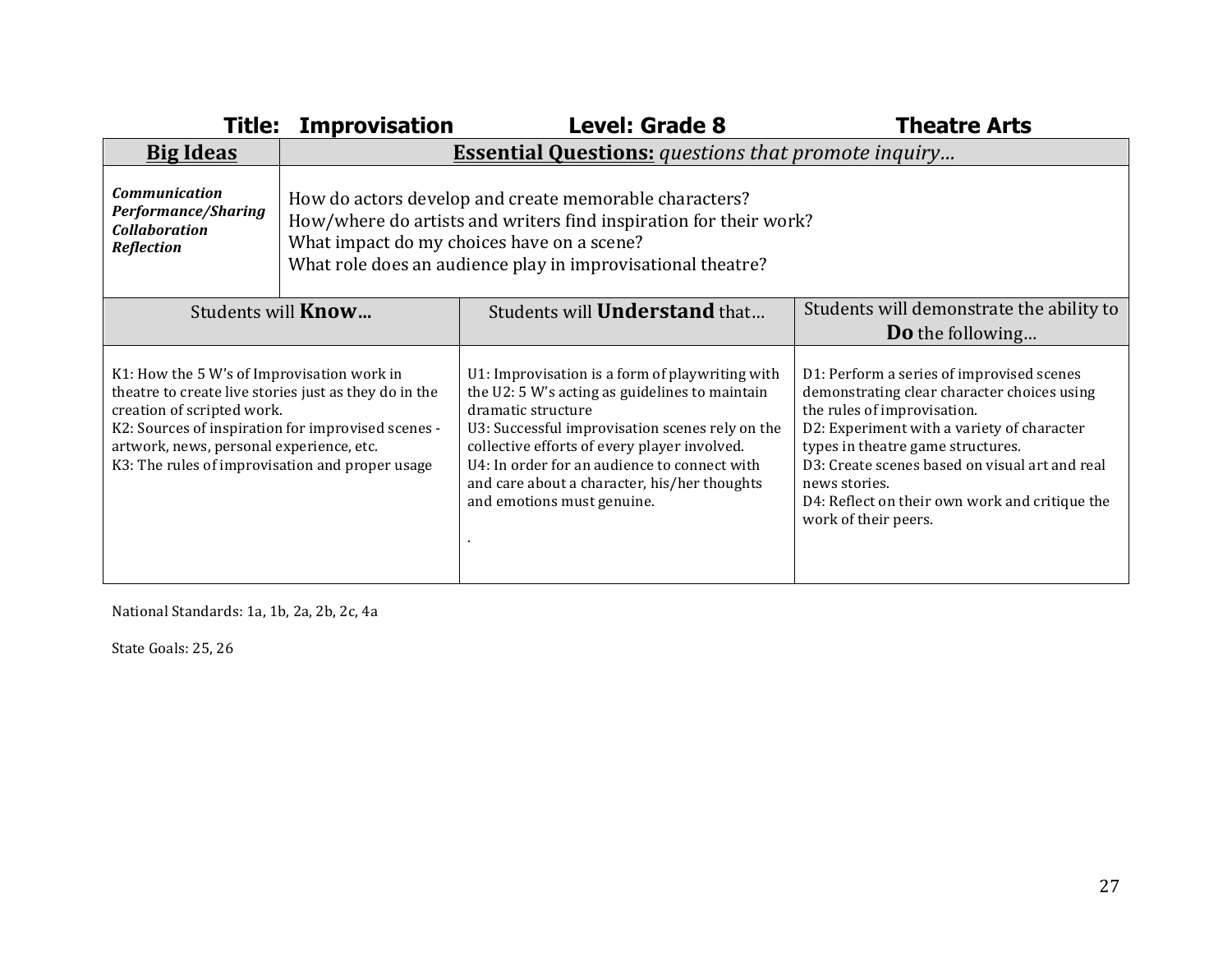| <b>Title: Movement</b>                                                                                                                                                                                                                                                                                              |                                                                                                                                                                                                                                           | <b>Level: Grade 8</b>                                                                                                                                                                                                                                                                                                                                                                                                                                                                                                                                                                                               | <b>Theatre Arts</b>                                                                                                                                                                                                                                                                                                                                                                          |
|---------------------------------------------------------------------------------------------------------------------------------------------------------------------------------------------------------------------------------------------------------------------------------------------------------------------|-------------------------------------------------------------------------------------------------------------------------------------------------------------------------------------------------------------------------------------------|---------------------------------------------------------------------------------------------------------------------------------------------------------------------------------------------------------------------------------------------------------------------------------------------------------------------------------------------------------------------------------------------------------------------------------------------------------------------------------------------------------------------------------------------------------------------------------------------------------------------|----------------------------------------------------------------------------------------------------------------------------------------------------------------------------------------------------------------------------------------------------------------------------------------------------------------------------------------------------------------------------------------------|
| <b>Big Ideas</b>                                                                                                                                                                                                                                                                                                    | <b>Essential Questions:</b> questions that promote inquiry                                                                                                                                                                                |                                                                                                                                                                                                                                                                                                                                                                                                                                                                                                                                                                                                                     |                                                                                                                                                                                                                                                                                                                                                                                              |
| <b>Communication</b><br><b>Performance/Sharing</b><br><b>Collaboration</b>                                                                                                                                                                                                                                          | How do "actions speak louder than words" for stage actors?<br>What impact does a character's movement have on the audience?<br>How does the actor's body work as an artist's canvas?<br>Without physical action, what is left in a scene? |                                                                                                                                                                                                                                                                                                                                                                                                                                                                                                                                                                                                                     |                                                                                                                                                                                                                                                                                                                                                                                              |
|                                                                                                                                                                                                                                                                                                                     | Students will <b>Know</b>                                                                                                                                                                                                                 | Students will <b>Understand</b> that                                                                                                                                                                                                                                                                                                                                                                                                                                                                                                                                                                                | Students will demonstrate the ability to                                                                                                                                                                                                                                                                                                                                                     |
|                                                                                                                                                                                                                                                                                                                     |                                                                                                                                                                                                                                           |                                                                                                                                                                                                                                                                                                                                                                                                                                                                                                                                                                                                                     | <b>Do</b> the following                                                                                                                                                                                                                                                                                                                                                                      |
| K1: Qualities of movement (speed, size, shape,<br>style, etc.).<br>K2: How to find their own actor's neutral.<br>K3: The body as one of the actor's tools and a key<br>mode of communication.<br>K4: The history and origin of theatrical mask work<br>and how it contributes to physical character<br>development. |                                                                                                                                                                                                                                           | U1: An actor's physical choices must reflect the<br>emotional state, personality and thoughts of the<br>character as intended by the<br>playwright/creator.<br>U2: Stage combat is a refined and detailed form<br>of choreography that requires training in order<br>to execute safely.<br>U3: Mask work eliminates an actor's facial<br>expressions as a means of communication, and<br>in turn, empowers the rest of the body to<br>communicate emotion, intention, and<br>personality.<br>U4: Masks have ben used throughout history in<br>many cultures as a theatrical element and<br>performance enhancement. | D1: Practice a variety of movement styles both<br>realistic and exaggerated through a series of<br>dramatic activities exploring speed, size, shape,<br>and style.<br>D2: Practice and rehearse basic stage combat<br>skills.<br>D3: Create a fictional character, design mask for<br>that character and perform a movement piece<br>in mask to focus on and isolate physical<br>attributes. |

National Standards: 1a, 2a, 2b, 2c, 3c

State Goals: 25, 26, 27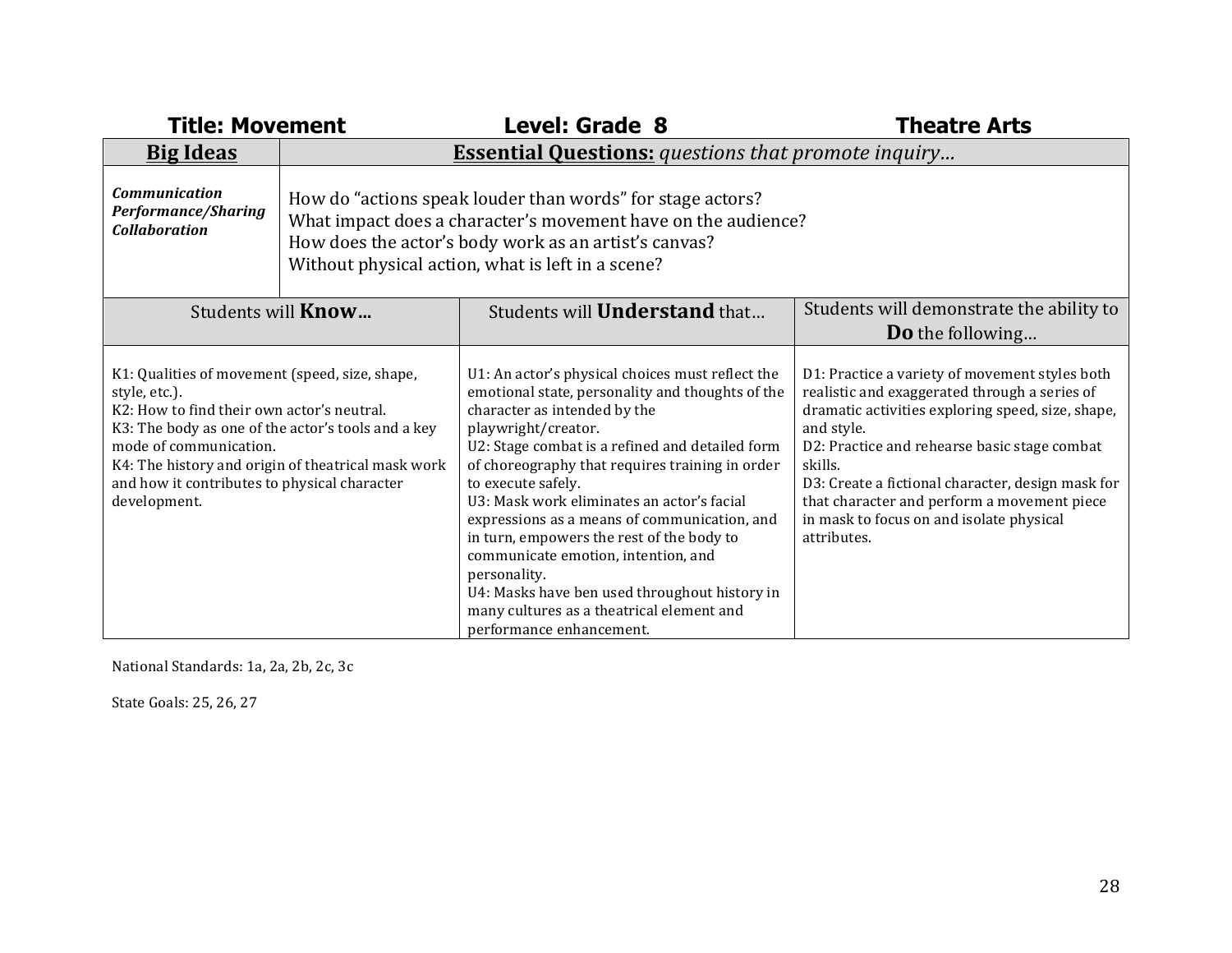|                                                                                                                                                                                        | <b>Title: The Monologue</b>                                                                                                                                                        | <b>Level: Grade 8</b>                                                                                                                                                                                                                                                                  | <b>Theatre Arts</b>                                                                                                                                                                                                                                                                                                                                                                                                                                                            |  |
|----------------------------------------------------------------------------------------------------------------------------------------------------------------------------------------|------------------------------------------------------------------------------------------------------------------------------------------------------------------------------------|----------------------------------------------------------------------------------------------------------------------------------------------------------------------------------------------------------------------------------------------------------------------------------------|--------------------------------------------------------------------------------------------------------------------------------------------------------------------------------------------------------------------------------------------------------------------------------------------------------------------------------------------------------------------------------------------------------------------------------------------------------------------------------|--|
| <b>Big Ideas</b>                                                                                                                                                                       | <b>Essential Questions:</b> questions that promote inquiry                                                                                                                         |                                                                                                                                                                                                                                                                                        |                                                                                                                                                                                                                                                                                                                                                                                                                                                                                |  |
| <b>Performance / Sharing</b><br><b>Communication</b><br><b>Reflection</b>                                                                                                              | What drives a director's casting decisions?<br>How do actors "get the part?"<br>What do exceptional actors do in an audition to distinguish themselves from the rest of the group? |                                                                                                                                                                                                                                                                                        |                                                                                                                                                                                                                                                                                                                                                                                                                                                                                |  |
| Students will <b>Know</b>                                                                                                                                                              |                                                                                                                                                                                    | Students will <b>Understand</b> that                                                                                                                                                                                                                                                   | Students will demonstrate the ability to<br><b>Do</b> the following                                                                                                                                                                                                                                                                                                                                                                                                            |  |
| K1: Distinctions in forms of monologues such as<br>songs, asides, dreams, speeches, etc.<br>K2: How to choose a monologue.<br>K3: How to use the actor's tools - body, mind,<br>voice. |                                                                                                                                                                                    | U1: The actor's decision in choosing a<br>monologue for an audition informs a director of<br>his/her versatility and ability.<br>U2: The audition process is common to all<br>theatrical productions and mastering the art of<br>the monologue is the actor's way to secure a<br>role. | D1: Research and choose or write a monologue<br>for performance.<br>D2: Complete a written character analysis<br>demonstrating understanding of the character's<br>inner thoughts and emotions.<br>D3: Block and rehearse the monologue with<br>physical and vocal choices that correspond<br>with the spoken word.<br>D4: Perform a two-minute monologue for the<br>class.<br>D5: Reflect on their own performance and the<br>overall effectiveness of the character choices. |  |

National Standards: 1a, 2a, 2b, 3b, 3d, 7b, 8a, 8b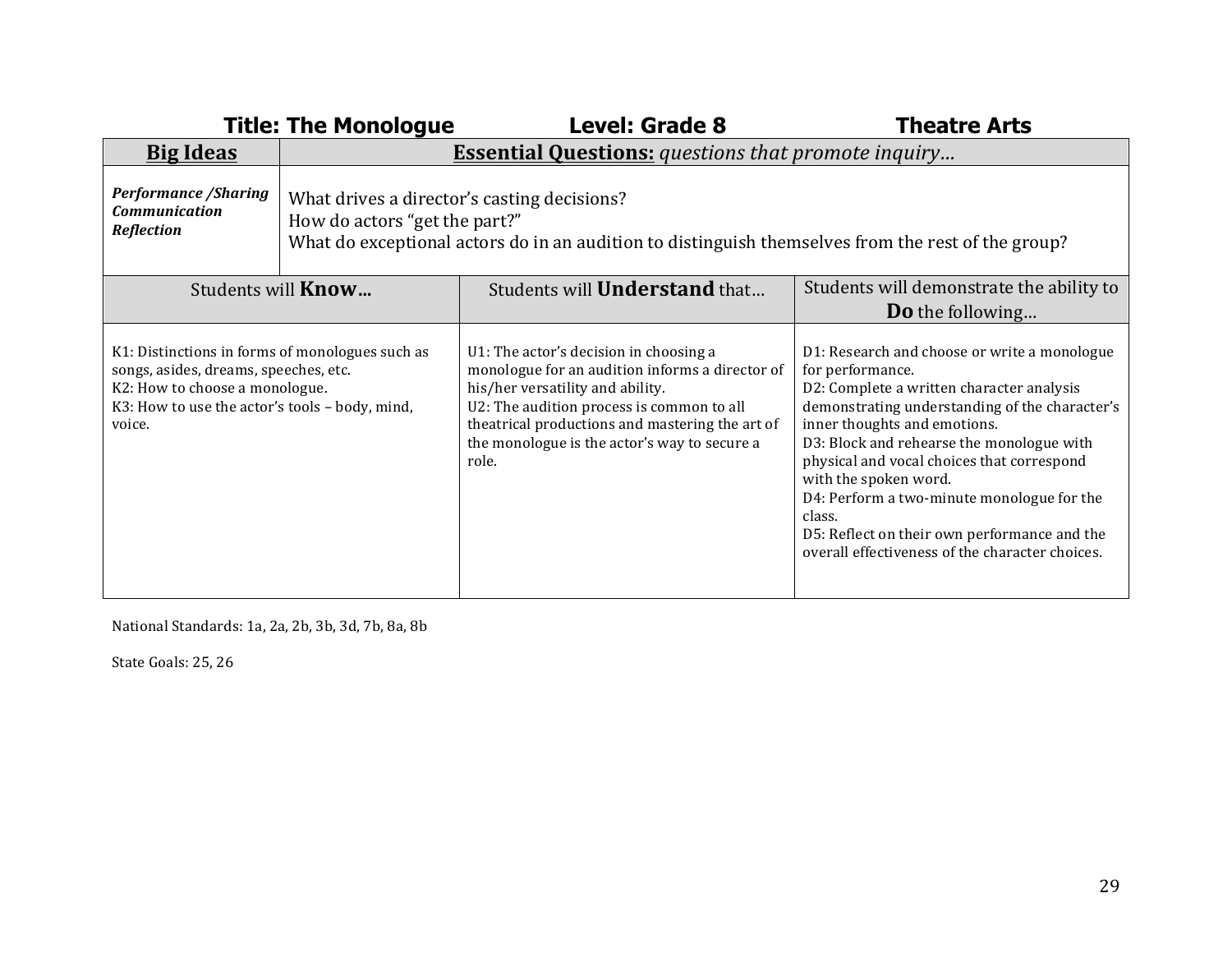| <b>Title: Ensemble Building</b>                                                                                                   |                                                                                                                                                                           | Level: Grade 7/8                                                                                                                                                                                                                                                                                                                                                                                                                            | <b>Musical Theatre/Center stage</b>                                                                                                                                                                                                                                                                                              |
|-----------------------------------------------------------------------------------------------------------------------------------|---------------------------------------------------------------------------------------------------------------------------------------------------------------------------|---------------------------------------------------------------------------------------------------------------------------------------------------------------------------------------------------------------------------------------------------------------------------------------------------------------------------------------------------------------------------------------------------------------------------------------------|----------------------------------------------------------------------------------------------------------------------------------------------------------------------------------------------------------------------------------------------------------------------------------------------------------------------------------|
| <b>Big Ideas</b>                                                                                                                  | <b>Essential Questions:</b> questions that promote inquiry                                                                                                                |                                                                                                                                                                                                                                                                                                                                                                                                                                             |                                                                                                                                                                                                                                                                                                                                  |
| <b>Communication</b><br><b>Collaboration</b>                                                                                      | What does it take to put on a play?<br>What elements enhance the actor's ability to serve as a storyteller?<br>What is my purpose in this production within the ensemble? |                                                                                                                                                                                                                                                                                                                                                                                                                                             |                                                                                                                                                                                                                                                                                                                                  |
| Students will <b>Know</b>                                                                                                         |                                                                                                                                                                           | Students will <b>Understand</b> that                                                                                                                                                                                                                                                                                                                                                                                                        | Students will demonstrate the ability to                                                                                                                                                                                                                                                                                         |
|                                                                                                                                   |                                                                                                                                                                           |                                                                                                                                                                                                                                                                                                                                                                                                                                             | <b>Do</b> the following                                                                                                                                                                                                                                                                                                          |
| K1: Behind the scenes elements of a theatrical<br>production.<br>K2: The role of the ensemble in working toward a<br>common goal. |                                                                                                                                                                           | U1: Plays/productions require communication,<br>collaboration, hard work and dedication in<br>order to achieve success.<br>U2: Each ensemble member is responsible for<br>learning his/her own part and working to the<br>best of his/her ability to contribute to the<br>success of the production as a whole.<br>U3: A variety of readiness levels participate in<br>the class-play project, which allows for<br>leadership and learning. | D1: Feel safe to take creative risks with<br>character choices within the group.<br>D2: Forge a relationship with a peer "buddy" to<br>last for the duration of the course to aid the<br>rehearsal process.<br>D3: Make connections within the cast as<br>ensemble work enhances social and emotional<br>awareness and learning. |

National Standards: 2c, 8e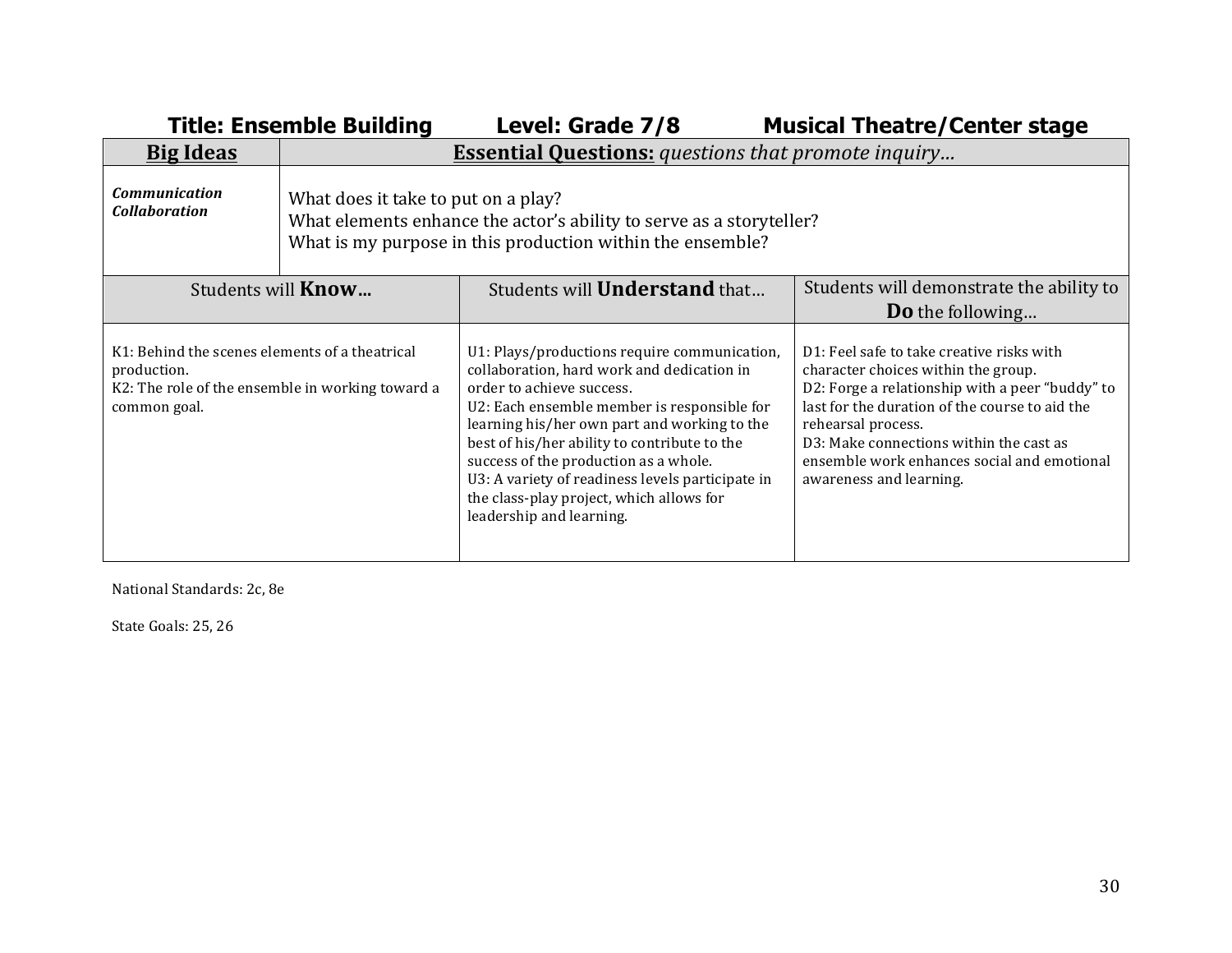|                                                                                                                                                                                                                                                                  | <b>Title: Auditioning</b>                                                                                                                                       | Level: Grade 7/8                                                                                                                                                                                                                                                                                                                                                                                                                                                                                                | <b>Musical Theatre/Center stage</b>                                                                                                                                                                                                                                                                                                        |  |  |  |
|------------------------------------------------------------------------------------------------------------------------------------------------------------------------------------------------------------------------------------------------------------------|-----------------------------------------------------------------------------------------------------------------------------------------------------------------|-----------------------------------------------------------------------------------------------------------------------------------------------------------------------------------------------------------------------------------------------------------------------------------------------------------------------------------------------------------------------------------------------------------------------------------------------------------------------------------------------------------------|--------------------------------------------------------------------------------------------------------------------------------------------------------------------------------------------------------------------------------------------------------------------------------------------------------------------------------------------|--|--|--|
| <b>Big Ideas</b>                                                                                                                                                                                                                                                 |                                                                                                                                                                 | <b>Essential Questions:</b> questions that promote inquiry                                                                                                                                                                                                                                                                                                                                                                                                                                                      |                                                                                                                                                                                                                                                                                                                                            |  |  |  |
| <b>Communication</b><br><b>Performance/Sharing</b><br><b>Collaboration</b>                                                                                                                                                                                       | What makes a successful audition piece?<br>How do directors fall into the practice or fight against typecasting?<br>How do I control my nerves in the audition? |                                                                                                                                                                                                                                                                                                                                                                                                                                                                                                                 |                                                                                                                                                                                                                                                                                                                                            |  |  |  |
| Students will <b>Know</b>                                                                                                                                                                                                                                        |                                                                                                                                                                 | Students will <b>Understand</b> that                                                                                                                                                                                                                                                                                                                                                                                                                                                                            | Students will demonstrate the ability to                                                                                                                                                                                                                                                                                                   |  |  |  |
|                                                                                                                                                                                                                                                                  |                                                                                                                                                                 |                                                                                                                                                                                                                                                                                                                                                                                                                                                                                                                 | <b>Do</b> the following                                                                                                                                                                                                                                                                                                                    |  |  |  |
| K1: The steps involved in an audition process.<br>K2: Information required in a resume.<br>K3: Available roles/characters in the production<br>for which they are auditioning.<br>K4: The plot of the show being produced.<br>K5: Casting methods and practices. |                                                                                                                                                                 | U1: Knowledge the steps involved in the<br>audition process is beneficial to securing any<br>role in a theatrical production.<br>U2: The resume compliments the actor's live<br>audition as another form of communication<br>with the director.<br>U3: Every student will be cast in a role that will<br>challenge him/her, highlight his/her abilities,<br>and ultimately meet the needs of the script.<br>U4: Resilience is a quality that all actors must<br>posses if they want to succeed in the business. | D1: Create a resume as part of their audition.<br>D2: Perform a scene, song, and or<br>choreography for the class and director/s as<br>part of the audition process.<br>D3: Accept a role in a main stage production.<br>D4: Research the role and show's history.<br>D4: Read the script and familiarize with the<br>plot and playwright. |  |  |  |

National Standards: 2a, 2b, 2c, 4a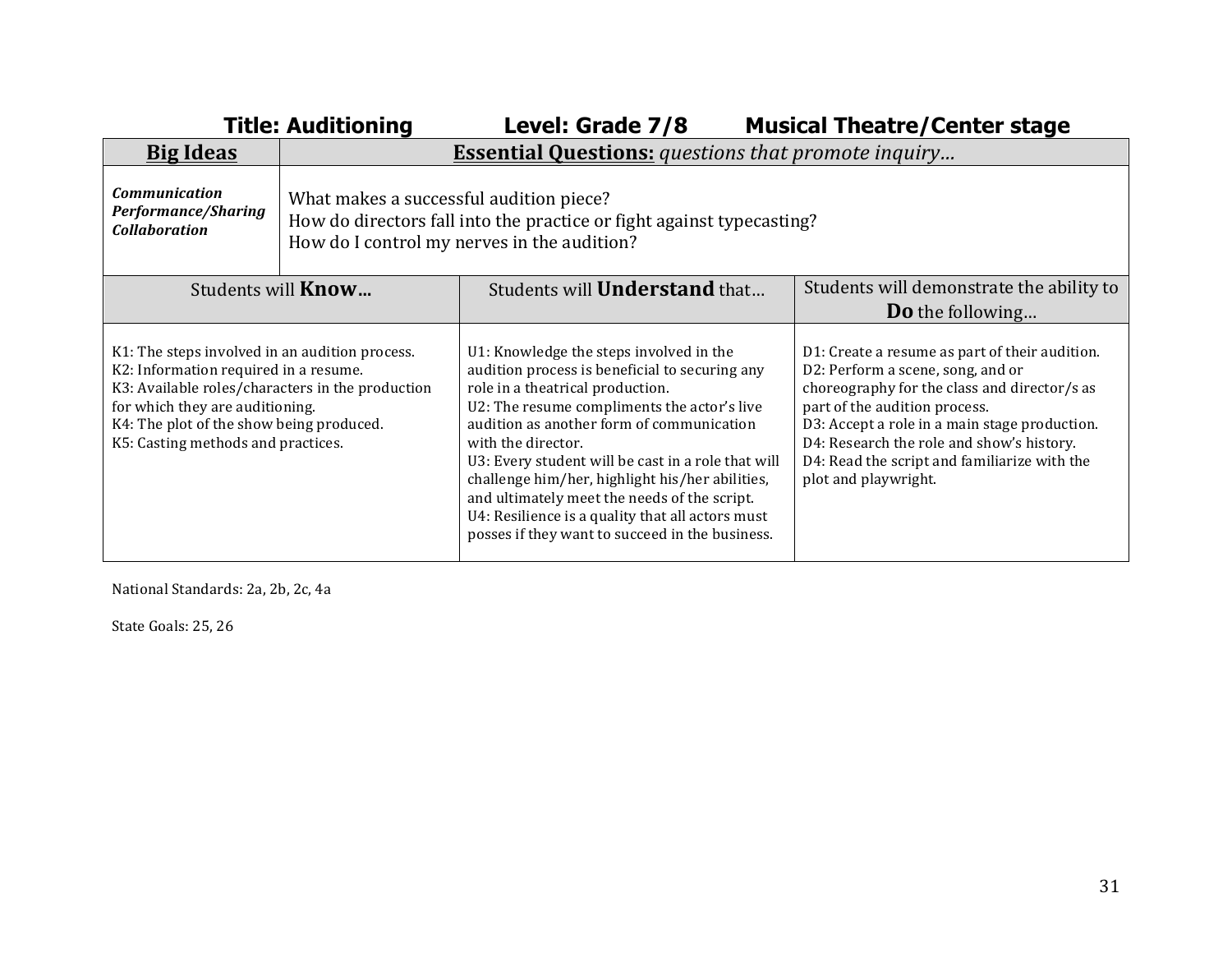|                                                                                                                                                                                               | <b>Title: Creating a Character</b>                                                                                                                                                                                                          | Level: Grade 7/8                                                                                                                                                                                                                                                                                                                                                                                                                        | <b>Musical Theatre/Center stage</b>                                                                                                                                                                                                                                                                                                                                                                               |  |  |
|-----------------------------------------------------------------------------------------------------------------------------------------------------------------------------------------------|---------------------------------------------------------------------------------------------------------------------------------------------------------------------------------------------------------------------------------------------|-----------------------------------------------------------------------------------------------------------------------------------------------------------------------------------------------------------------------------------------------------------------------------------------------------------------------------------------------------------------------------------------------------------------------------------------|-------------------------------------------------------------------------------------------------------------------------------------------------------------------------------------------------------------------------------------------------------------------------------------------------------------------------------------------------------------------------------------------------------------------|--|--|
| <b>Big Ideas</b>                                                                                                                                                                              | <b>Essential Questions:</b> questions that promote inquiry                                                                                                                                                                                  |                                                                                                                                                                                                                                                                                                                                                                                                                                         |                                                                                                                                                                                                                                                                                                                                                                                                                   |  |  |
| <b>Communication</b><br>Performance/Sharing<br><b>Collaboration</b>                                                                                                                           | How do I develop a character that the audience will connect with?<br>How much artistic freedom do actors have in creating characters?<br>How does an actor know if his/her creative choices contribute to the goal of the piece/production? |                                                                                                                                                                                                                                                                                                                                                                                                                                         |                                                                                                                                                                                                                                                                                                                                                                                                                   |  |  |
| Students will <b>Know</b>                                                                                                                                                                     |                                                                                                                                                                                                                                             | Students will <b>Understand</b> that                                                                                                                                                                                                                                                                                                                                                                                                    | Students will demonstrate the ability to                                                                                                                                                                                                                                                                                                                                                                          |  |  |
|                                                                                                                                                                                               |                                                                                                                                                                                                                                             |                                                                                                                                                                                                                                                                                                                                                                                                                                         | <b>Do</b> the following                                                                                                                                                                                                                                                                                                                                                                                           |  |  |
| K1: Scoring techniques for actors' script work.<br>K2: The process of working as an ensemble in<br>rehearsal.<br>K3: Performing/singing techniques as applied to<br>show-specific repertoire. |                                                                                                                                                                                                                                             | U1: Plays are, by nature, viewed by a live<br>audience and the actors involved are serving as<br>storytellers first and foremost.<br>U2: Managing nerves is a skill performers hone<br>over time.<br>U3: Appropriate character choices (physical<br>and vocal) demonstrate accuracy of character<br>analysis.<br>U4: Timing and mastery of individual lines and<br>movement are crucial to the success of the<br>production as a whole. | D1: Create a believable character in a main<br>stage production to be performed for the<br>community.<br>D2: Rehearse and block each scene of the play.<br>D3: Memorize lines and blocking.<br>D4: Analyze and develop their character both<br>on the page and on the stage (using the actor's<br>tools - body/mind/voice).<br>D5: Demonstrate appropriate tempo, pitch,<br>harmonies, choreography and blocking. |  |  |

National Standards: 2a, 2b, 2c, 6d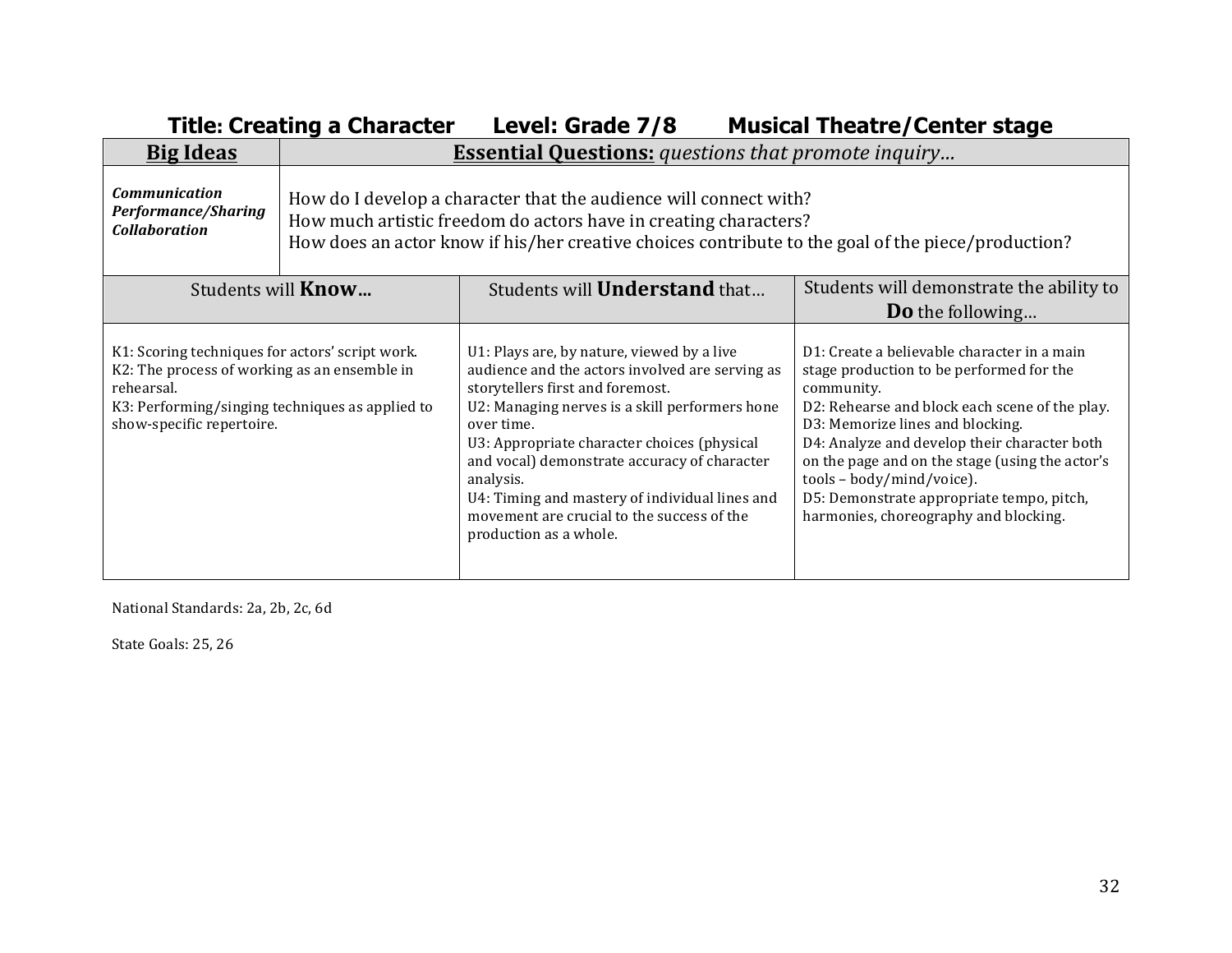| <b>Big Ideas</b>                                                                                                                                                                                                                                                                                                                                                  | <b>Essential Questions:</b> questions that promote inquiry                                                                                                                                                                                     |                                                                                                                                                                                                                                                                                                                                                                                                                                         |                                                                                                                                                                                                                                                                                                                                                                                                                                                                                                                                                                                  |  |
|-------------------------------------------------------------------------------------------------------------------------------------------------------------------------------------------------------------------------------------------------------------------------------------------------------------------------------------------------------------------|------------------------------------------------------------------------------------------------------------------------------------------------------------------------------------------------------------------------------------------------|-----------------------------------------------------------------------------------------------------------------------------------------------------------------------------------------------------------------------------------------------------------------------------------------------------------------------------------------------------------------------------------------------------------------------------------------|----------------------------------------------------------------------------------------------------------------------------------------------------------------------------------------------------------------------------------------------------------------------------------------------------------------------------------------------------------------------------------------------------------------------------------------------------------------------------------------------------------------------------------------------------------------------------------|--|
| <b>Communication</b><br><b>Performance/Sharing</b><br><b>Collaboration</b><br><b>Reflection</b>                                                                                                                                                                                                                                                                   | How does an actor's individual role fit into the whole?<br>How do costumes and props influence an actor's character choices?<br>How must an actor serve his/her audience?<br>What happens in live theatre if something does not go as planned? |                                                                                                                                                                                                                                                                                                                                                                                                                                         |                                                                                                                                                                                                                                                                                                                                                                                                                                                                                                                                                                                  |  |
| Students will <b>Know</b>                                                                                                                                                                                                                                                                                                                                         |                                                                                                                                                                                                                                                | Students will <b>Understand</b> that                                                                                                                                                                                                                                                                                                                                                                                                    | Students will demonstrate the ability to<br><b>Do</b> the following                                                                                                                                                                                                                                                                                                                                                                                                                                                                                                              |  |
| K1: Individual character lines and ensemble<br>staging and musical requirements in service to the<br>story as a whole.<br>K2: Appropriate rehearsal practices and<br>expectations.<br>K3: Vocal and movement techniques for<br>performance (i.e. projecting, cheating out,<br>audience response time, etc.).<br>K4: Improvisation techniques for problem solving. |                                                                                                                                                                                                                                                | U1: The rehearsal process brings a play to life<br>from the page to the stage.<br>U2: Meaningful and consistent rehearsals<br>develop concise scenes and believable<br>characters that serve the story.<br>U3: Managing the technical elements of a<br>production adds a level of difficulty actors must<br>consider and manage.<br>U4: Vocal and physical character choices<br>contribute to the creation of believable<br>characters. | D1: Execute dialogue, blocking and<br>choreography accurately and consistently<br>throughout the rehearsal and performance<br>processes.<br>D2: Communicate a believable and consistent<br>character that serves the story.<br>D3: Communicate effectively with the stage<br>crew and manage the use of props, costumes,<br>scenery, etc.<br>D4: Use plot-driven improvisation to keep a<br>scene moving forward if something unplanned<br>occurs in performance.<br>D5: Reflect on the production as a whole as well<br>as one's individual role, successes, and<br>challenges. |  |

## **Title: Rehearsing and Performing a Play Level: Grade 7/8 Musical Theatre/Center stage**

National Standards: 2a, 2b, 2c, 3a, 3c, 3d, 6d, 7b, 7d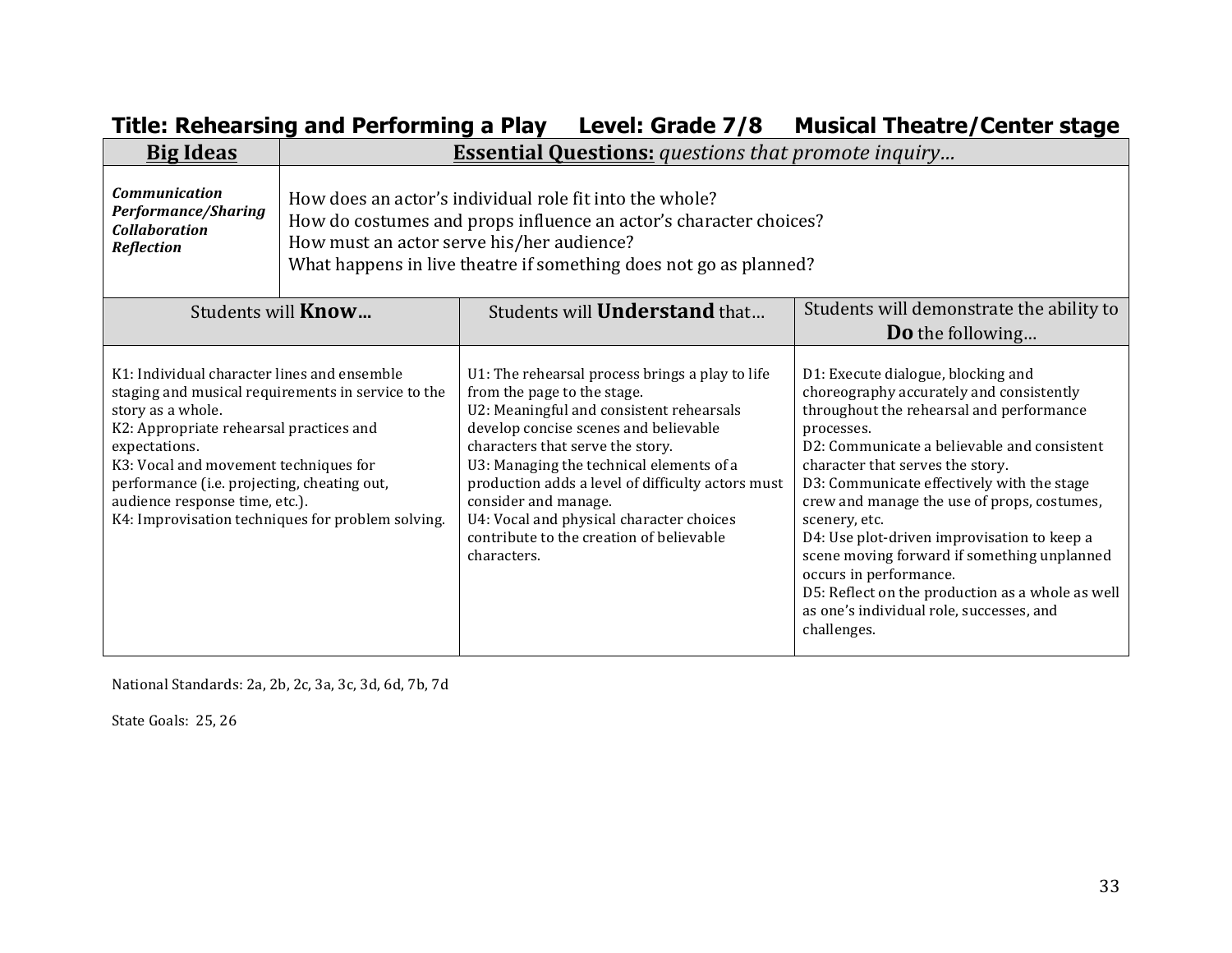|                                                                                                                                                                                                                                                                    | <b>Title: Technical Theatre Terminology and Safety</b>                                                                                              |                                                                                                                                                                                                                                                                                                                      | Level: Grade 7/8 |              |                     | <b>Stagecraft</b>                                                                                                                                                           |
|--------------------------------------------------------------------------------------------------------------------------------------------------------------------------------------------------------------------------------------------------------------------|-----------------------------------------------------------------------------------------------------------------------------------------------------|----------------------------------------------------------------------------------------------------------------------------------------------------------------------------------------------------------------------------------------------------------------------------------------------------------------------|------------------|--------------|---------------------|-----------------------------------------------------------------------------------------------------------------------------------------------------------------------------|
| <b>Big Ideas</b>                                                                                                                                                                                                                                                   | <b>Essential Questions:</b> questions that promote inquiry                                                                                          |                                                                                                                                                                                                                                                                                                                      |                  |              |                     |                                                                                                                                                                             |
| <b>Communication</b><br><b>Collaboration</b>                                                                                                                                                                                                                       | How do the technical elements of a theatrical production work with the actors to tell a story?<br>Why is safety an essential element in Stagecraft? |                                                                                                                                                                                                                                                                                                                      |                  |              |                     |                                                                                                                                                                             |
| Students will <b>Know</b>                                                                                                                                                                                                                                          |                                                                                                                                                     | Students will <b>Understand</b> that                                                                                                                                                                                                                                                                                 |                  |              |                     | Students will demonstrate the ability to<br><b>Do</b> the following                                                                                                         |
| K1: Stage Areas and terminology.<br>K2: Safe operational techniques of each crew's<br>tools-sewing machines, power drills, headsets,<br>light and sound board, etc.<br>K3: Roles and responsibilities of each crew and<br>how it serves the production as a whole. |                                                                                                                                                     | U1: Every tool in the theatre must be operated<br>safely so that construction is efficient and<br>injury-free.<br>U2: Each crew is responsible for designing and<br>constructing all of the technical elements for<br>the production (sound cues, costumes, hand<br>props, etc.) in serving the actors storytellers. |                  | crew safely. | around the theatre. | D1: Complete a stage map with accurate<br>indication of the stage areas.<br>D2: Explain proper use of specific tools in and<br>D3: Manipulate the tools specific to his/her |

National Standards: 3a, 3b, 3c, 3d, 8b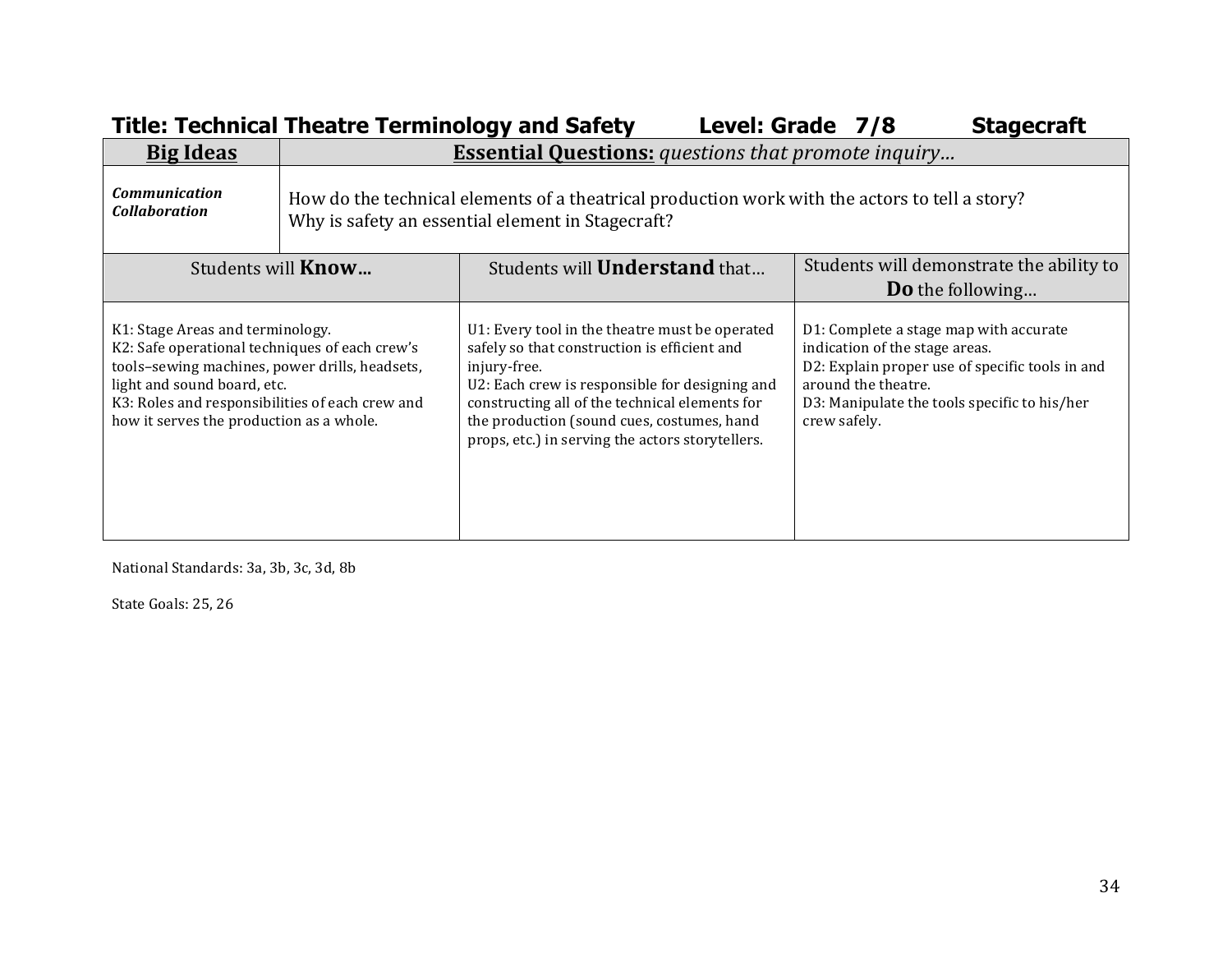|                                                                                                                                                                                                                                               | <b>Title: Script Analysis and Design</b>                                                                                                                                                                                                              | Level: Grade 7/8                                                                                                                                                                                                                                                                                                                                                                                                                                                                                                                  | <b>Stagecraft</b>                                                                                                                                                                                                                                                                                                         |  |  |
|-----------------------------------------------------------------------------------------------------------------------------------------------------------------------------------------------------------------------------------------------|-------------------------------------------------------------------------------------------------------------------------------------------------------------------------------------------------------------------------------------------------------|-----------------------------------------------------------------------------------------------------------------------------------------------------------------------------------------------------------------------------------------------------------------------------------------------------------------------------------------------------------------------------------------------------------------------------------------------------------------------------------------------------------------------------------|---------------------------------------------------------------------------------------------------------------------------------------------------------------------------------------------------------------------------------------------------------------------------------------------------------------------------|--|--|
| <b>Big Ideas</b>                                                                                                                                                                                                                              | <b>Essential Questions:</b> questions that promote inquiry                                                                                                                                                                                            |                                                                                                                                                                                                                                                                                                                                                                                                                                                                                                                                   |                                                                                                                                                                                                                                                                                                                           |  |  |
| <b>Communication</b><br><b>Collaboration</b>                                                                                                                                                                                                  | Why is it essential for a designer to analyze the script before designing a set/costume/etc.?<br>Must designers compromise their own artistic vision to construction constraints?<br>How is the playwright/director/designer relationship negotiated? |                                                                                                                                                                                                                                                                                                                                                                                                                                                                                                                                   |                                                                                                                                                                                                                                                                                                                           |  |  |
| Students will <b>Know</b>                                                                                                                                                                                                                     |                                                                                                                                                                                                                                                       | Students will <b>Understand</b> that                                                                                                                                                                                                                                                                                                                                                                                                                                                                                              | Students will demonstrate the ability to                                                                                                                                                                                                                                                                                  |  |  |
|                                                                                                                                                                                                                                               |                                                                                                                                                                                                                                                       |                                                                                                                                                                                                                                                                                                                                                                                                                                                                                                                                   | <b>Do</b> the following                                                                                                                                                                                                                                                                                                   |  |  |
| K1: Crew responsibilities for design and<br>construction.<br>K2: The script as the ultimate source for required<br>parameters of set/costume/prop/lighting design<br>elements.<br>K3: Artistic design elements beyond script<br>requirements. |                                                                                                                                                                                                                                                       | U1: Designers combine their own artistic ideas<br>with the necessary technical elements of the<br>production required to serve the story.<br>U2: Each crew assumes responsibility for the<br>design and construction of technical elements<br>in service of the overall design concept for the<br>production.<br>U3: The script provides designers with essential<br>story information they need, but leaves room<br>for artistic interpretation.<br>U4: Communication among crews is key to a<br>cohesive theatrical production. | D1: Read the script and analyze the needs of<br>the story.<br>D2: Work collaboratively as a crew to create<br>and present designs that fit the overall design<br>concept for the show.<br>D3: Design and sketch preliminary drawing of<br>their respective crew's responsibilities -<br>costumes, props, scenery, lights. |  |  |

National Standards: 3a, 3b, 3c, 3d, 5a, 6d, 7a, 7c, 7d, 8d

State Goals: 25, 26, 27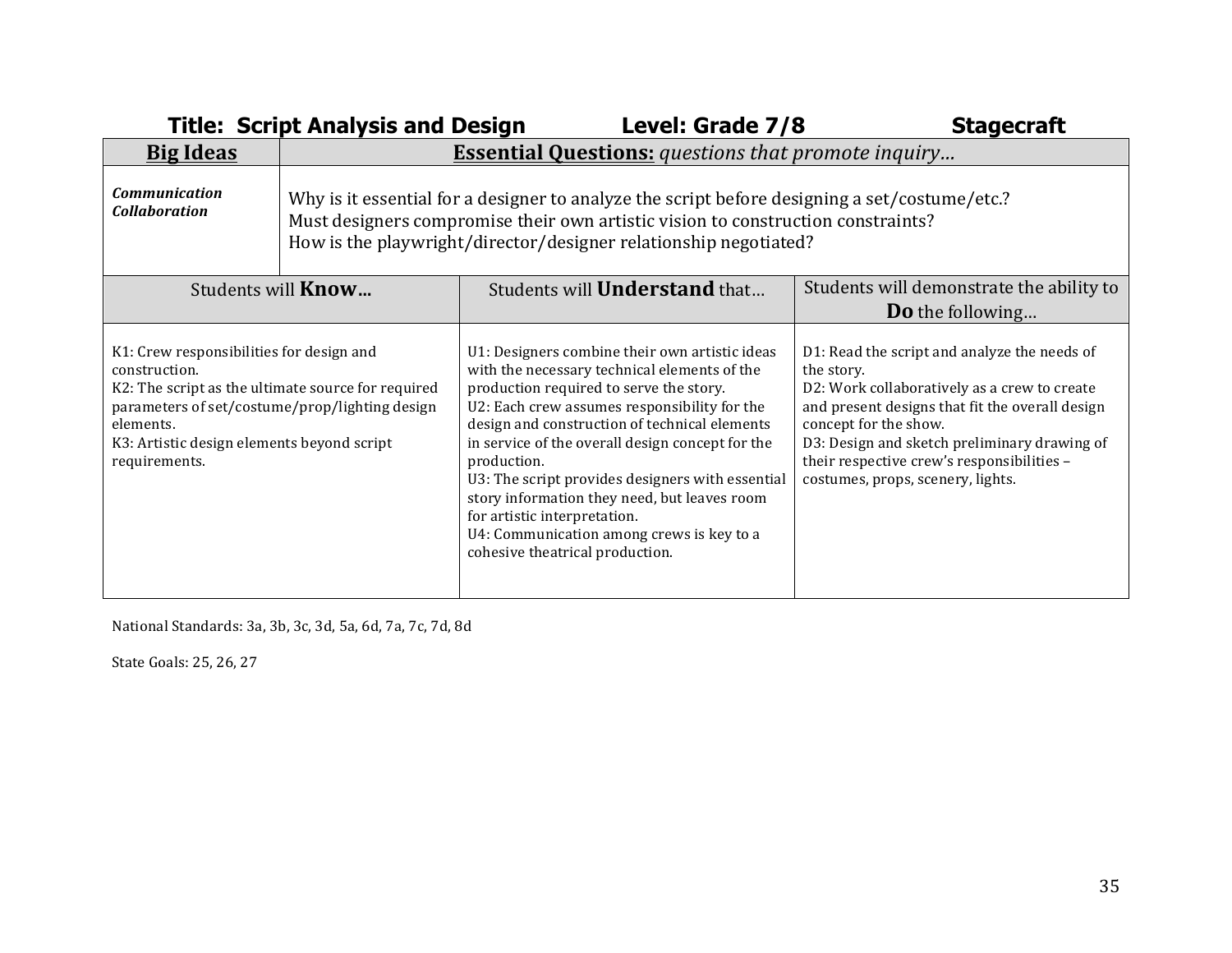| <b>Construction</b><br><b>Title:</b>                                                                                                                                              |                                                            | Level: Grade 7/8                                                                                                                                                                                                                                                      | <b>Stagecraft</b>                                                                                                                                                                                                                                                                    |  |  |
|-----------------------------------------------------------------------------------------------------------------------------------------------------------------------------------|------------------------------------------------------------|-----------------------------------------------------------------------------------------------------------------------------------------------------------------------------------------------------------------------------------------------------------------------|--------------------------------------------------------------------------------------------------------------------------------------------------------------------------------------------------------------------------------------------------------------------------------------|--|--|
| <b>Big Ideas</b>                                                                                                                                                                  | <b>Essential Questions:</b> questions that promote inquiry |                                                                                                                                                                                                                                                                       |                                                                                                                                                                                                                                                                                      |  |  |
| <b>Communication</b><br><b>Collaboration</b>                                                                                                                                      |                                                            | How does a crew interpret a designers sketch and translate that sketch to a 3-dimensional object?<br>How does the choice of material influence the construction of a stage prop/costume/set piece?<br>What materials work best for scenery/costume/prop construction? |                                                                                                                                                                                                                                                                                      |  |  |
| Students will <b>Know</b>                                                                                                                                                         |                                                            | Students will <b>Understand</b> that                                                                                                                                                                                                                                  | Students will demonstrate the ability to                                                                                                                                                                                                                                             |  |  |
|                                                                                                                                                                                   |                                                            |                                                                                                                                                                                                                                                                       | <b>Do</b> the following                                                                                                                                                                                                                                                              |  |  |
| K1: Appropriate materials and respective location<br>for construction and where to find them.<br>K2: A design plan serves as the guideline for<br>construction of any stage item. |                                                            | U1: Designers must collaborate and<br>compromise if and when construction<br>challenges alter the original artistic design.<br>U2: Construction projects require time,<br>patience, persistence, communication and<br>problem solving.                                | D1: Interpret designs and construct the set,<br>costumes, props, and lights accordingly.<br>D2: Delegate projects to respective<br>crewmembers.<br>D3: Design and build scenery, costumes,<br>lighting, sound cues in service of the story and<br>design concept for the production. |  |  |

National Content Standards: 3a, 3b, 3c, 3d, 6c, 6d, 7c, 7d